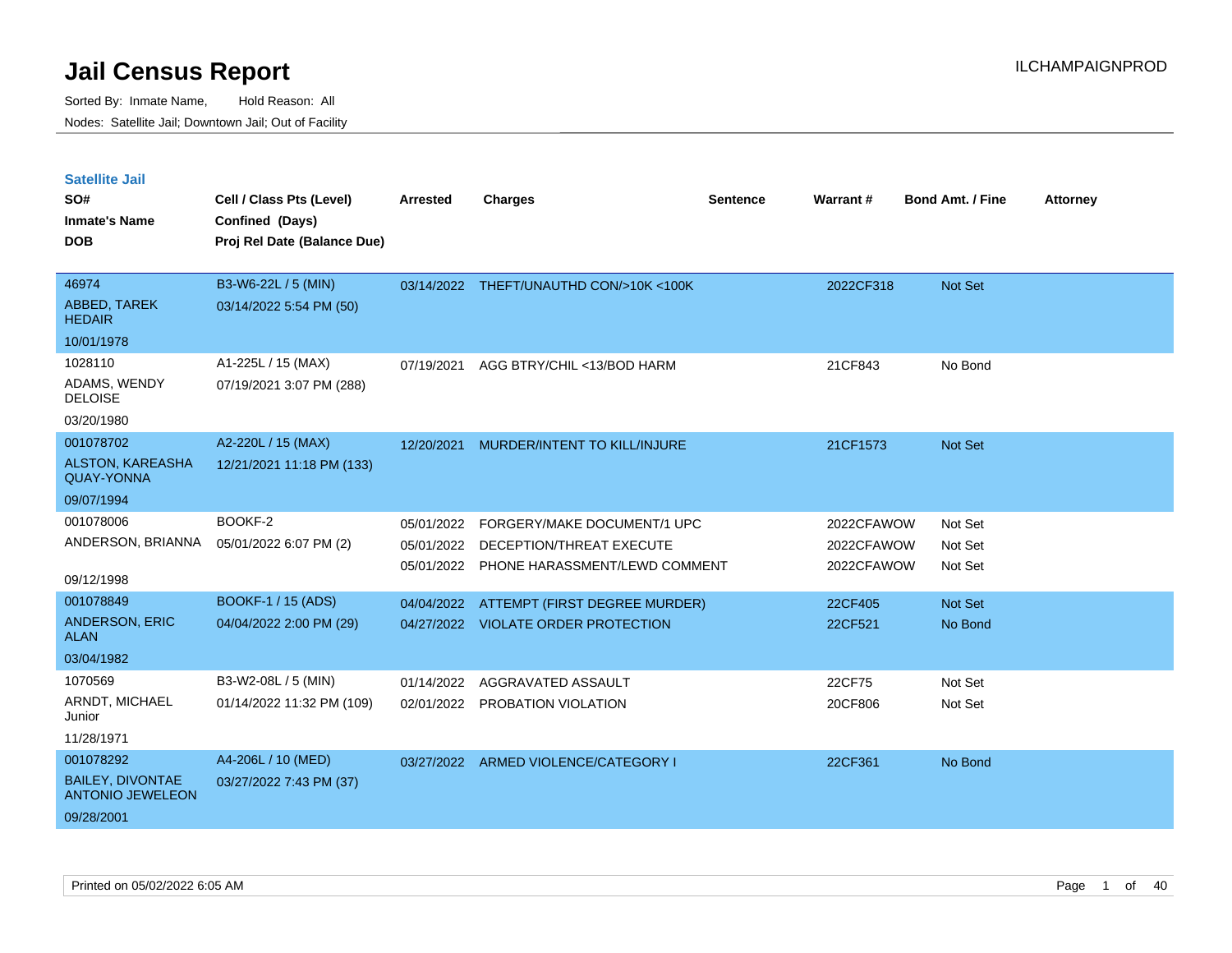| SO#<br><b>Inmate's Name</b><br><b>DOB</b>                         | Cell / Class Pts (Level)<br>Confined (Days)<br>Proj Rel Date (Balance Due) | <b>Arrested</b>                        | <b>Charges</b>                                                                  | <b>Sentence</b> | Warrant#                           | <b>Bond Amt. / Fine</b>        | <b>Attorney</b> |
|-------------------------------------------------------------------|----------------------------------------------------------------------------|----------------------------------------|---------------------------------------------------------------------------------|-----------------|------------------------------------|--------------------------------|-----------------|
| 001079027<br><b>BANKS, GRANZLEE</b>                               | A4-205L / 10 (MED)<br>04/07/2022 3:10 PM (26)                              | 04/07/2022                             | AGG UNLAWFUL USE OF WEAPON                                                      |                 | 2022CF425                          | <b>Not Set</b>                 |                 |
| 01/13/1993                                                        |                                                                            |                                        |                                                                                 |                 |                                    |                                |                 |
| 001078565<br><b>BARBER, MARK</b><br>ANTHONY, Junior<br>09/24/2003 | B1-104U / 15 (MAX)<br>11/05/2021 7:40 AM (179)                             | 11/05/2021<br>11/05/2021<br>11/05/2021 | POSSESSION OF STOLEN FIREARM<br>RECEIVE/POSS/SELL STOLEN VEH<br><b>BURGLARY</b> |                 | 21CF1366<br>2021CF1309<br>21CF1369 | Not Set<br>25000.00<br>Not Set |                 |
| 001078969                                                         | B1-104L / 10 (MED)                                                         |                                        | 03/22/2022 AGG UNLAWFUL USE WEAPON/PERSON                                       |                 | 22CF345                            | Not Set                        |                 |
| BEVERLY, SAYVION<br><b>LAMONTE</b>                                | 03/22/2022 10:20 PM (42)                                                   |                                        |                                                                                 |                 |                                    |                                |                 |
| 11/20/2002                                                        |                                                                            |                                        |                                                                                 |                 |                                    |                                |                 |
| 64848                                                             | B3-W4-13U / 10 (ADS)                                                       | 04/23/2022                             | DOM BTRY/BOD HARM/4+ PRECONV                                                    |                 | 20CF1099                           | 25000.00                       |                 |
| <b>BLISSIT, ANTHONY</b><br>LATHEN<br>02/16/1985                   | 04/23/2022 1:31 AM (10)                                                    | 04/23/2022<br>04/23/2022               | ESCAPE/VIOLATE ELEC MONITORING<br>HRSMT/THREATEN PERSON/KILL                    |                 | 21CF372<br>21CF339                 | 25000.00<br>25000.00           |                 |
| 923208                                                            | B3-W7-26L / 10 (MED)                                                       | 01/22/2022                             | CRIM TRES TO RES/PERS PRESENT                                                   |                 | 22CF92                             | Not Set                        |                 |
| <b>BREADY, ANDREW</b><br><b>NICHOLAS</b>                          | 01/22/2022 7:43 PM (101)                                                   |                                        |                                                                                 |                 |                                    |                                |                 |
| 06/08/1988                                                        |                                                                            |                                        |                                                                                 |                 |                                    |                                |                 |
| 25694<br><b>BROADWAY, ELLIS</b><br>Junior<br>10/02/1960           | A3-111L / 5 (ADS)<br>04/25/2022 3:23 PM (8)                                | 04/25/2022 BURGLARY                    |                                                                                 |                 | 22CF506                            | Not Set                        |                 |
| 61675                                                             | B1-202L / 10 (MED)                                                         |                                        | 02/10/2022 AGG DISCHARGE FIREARM/OCC BLDG                                       |                 | 20CF374                            | 100000.00                      |                 |
| <b>BROWN, ANTONIO</b><br><b>BURNETT</b>                           | 02/10/2022 3:28 PM (82)                                                    |                                        |                                                                                 |                 |                                    |                                |                 |
| 03/04/1983                                                        |                                                                            |                                        |                                                                                 |                 |                                    |                                |                 |
| 51247                                                             | B1-202U / 10 (MED)                                                         | 04/15/2021                             | FELON POSS/USE WEAPON/FIREARM                                                   |                 | 21CF411                            | Not Set                        |                 |
| <b>BROWN, DANTE</b><br><b>MAURICE</b>                             | 04/15/2021 6:24 PM (383)                                                   |                                        |                                                                                 |                 |                                    |                                |                 |
| 04/19/1979                                                        |                                                                            |                                        |                                                                                 |                 |                                    |                                |                 |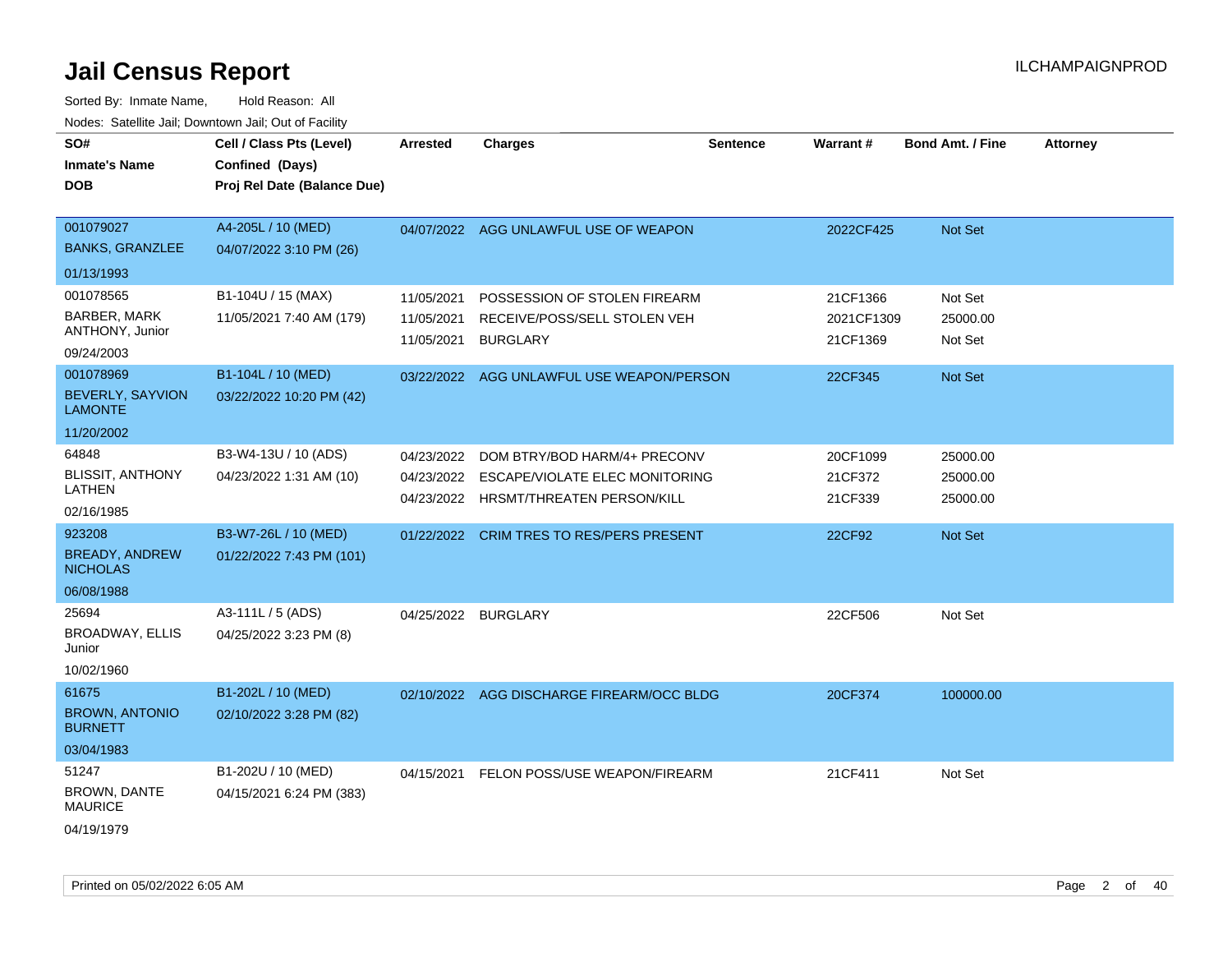| roaco. Catolino cali, Downtown cali, Out of Facility |                                             |                   |                                         |                 |            |                         |                 |
|------------------------------------------------------|---------------------------------------------|-------------------|-----------------------------------------|-----------------|------------|-------------------------|-----------------|
| SO#                                                  | Cell / Class Pts (Level)                    | <b>Arrested</b>   | Charges                                 | <b>Sentence</b> | Warrant#   | <b>Bond Amt. / Fine</b> | <b>Attorney</b> |
| <b>Inmate's Name</b>                                 | Confined (Days)                             |                   |                                         |                 |            |                         |                 |
| <b>DOB</b>                                           | Proj Rel Date (Balance Due)                 |                   |                                         |                 |            |                         |                 |
|                                                      |                                             |                   |                                         |                 |            |                         |                 |
| 1028966                                              | BOOKH-3                                     |                   | 04/29/2022 MFG/DEL CANNABIS/10-30 GRAMS |                 | 2022CFAWOW | No Bond                 |                 |
| <b>BROWN, DARRION</b><br><b>DEVON</b>                | 04/30/2022 1:10 AM (3)                      |                   |                                         |                 |            |                         |                 |
| 03/05/1994                                           |                                             |                   |                                         |                 |            |                         |                 |
| 1015739                                              | A2-122U / 5 (MIN)                           | 04/14/2022        | <b>CRIMINAL TRESPASS BUILDING</b>       |                 | 22CM114    | 100.00                  |                 |
|                                                      | BROWN, JERI CHANCY 04/14/2022 10:11 PM (19) |                   | 04/19/2022 AGGRAVATED BATTERY           |                 | 2021CF1260 | Not Set                 |                 |
|                                                      |                                             |                   |                                         |                 |            |                         |                 |
| 03/07/1989                                           |                                             |                   |                                         |                 |            |                         |                 |
| 990921                                               | B4-121L / 15 (MAX)                          | 01/20/2022        | MFG/DEL 1<15 GR COCAINE/ANLG            |                 | 19CF369    | 25000.00                |                 |
| <b>BROWN, QUINTIN</b><br><b>MARSHAUN</b>             | 01/20/2022 7:19 PM (103)                    |                   | 01/20/2022 ARMED HABITUAL CRIMINAL      |                 | 21CF935    | 750000.00               |                 |
| 09/26/1991                                           |                                             |                   |                                         |                 |            |                         |                 |
| 29957                                                | B4-222L / 15 (MAX)                          | 11/13/2021        | FELON POSS/USE WEAPON/FIREARM           |                 | 21CF1390   | Not Set                 |                 |
| BROWN, RODNEY<br>LOUIS                               | 11/13/2021 8:57 PM (171)                    | 11/13/2021        | AGG CRIM SX AB/>5 YR OLDER VIC          |                 | 2019CF0718 | 250000.00               |                 |
| 01/07/1968                                           |                                             |                   |                                         |                 |            |                         |                 |
| 981645                                               | B4-225L / 15 (MAX)                          | 01/27/2022 MURDER |                                         |                 | 22CF114    | 1000000.00              |                 |
| <b>BRUMFIELD,</b><br><b>JONATHAN EZEKEIL</b>         | 01/27/2022 8:15 PM (96)                     |                   |                                         |                 |            |                         |                 |
| 08/03/1989                                           |                                             |                   |                                         |                 |            |                         |                 |
| 1047579                                              | A1-125U / 10 (MED)                          | 02/24/2022        | ARMED ROBBERY/NO FIREARM                |                 | 22CF232    | Not Set                 |                 |
| BUTLER, TAMYRA<br>COSHAWN                            | 02/24/2022 5:40 AM (68)                     |                   |                                         |                 |            |                         |                 |
| 07/06/1988                                           |                                             |                   |                                         |                 |            |                         |                 |
| 39474                                                | B1-101U / 10 (ADS)                          | 07/06/2021        | MFG/DEL 15<100 GR HEROIN/ANLG           |                 | 21CF792    | Not Set                 |                 |
| <b>CAMPBELL, AARON</b><br><b>JACOB</b>               | 07/06/2021 11:56 PM (301)                   |                   |                                         |                 |            |                         |                 |
| 07/18/1974                                           |                                             |                   |                                         |                 |            |                         |                 |
| 533450                                               | A2-223L / 5 (ADS)                           | 04/25/2022        | THEFT                                   |                 | 22CF503    | Not Set                 |                 |
| CAMPBELL,                                            | 04/25/2022 7:24 PM (8)                      | 04/26/2022 THEFT  |                                         |                 | 22CF511    | Not Set                 |                 |
| ELIZABETH TAEHEE                                     |                                             |                   | 04/26/2022 POSSESSION OF METH< 5 GRAMS  |                 | 22CF512    | Not Set                 |                 |
| 11/11/1979                                           |                                             |                   |                                         |                 |            |                         |                 |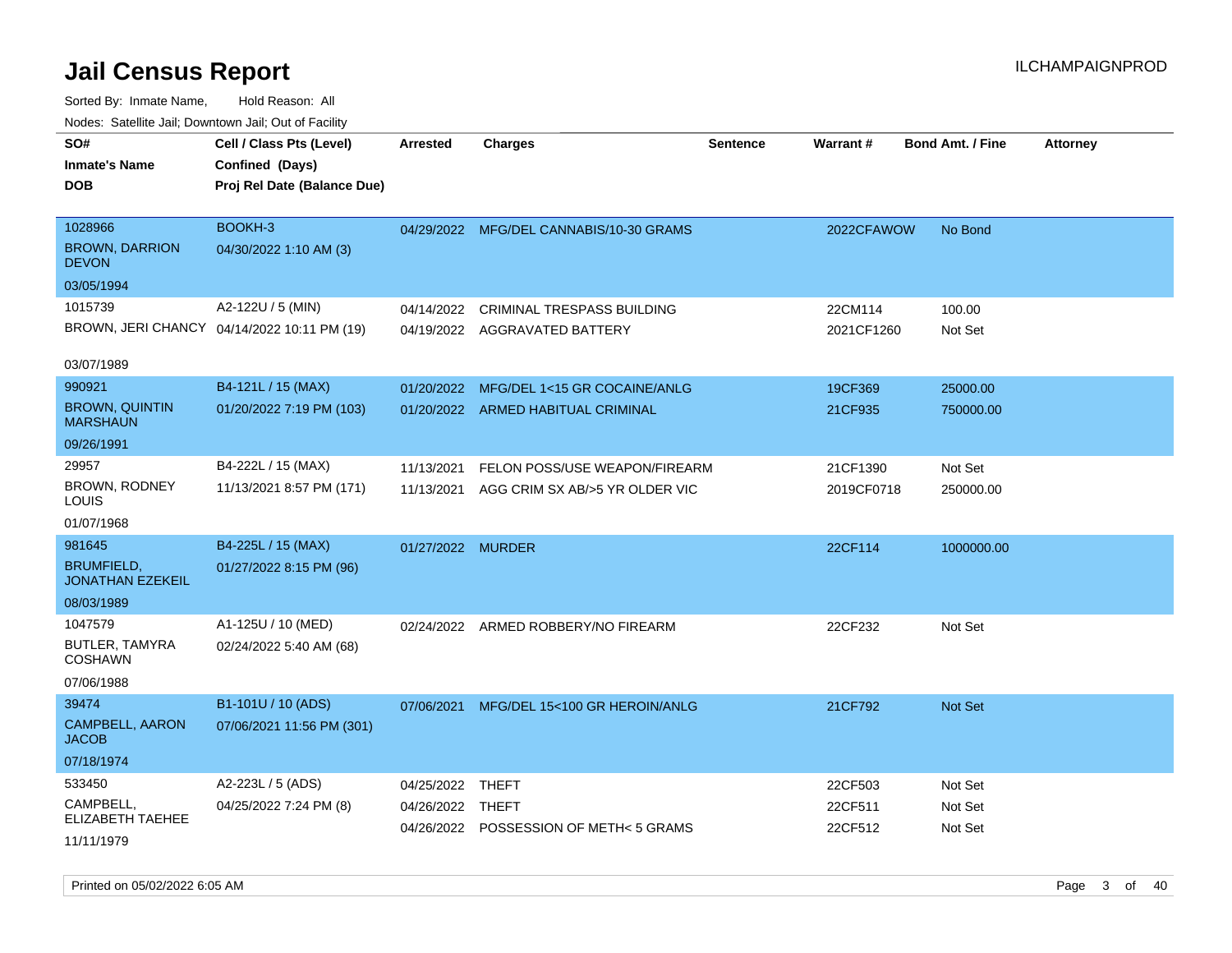| SO#                                | Cell / Class Pts (Level)    | <b>Arrested</b> | <b>Charges</b>                           | <b>Sentence</b> | <b>Warrant#</b> | <b>Bond Amt. / Fine</b> | <b>Attorney</b> |
|------------------------------------|-----------------------------|-----------------|------------------------------------------|-----------------|-----------------|-------------------------|-----------------|
| <b>Inmate's Name</b>               | Confined (Days)             |                 |                                          |                 |                 |                         |                 |
| <b>DOB</b>                         | Proj Rel Date (Balance Due) |                 |                                          |                 |                 |                         |                 |
|                                    |                             |                 |                                          |                 |                 |                         |                 |
| 001079124                          | BOOKH-3                     |                 | 05/01/2022 AGGRAVATED BATTERY            |                 | 2022CFAWOW      | No Bond                 |                 |
| CANO, BRAVLIO Q                    | 05/01/2022 11:25 PM (2)     |                 |                                          |                 |                 |                         |                 |
| 04/07/1988                         |                             |                 |                                          |                 |                 |                         |                 |
| 1060436                            | B1-106U / 10 (MED)          | 01/06/2022      | AGGRAVATED UNLAWFUL RESTRAINT            |                 | 22CF29          | Not Set                 |                 |
| CARTER, DERESHEO<br><b>DEWAYNE</b> | 01/06/2022 8:43 PM (117)    |                 | 01/06/2022 FELON ESCAPE/PEACE OFFICER    |                 | 22CF28          | Not Set                 |                 |
| 09/10/1991                         |                             |                 |                                          |                 |                 |                         |                 |
| 001079117                          | <b>BOOKF-2</b>              |                 | 04/30/2022 DOMESTIC BATTERY              |                 | 22CMAWOW        | Not Set                 |                 |
| <b>CARTER, EVON</b>                | 04/30/2022 8:23 PM (3)      |                 |                                          |                 |                 |                         |                 |
| 12/25/1959                         |                             |                 |                                          |                 |                 |                         |                 |
| 001077353                          | B1-106L / 15 (MAX)          | 02/12/2022      | FELON POSS/USE WEAPON/FIREARM            |                 | 22CF173         | No Bond                 |                 |
| CARTER, JAMES<br><b>IVORY</b>      | 02/13/2022 1:19 AM (79)     |                 | 02/12/2022 ALCOHOL SALES - MINOR 19-20   |                 | 2020OV127       | 1000.00                 |                 |
| 08/12/2000                         |                             |                 |                                          |                 |                 |                         |                 |
| 1029088                            | B1-205L / 10 (MED)          |                 | 12/21/2021 FELON POSS/USE FIREARM PRIOR  |                 | 21CF1338        | 250000.00               |                 |
| CHAPPLE, MALIK<br><b>BIANCO</b>    | 12/22/2021 10:02 AM (132)   |                 |                                          |                 |                 |                         |                 |
| 10/25/1994                         |                             |                 |                                          |                 |                 |                         |                 |
| 1072407                            | A2-121L / 10 (MED)          | 04/17/2022      | FORGERY/ISSUE/DELIVER DOCUMENT           |                 | 2021CF1159      | 24820.00                |                 |
| <b>CLARK, AMY KANANI</b>           | 04/17/2022 1:20 AM (16)     |                 | 04/17/2022 AGG BATTERY/PEACE OFFICER     |                 | 22CF473         | No Bond                 |                 |
| 11/29/1988                         |                             |                 |                                          |                 |                 |                         |                 |
| 001079108                          | A2-223U / 10 (ADS)          |                 |                                          |                 |                 | <b>Not Set</b>          |                 |
| <b>CLARK, HOLLY LYNN</b>           | 04/26/2022 4:36 AM (7)      |                 | 04/26/2022 FUGITIVE FROM JUSTICE         |                 | 22CF504         |                         |                 |
|                                    |                             |                 |                                          |                 |                 |                         |                 |
| 05/09/1993                         |                             |                 |                                          |                 |                 |                         |                 |
| 001078812                          | B1-207U / 15 (MAX)          |                 | 02/01/2022 ARMED ROBBERY/ARMED W/FIREARM |                 | 22CF145         | Not Set                 |                 |
| COBB, SINTRAE<br><b>SANCHEZ</b>    | 02/01/2022 8:33 PM (91)     |                 |                                          |                 |                 |                         |                 |
| 07/05/2002                         |                             |                 |                                          |                 |                 |                         |                 |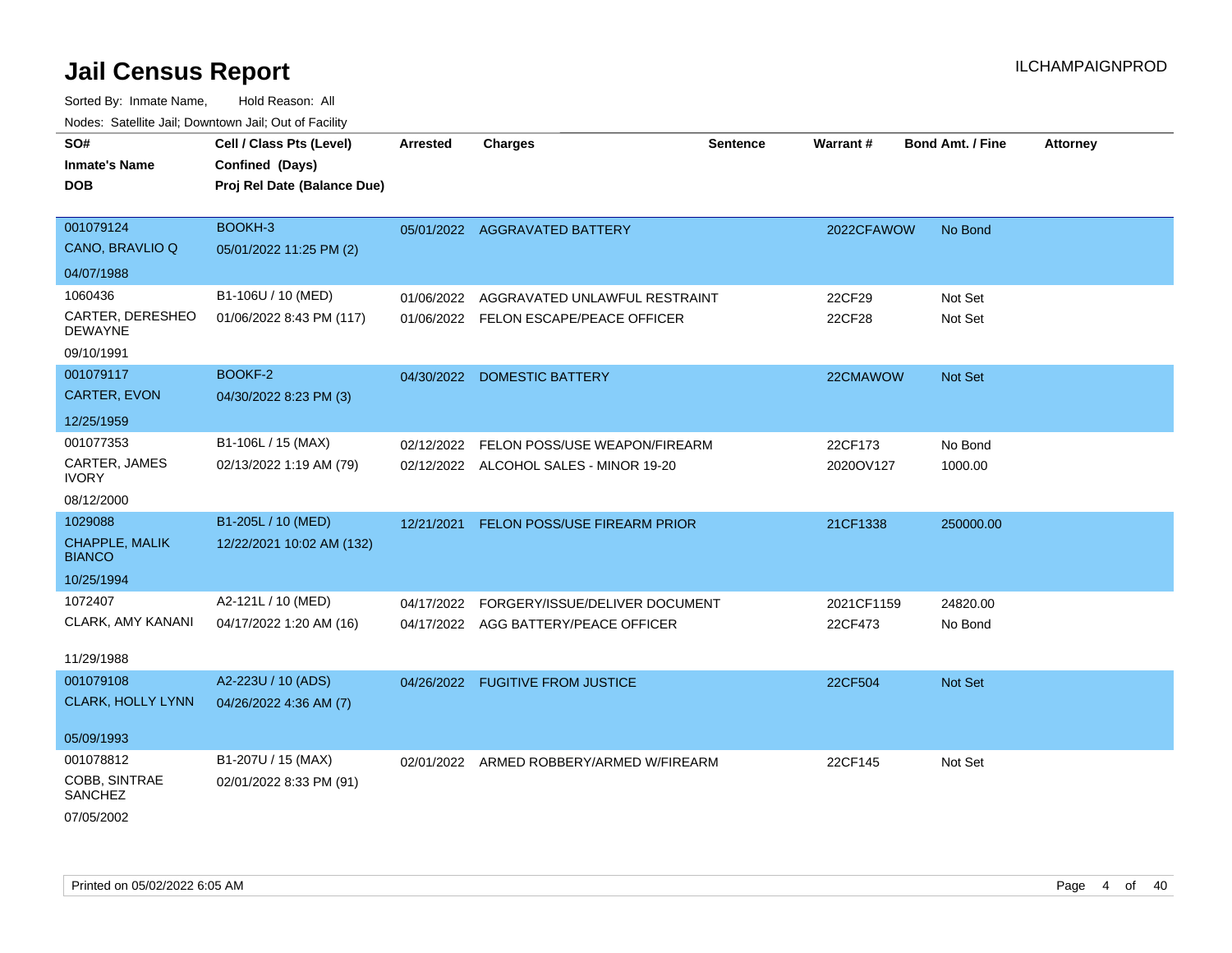| SO#<br><b>Inmate's Name</b><br><b>DOB</b>              | Cell / Class Pts (Level)<br>Confined (Days)<br>Proj Rel Date (Balance Due) | <b>Arrested</b> | <b>Charges</b>                            | <b>Sentence</b> | Warrant#   | <b>Bond Amt. / Fine</b> | <b>Attorney</b> |
|--------------------------------------------------------|----------------------------------------------------------------------------|-----------------|-------------------------------------------|-----------------|------------|-------------------------|-----------------|
| 001077485<br><b>COLBERT, ARIEANA</b><br><b>FELICIA</b> | A1-227U / 15 (MAX)<br>12/21/2021 2:08 PM (133)                             | 12/21/2021      | MURDER/INTENT TO KILL/INJURE              |                 | 2021CF1282 | 1000000.00              |                 |
| 12/13/2000                                             |                                                                            |                 |                                           |                 |            |                         |                 |
| 34805                                                  | B4-223U / 15 (MAX)                                                         | 10/01/2021      | DOMESTIC BATTERY                          |                 | 21CF1183   | Not Set                 |                 |
|                                                        | CONERLY, KIN JOSEPH 10/01/2021 1:53 AM (214)                               | 10/01/2021      | ARMED HABITUAL CRIMINAL                   |                 | 21CF1184   | Not Set                 |                 |
| 11/16/1971                                             |                                                                            | 10/06/2021      | POSS STOLEN VEHICLE > \$25,000            |                 | 19CF1786   | Not Set                 |                 |
| 001077549                                              | B2-T3-10L / 10 (SPH)                                                       | 12/22/2020      | PRED CRIM SEX ASLT/VICTIM <13             |                 | 2020CF1469 | Not Set                 |                 |
| CRISTOBAL-MATEO,<br><b>CRISTOBAL</b>                   | 12/22/2020 1:17 PM (497)                                                   |                 |                                           |                 |            |                         |                 |
| 12/02/1988                                             |                                                                            |                 |                                           |                 |            |                         |                 |
| 1066482                                                | BOOKH-2 / 15 (ADS)                                                         | 04/24/2022      | AGG ROBBERY/INDICATE ARM W/FIR            |                 | 22CF500    | No Bond                 |                 |
| DANGERFIELD,<br>AMANTAE ESSTAVION                      | 04/24/2022 12:22 PM (9)                                                    | 04/26/2022      | RETAIL THEFT                              |                 | 21CF811    | Not Set                 |                 |
| 01/11/1998                                             |                                                                            |                 | 04/26/2022 CRIM DAMAGE TO PROPERTY <\$500 |                 | 21CM239    | Not Set                 |                 |
| 1023587                                                | A4-102L / 15 (MAX)                                                         | 09/24/2021      | MFG/DEL CANNABIS/2.5-10 GRAMS             |                 | 21CF1155   | Not Set                 |                 |
| <b>DAVIS, MARTIN</b><br><b>DENNIS</b>                  | 09/24/2021 9:38 PM (221)                                                   | 09/24/2021      | <b>ARMED HABITUAL CRIMINAL</b>            |                 | 2021-CF681 | 500000.00               |                 |
| 12/02/1994                                             |                                                                            |                 |                                           |                 |            |                         |                 |
| 56972                                                  | B3-W8-32L / 10 (MED)                                                       | 08/30/2021      | POSS STOLEN VEHICLE > \$25,000            |                 | 21CF1044   | Not Set                 |                 |
| DAY, DANIEL JOSEPH                                     | 08/30/2021 3:07 PM (246)                                                   | 09/04/2021      | <b>BURGLARY</b>                           |                 | 21CF1054   | Not Set                 |                 |
| 10/16/1982                                             |                                                                            |                 |                                           |                 |            |                         |                 |
| 62982                                                  | B3-W3-10L / 5 (MIN)                                                        | 04/07/2022      | DRIVING ON REVOKED LICENSE                | 60d (CJ)        |            | No Bond                 |                 |
| <b>DEGARMO, ARTHUR</b><br><b>JOSEPH</b>                | 04/07/2022 12:36 PM (26)                                                   |                 | 04/07/2022 DRIVING ON REVOKED LICENSE     |                 |            | No Bond                 |                 |
| 03/27/1978                                             | 5/6/2022 (0.00)                                                            |                 |                                           |                 |            |                         |                 |
| 001079106                                              | A3-217L / 10 (ADS)                                                         |                 | 04/25/2022 BATTERY/MAKES PHYSICAL CONTACT |                 | 22CM130    | Not Set                 |                 |
| DENNIGER-BRADLEY,<br><b>TYAIRE L</b>                   | 04/25/2022 4:21 PM (8)                                                     |                 |                                           |                 |            |                         |                 |
| 06/29/1990                                             |                                                                            |                 |                                           |                 |            |                         |                 |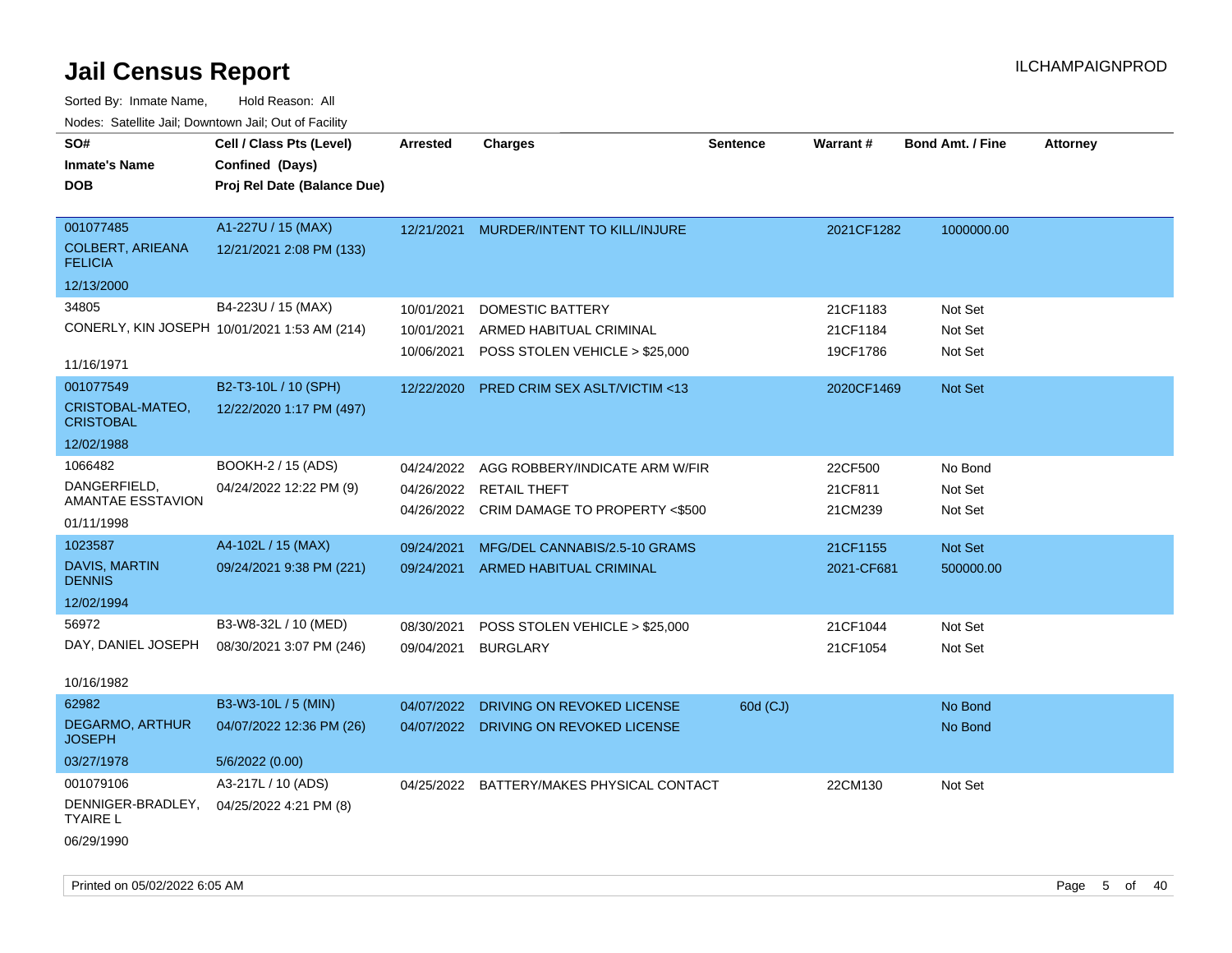Sorted By: Inmate Name, Hold Reason: All

| Nodes: Satellite Jail; Downtown Jail; Out of Facility |  |  |
|-------------------------------------------------------|--|--|
|-------------------------------------------------------|--|--|

| SO#<br><b>Inmate's Name</b><br><b>DOB</b> | Cell / Class Pts (Level)<br>Confined (Days)<br>Proj Rel Date (Balance Due) | <b>Arrested</b>   | <b>Charges</b>                        | <b>Sentence</b> | Warrant# | Bond Amt. / Fine | <b>Attorney</b> |
|-------------------------------------------|----------------------------------------------------------------------------|-------------------|---------------------------------------|-----------------|----------|------------------|-----------------|
| 001079047                                 | B1-206U / 10 (MED)                                                         |                   | 04/10/2022 HOME INVASION/CAUSE INJURY |                 | 22CF432  | Not Set          |                 |
| DILLARD, WILDON<br><b>JEROME</b>          | 04/11/2022 1:54 AM (22)                                                    |                   |                                       |                 |          |                  |                 |
| 03/27/1971                                |                                                                            |                   |                                       |                 |          |                  |                 |
| 36298                                     | BOOKH-4 / 5 (SPH)                                                          |                   | 03/11/2022 AGG DUI/3                  |                 | 21CF380  | Not Set          |                 |
| DUCEY, SCOTT<br><b>ROBERT</b>             | 03/11/2022 12:49 PM (53)                                                   |                   |                                       |                 |          |                  |                 |
| 04/02/1969                                |                                                                            |                   |                                       |                 |          |                  |                 |
| 1024895                                   | B1-103L / 10 (MED)                                                         | 12/15/2021        | MFG/DEL 100<400 GR COCA/ANLG          |                 | 21CF1535 | Not Set          |                 |
| <b>EDWARDS, GEORGE</b><br><b>CORTEZ</b>   | 12/15/2021 12:26 PM (139)                                                  | 12/15/2021        | <b>AGGRAVATED BATTERY</b>             |                 | 21CF1536 | <b>Not Set</b>   |                 |
| 06/19/1994                                |                                                                            | 04/29/2022        | PROBATION VIOLATION                   |                 | 18CF964  | <b>Not Set</b>   |                 |
| 1074720                                   | B2-DR / 15 (SPH)                                                           | 01/19/2022        | PRED CRIM SEX ASLT/VICTIM <13         |                 | 21CF1414 | 500000.00        |                 |
| ELVIR-REYES, JORGE<br><b>LEONARDO</b>     | 01/19/2022 1:43 PM (104)                                                   |                   |                                       |                 |          |                  |                 |
| 06/03/1988                                |                                                                            |                   |                                       |                 |          |                  |                 |
| 43977                                     | B2-T1-02L / 5 (SPH)                                                        | 12/20/2021        | AGG FLEEING POLICE/21 MPH OVER        |                 | 21CF1566 | Not Set          |                 |
| <b>EMKES, DOUGLAS</b><br><b>ALAN</b>      | 12/20/2021 9:59 AM (134)                                                   | 12/20/2021        | PAROLE REVOCATION                     |                 |          | No Bond          |                 |
| 06/08/1959                                |                                                                            |                   |                                       |                 |          |                  |                 |
| 987328                                    | A2-123L / 10 (MED)                                                         | 12/11/2021        | AGG ASLT PEACE OFF/FIRE/ER WRK        |                 | 21CF1515 | Not Set          |                 |
| ERVIN, DEIDRA ANN<br><b>RUTH</b>          | 12/11/2021 8:48 PM (143)                                                   |                   |                                       |                 |          |                  |                 |
| 04/15/1991                                |                                                                            |                   |                                       |                 |          |                  |                 |
| 66468                                     | A4-106L / 15 (MAX)                                                         | 03/06/2022 MURDER |                                       |                 | 22CF273  | 1000000.00       |                 |
| <b>FERRELL, BRIAN</b><br><b>JAMAL</b>     | 03/06/2022 9:04 PM (58)                                                    |                   |                                       |                 |          |                  |                 |
| 11/15/1985                                |                                                                            |                   |                                       |                 |          |                  |                 |
| 962759                                    | B2-T4-15U / 15 (SPH)                                                       | 07/16/2021        | METH DELIVERY<5 GRAMS                 |                 | 21CF833  | Not Set          |                 |
| FINLEY, KEVIN DANTE                       | 07/16/2021 9:44 PM (291)                                                   | 07/29/2021        | AGG CRIM SEX ASSAULT/FELONY           |                 | 21CF891  | No Bond          |                 |

12/28/1988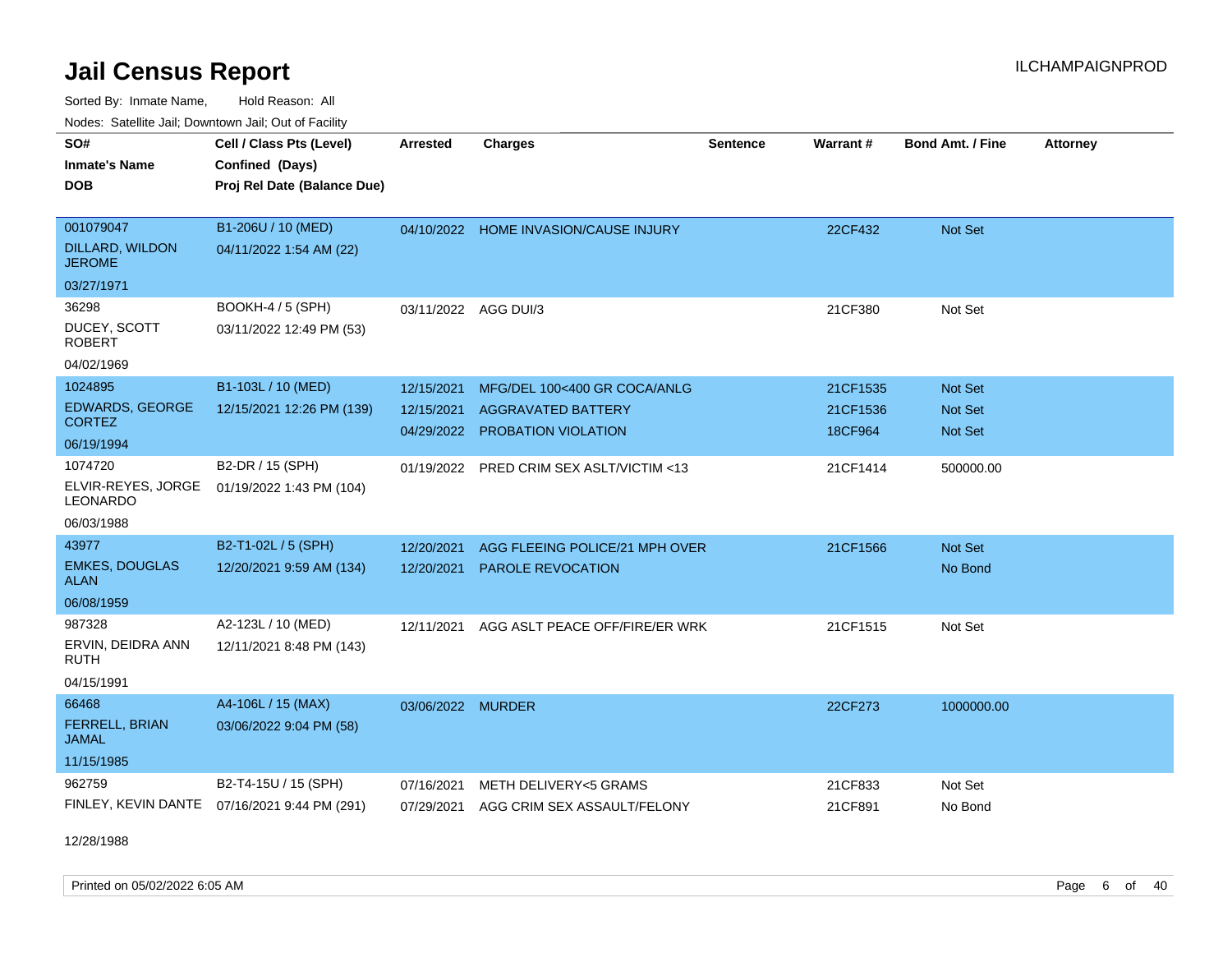| $1100000$ . Catomic ban, Bowmown ban, Oat of Fability     |                                                                            |            |                                           |                 |                 |                         |                 |
|-----------------------------------------------------------|----------------------------------------------------------------------------|------------|-------------------------------------------|-----------------|-----------------|-------------------------|-----------------|
| SO#<br><b>Inmate's Name</b><br><b>DOB</b>                 | Cell / Class Pts (Level)<br>Confined (Days)<br>Proj Rel Date (Balance Due) | Arrested   | <b>Charges</b>                            | <b>Sentence</b> | <b>Warrant#</b> | <b>Bond Amt. / Fine</b> | <b>Attorney</b> |
| 001078961<br><b>FISCHER, KYRE</b><br><b>ORLANDO</b>       | B1-201L / 10 (MED)<br>03/21/2022 1:21 PM (43)                              |            | 03/21/2022 AGG BATTERY/DISCHARGE FIREARM  |                 | 22CF39          | 750000.00               |                 |
| 04/14/2002                                                |                                                                            |            |                                           |                 |                 |                         |                 |
| 1039744<br>FONVILLE, TREVOY<br><b>JERMAINE</b>            | B4-225U / 15 (MAX)<br>12/06/2021 10:52 AM (148)                            | 12/06/2021 | <b>MURDER</b>                             |                 | 20CF959         | 1000000.00              |                 |
| 01/13/1996                                                |                                                                            |            |                                           |                 |                 |                         |                 |
| 001077819<br>FORTUNE, DOMINIC<br><b>AUGUSTUS</b>          | A3-113U / 15 (ADS)<br>04/06/2022 7:15 AM (27)                              |            | 04/06/2022 MURDER/INTENT TO KILL/INJURE   |                 | 22CF416         | Not Set                 |                 |
| 02/16/1999                                                |                                                                            |            |                                           |                 |                 |                         |                 |
| 001078863<br>FOSTER, JOHN<br>CARELL                       | B4-122L / 15 (MAX)<br>02/19/2022 6:01 AM (73)                              | 02/19/2022 | POSSESSION OF STOLEN FIREARM              |                 | 22CF203         | Not Set                 |                 |
| 03/13/1981                                                |                                                                            |            |                                           |                 |                 |                         |                 |
| 518395<br>09/10/1985                                      | B2-T3-12L / 15 (SPH)<br>FRANDLE, MARK RYAN 07/07/2020 3:42 PM (665)        | 07/07/2020 | <b>CRIMINAL SEXUAL ASSAULT</b>            |                 | 2020-CF735      | 250000.00               |                 |
| 001079034                                                 | B4-123L / 10 (MED)                                                         |            | 04/08/2022 POSS FIR FOID EXPIRED/NOT ELIG |                 | 22CF434         | No Bond                 |                 |
| FRANKLIN, MICHAEL<br>ANDRAE                               | 04/08/2022 1:53 PM (25)                                                    |            |                                           |                 |                 |                         |                 |
| 12/18/1997                                                |                                                                            |            |                                           |                 |                 |                         |                 |
| 001077934<br>FREED, LOGAN<br><b>SUZANNE</b><br>08/18/1996 | A1-125L / 10 (MED)<br>08/22/2021 11:45 PM (254)                            | 08/22/2021 | AGG DUI/ACCIDENT/DEATH                    | 10y (DOC)       | 21CF1024        | Not Set                 |                 |
| 001078290                                                 | A1-224L / 10 (ADS)                                                         | 08/19/2021 | MACHINE GUN/AUTO WEAPON/VEH               |                 | 21CF1012        | Not Set                 |                 |
| FREEMAN, ANGEL<br>JANILA KAY<br>12/25/1995                | 08/19/2021 1:26 AM (257)                                                   |            |                                           |                 |                 |                         |                 |
|                                                           |                                                                            |            |                                           |                 |                 |                         |                 |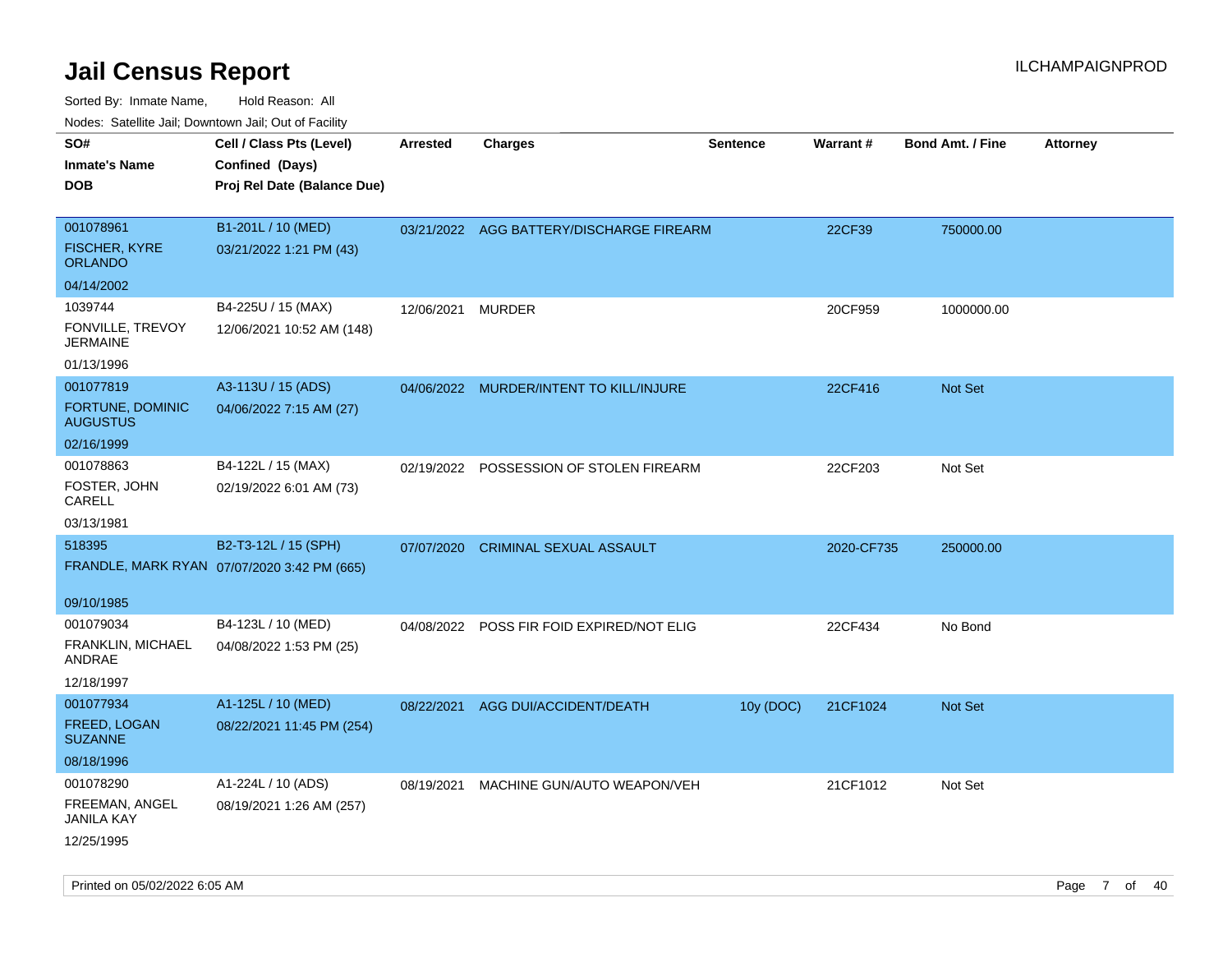| SO#                                       | Cell / Class Pts (Level)                   | <b>Arrested</b> | <b>Charges</b>                                | <b>Sentence</b> | <b>Warrant#</b> | <b>Bond Amt. / Fine</b> | <b>Attorney</b> |
|-------------------------------------------|--------------------------------------------|-----------------|-----------------------------------------------|-----------------|-----------------|-------------------------|-----------------|
| <b>Inmate's Name</b>                      | Confined (Days)                            |                 |                                               |                 |                 |                         |                 |
| <b>DOB</b>                                | Proj Rel Date (Balance Due)                |                 |                                               |                 |                 |                         |                 |
| 591514                                    | B2-T3-11U / 10 (SPH)                       | 02/25/2022      | AGG CRIM SEX ABUSE/VIC 13-17                  |                 | 22CF230         | 100000.00               |                 |
|                                           | GAMBLE, SCOTT PAUL 02/25/2022 6:08 PM (67) |                 | 02/25/2022 AGG CRIM SEX ABUSE/THREAT LIFE     |                 | 22CF135         | <b>Not Set</b>          |                 |
|                                           |                                            |                 |                                               |                 |                 |                         |                 |
| 09/06/1968                                |                                            |                 |                                               |                 |                 |                         |                 |
| 001078154                                 | B4-226U / 10 (MED)                         | 01/09/2022      | DRVG UNDER INFLU OF ALCOHOL                   |                 | 2021 DT 182     | 5000.00                 |                 |
| <b>GENTRY, DAMON</b>                      | 01/09/2022 4:41 PM (114)                   |                 | 01/09/2022 AGG DOMESTIC BATTERY/STRANGLE      |                 | 2021 CF 1396    | 50000.00                |                 |
| <b>LIONEL</b>                             |                                            |                 |                                               |                 |                 |                         |                 |
| 12/25/1971                                |                                            |                 |                                               |                 |                 |                         |                 |
| 1064590                                   | A3-117L / 10 (ADS)                         | 04/26/2022      | AGG RECK DRVG/INCLINE/BOD HARM                |                 | 22CF517         | No Bond                 |                 |
| <b>GIPSON, JERRION</b><br><b>CONTREAL</b> | 04/26/2022 7:43 PM (7)                     |                 |                                               |                 |                 |                         |                 |
| 05/21/1996                                |                                            |                 |                                               |                 |                 |                         |                 |
| 001078633                                 | B2-T4-13U / 25 (SPH)                       | 12/01/2021      | PRED CRIM SEX ASLT/VICTIM <13                 |                 | 21CF1416        | 250000.00               |                 |
| GONZALEZ-GUILLEN,<br><b>EDWARD</b>        | 12/01/2021 12:08 PM (153)                  |                 |                                               |                 |                 |                         |                 |
| 08/25/2002                                |                                            |                 |                                               |                 |                 |                         |                 |
| 1031794                                   | B3-W3-09U / 10 (MED)                       | 04/19/2022      | <b>DOMESTIC BATTERY</b>                       |                 | 21CF662         | 25000.00                |                 |
| <b>GOODWIN, ANTHONY</b>                   | 04/19/2022 3:51 PM (14)                    |                 | 04/19/2022 RESIST/OBSTRUCTING A PEACE OFFICEL |                 | 20CM553         | 1000.00                 |                 |
| <b>DWAYNE</b>                             |                                            | 04/19/2022      | BATTERY/MAKES PHYSICAL CONTACT                |                 | 21CM175         | 1000.00                 |                 |
| 07/03/1986<br>001078607                   | B4-221L / 15 (MAX)                         |                 |                                               |                 |                 |                         |                 |
| GRAY, WILLIAM                             | 11/22/2021 2:57 PM (162)                   | 11/22/2021      | FELON POSS/USE FIREARM/PAROLE                 |                 | 21CF1437        | Not Set                 |                 |
| DA'VON                                    |                                            | 11/22/2021      | ATTEMPT (FIRST DEGREE MURDER)                 |                 | 21CF1435        | Not Set                 |                 |
| 04/18/1984                                |                                            |                 |                                               |                 |                 |                         |                 |
| 56342                                     | B1-207L / 10 (MED)                         | 10/21/2021      | THEFT CONTROL INTENT <\$500                   |                 | 17CF1451        | 10000.00                |                 |
| <b>GRIFFIN, NATHAN</b>                    | 10/21/2021 4:20 PM (194)                   | 10/21/2021      | DRIVING ON REVOKED LICENSE                    |                 | 20TR1979        | 3000.00                 |                 |
| <b>EUGENE</b>                             |                                            | 10/21/2021      | ARMED HABITUAL CRIMINAL                       |                 | 21CF1279        | Not Set                 |                 |
| 02/24/1969                                |                                            |                 |                                               |                 |                 |                         |                 |
| 1027931                                   | A3-211U / 5 (ADS)                          | 04/26/2022      | POSS STOLEN VEHICLE > \$25,000                |                 | 20CF594         | 20000.00                |                 |
| HARDY, DAMEIAN<br><b>JABOUR</b>           | 04/26/2022 3:07 AM (7)                     | 04/26/2022      | CRIM DAMAGE TO PROPERTY <\$500                |                 | 20CM782         | 1000.00                 |                 |
| 08/01/1979                                |                                            |                 | 04/26/2022 BATTERY/MAKES PHYSICAL CONTACT     |                 | 21CM384         | 1000.00                 |                 |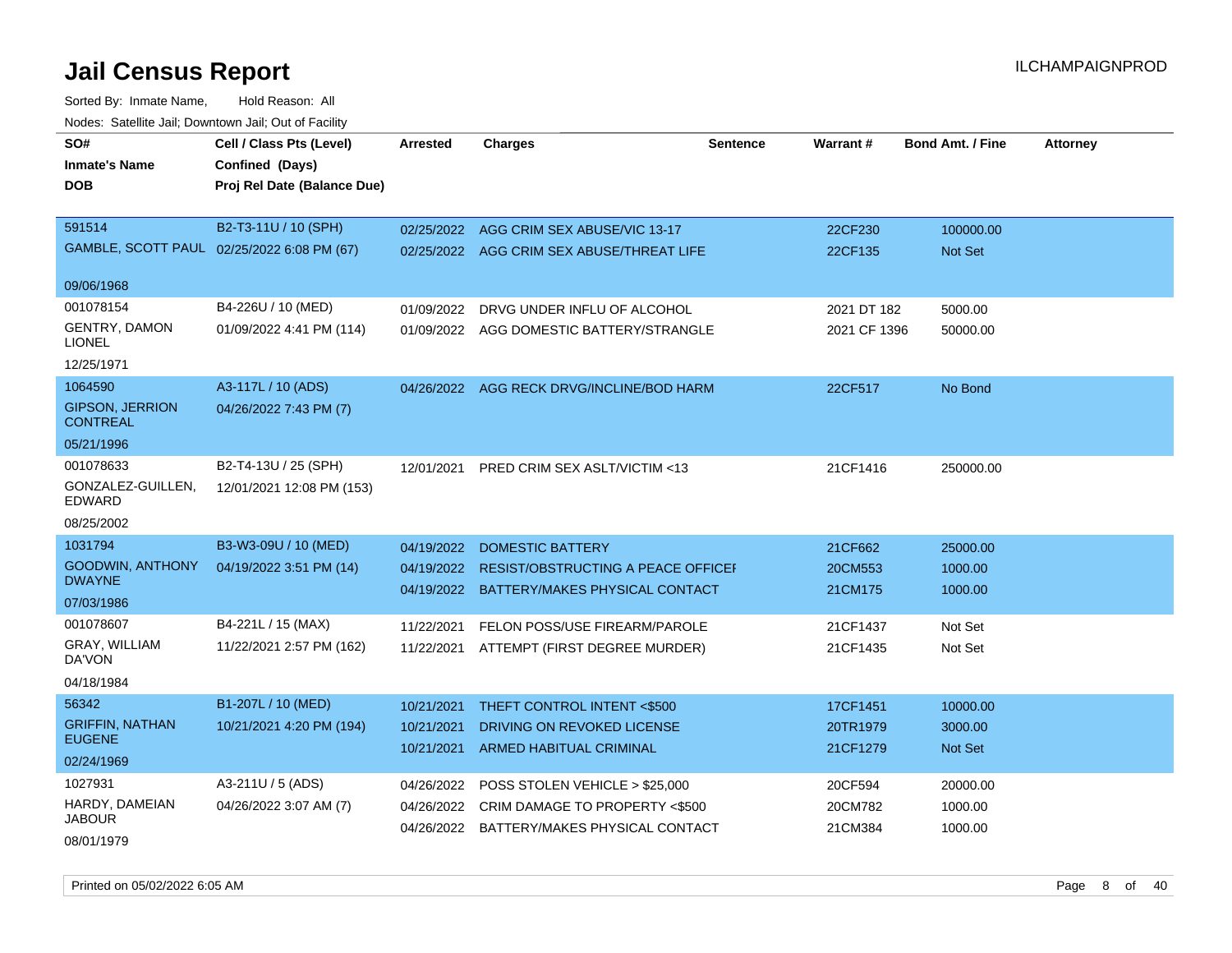| SO#<br><b>Inmate's Name</b><br><b>DOB</b>            | Cell / Class Pts (Level)<br>Confined (Days)<br>Proj Rel Date (Balance Due) | <b>Arrested</b> | <b>Charges</b>                            | <b>Sentence</b> | <b>Warrant#</b> | <b>Bond Amt. / Fine</b> | <b>Attorney</b> |
|------------------------------------------------------|----------------------------------------------------------------------------|-----------------|-------------------------------------------|-----------------|-----------------|-------------------------|-----------------|
| 001079080<br><b>HARRIS, MILEEK</b><br><b>JAEQUAN</b> | A4-104L / 15 (MAX)<br>04/19/2022 12:10 AM (14)                             |                 | 04/18/2022 FELON POSS/USE WEAPON/FIREARM  |                 | 22CF477         | No Bond                 |                 |
| 08/04/2000                                           |                                                                            |                 |                                           |                 |                 |                         |                 |
| 975293                                               | B2-T4-14L / 15 (SPH)                                                       | 07/21/2021      | VIO ORDER/PRIOR VIO OF ORDER              |                 | 21CF914         | No Bond                 |                 |
| HILL, JACOB MILES                                    | 07/21/2021 8:43 PM (286)                                                   | 07/21/2021      | <b>STALKING</b>                           |                 | 2021CF863       | Not Set                 |                 |
|                                                      |                                                                            | 07/25/2021      | PAROLE REVOCATION                         |                 | CH2104646       | Not Set                 |                 |
| 02/06/1988                                           |                                                                            | 08/18/2021      | HARASS WITNESS/FAMILY MBR/REP             |                 | 21CF992         | Not Set                 |                 |
|                                                      |                                                                            | 09/09/2021      | AGG STALKING/BODILY HARM                  |                 | 21CF1073        | Not Set                 |                 |
| 980939                                               | B4-227U / 10 (MED)                                                         | 03/25/2022      | RECEIVE/POSS/SELL STOLEN VEH              |                 | 22CF357         | Not Set                 |                 |
| <b>HILL, XAVIER</b><br><b>LENSHAUN</b>               | 03/25/2022 11:15 AM (39)                                                   |                 |                                           |                 |                 |                         |                 |
| 06/18/1988                                           |                                                                            |                 |                                           |                 |                 |                         |                 |
| 51028                                                | B3-W5-20L / 10 (MED)                                                       | 02/23/2022      | POSS STOLEN VEHICLE                       |                 | 20-CF-377       | No Bond                 |                 |
| HUFFMAN, MICHAEL<br><b>LEONARD</b>                   | 02/23/2022 3:14 AM (69)                                                    |                 | 02/23/2022 AGG FLEEING/2+ CON DEVICES     |                 | 19CF1839        | 50000.00                |                 |
| 07/24/1980                                           |                                                                            |                 |                                           |                 |                 |                         |                 |
| 1061186                                              | A1-224U / 15 (MAX)                                                         | 03/16/2022      | MURDER/STRONG PROB KILL/INJURE            |                 | 22CF329         | No Bond                 |                 |
| <b>INGRAM, CHERELL</b><br><b>LETRISE</b>             | 03/16/2022 10:17 PM (48)                                                   |                 |                                           |                 |                 |                         |                 |
| 10/01/1986                                           |                                                                            |                 |                                           |                 |                 |                         |                 |
| 38993                                                | A4-103L / 15 (MAX)                                                         | 02/13/2021      | ATTEMPT (FIRST DEGREE MURDER)             |                 | 21CF181         | Not Set                 |                 |
| JACKSON, LAMONT<br><b>JEREMIE</b>                    | 02/13/2021 7:45 AM (444)                                                   |                 |                                           |                 |                 |                         |                 |
| 07/31/1973                                           |                                                                            |                 |                                           |                 |                 |                         |                 |
| 001077711                                            | <b>BOOKH-8 / 15 (ADS)</b>                                                  |                 | 04/28/2022 AGG CRIM SEX ABUSE/BODILY HARM |                 | 21CF190         | No Bond                 |                 |
| JACOBS, JOSHUA<br><b>PAUL</b>                        | 04/28/2022 2:50 PM (5)                                                     |                 |                                           |                 |                 |                         |                 |
| 02/07/1997                                           | 6/2/2022(0.00)                                                             |                 |                                           |                 |                 |                         |                 |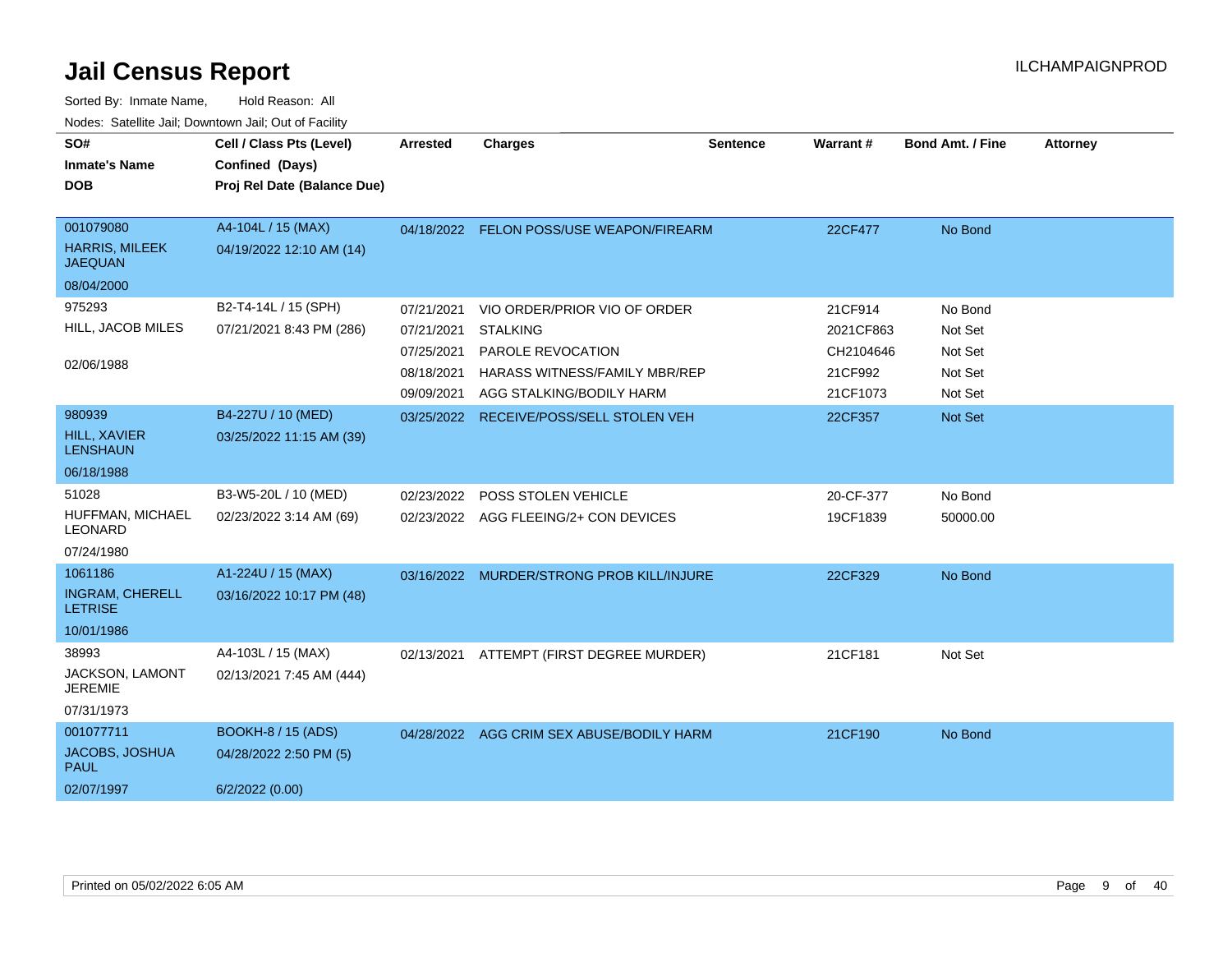| SO#<br><b>Inmate's Name</b><br><b>DOB</b>                              | Cell / Class Pts (Level)<br>Confined (Days)<br>Proj Rel Date (Balance Due) | <b>Arrested</b>                                                    | <b>Charges</b>                                                                                                                                        | <b>Sentence</b> | Warrant#                                             | <b>Bond Amt. / Fine</b>                            | <b>Attorney</b> |
|------------------------------------------------------------------------|----------------------------------------------------------------------------|--------------------------------------------------------------------|-------------------------------------------------------------------------------------------------------------------------------------------------------|-----------------|------------------------------------------------------|----------------------------------------------------|-----------------|
| 001077866<br><b>JENKINS, ISAIAH</b><br><b>DUJAUN</b><br>04/26/1994     | A3-216L / 10 (ADS)<br>04/28/2022 8:32 PM (5)                               |                                                                    | 04/28/2022 FELON POSS/USE WEAPON/FIREARM                                                                                                              |                 | 22CF524                                              | Not Set                                            |                 |
| 1076684<br><b>JENKINS, KORON</b><br>SAMUEL<br>04/28/2002<br>001078703  | <b>BOOKH-1 / 5 (ADS)</b><br>04/27/2022 1:46 PM (6)<br>A1-225U / 15 (ADS)   | 04/27/2022<br>04/29/2022<br>04/29/2022<br>04/29/2022<br>12/20/2021 | <b>CRIMINAL TRESPASS BUILDING</b><br><b>BURGLARY</b><br><b>CRIM TRESPASS TO RESIDENCE</b><br>AGG BATTERY/PUBLIC PLACE<br>MURDER/INTENT TO KILL/INJURE |                 | 22CM140<br>22CF159<br>22CM113<br>22CF342<br>21CF1574 | 100.00<br>Not Set<br>5000.00<br>5000.00<br>Not Set |                 |
| <b>JOHNS, SHANIQUH</b><br><b>THERESA</b><br>04/03/1992                 | 12/22/2021 6:41 AM (132)                                                   |                                                                    |                                                                                                                                                       |                 |                                                      |                                                    |                 |
| 001079105<br>JOHNSON, EVERETT<br>LEON<br>01/22/1965                    | A3-116L<br>04/25/2022 3:08 PM (8)                                          | 04/25/2022                                                         | POSS STOLEN VEHICLE > \$25,000<br>04/25/2022 CRIM DAMAGE TO PROPERTY <\$500                                                                           |                 | 22CF505<br>20CM375                                   | Not Set<br>3000.00                                 |                 |
| 001079089<br>JONES, DAVARUIS LEE 04/22/2022 6:34 AM (11)<br>04/21/2001 | B2-T2-07U / 15 (SPH)                                                       | 04/22/2022                                                         | PRED CRIM SEX ASLT/VIC <13/FIR                                                                                                                        |                 | 21CF858                                              | 250000.00                                          |                 |
| 1042582<br>JONES, DEONTA<br>DANTRAL<br>02/01/1993                      | B1-107U / 15 (MAX)<br>03/10/2022 4:50 AM (54)                              | 03/10/2022                                                         | VIOLATE ORDER PROTECTION                                                                                                                              |                 | 22CM61                                               | Not Set                                            |                 |
| 001078645<br>JONES, KELVIN<br><b>KHYRIC</b><br>02/27/2001              | B3-W1-02L / 10 (MED)<br>12/02/2021 6:56 PM (152)                           | 12/02/2021                                                         | <b>AGG DISCHARGE FIREARM</b>                                                                                                                          |                 | 21CF1478                                             | No Bond                                            |                 |
| 956822<br>JONES, MARIO<br>NATHANIEL<br>10/27/1987                      | A4-101U / 15 (MAX)<br>11/25/2021 10:37 AM (159)                            | 11/25/2021<br>11/25/2021<br>11/25/2021                             | AGGRAVATED DOMESTIC BATTERY<br>PAROLE REVOCATION<br>UNLAWFUL RESTRAINT                                                                                |                 | 21CF1442<br>CH2106361<br>21CF1443                    | Not Set<br>No Bond<br>Not Set                      |                 |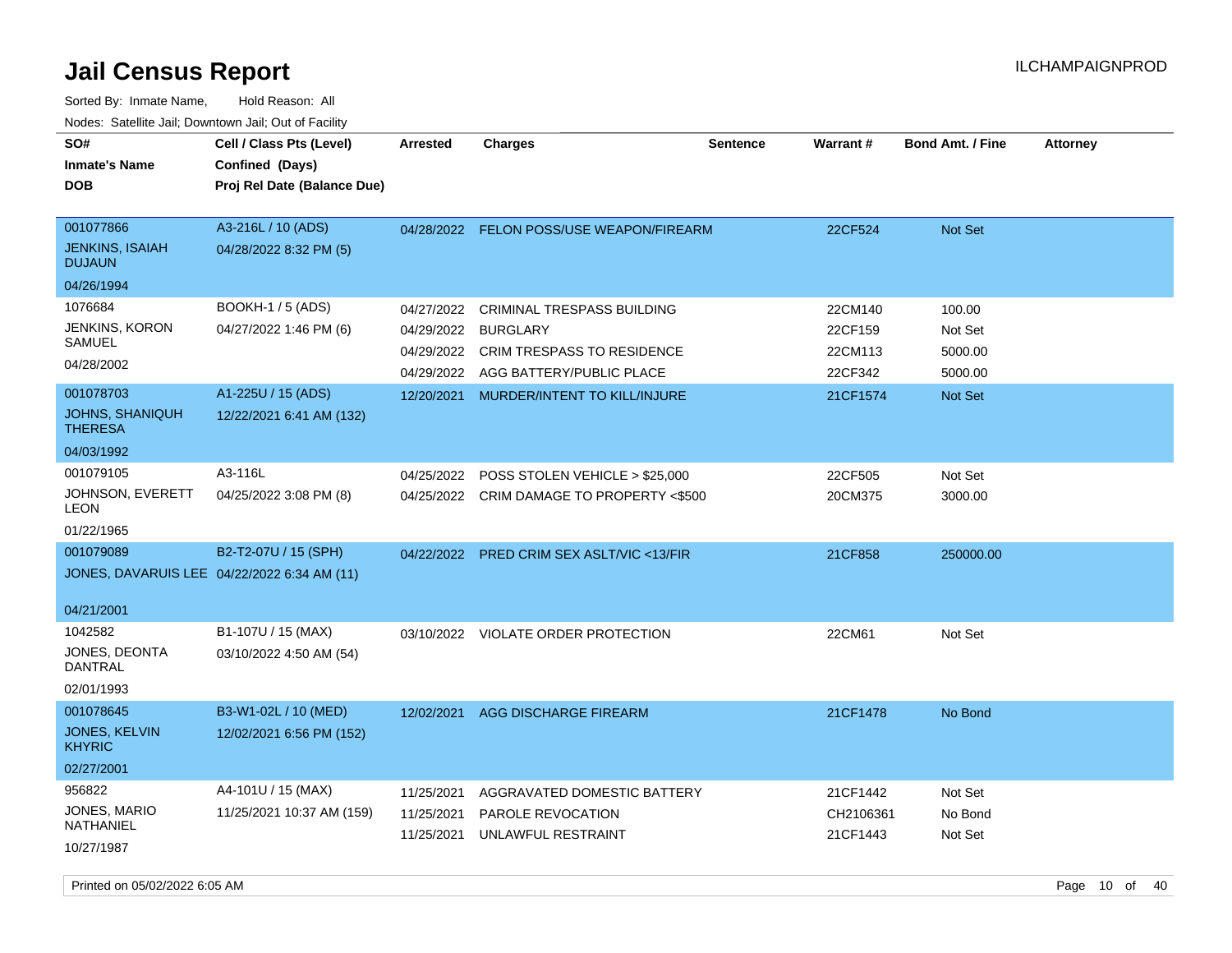| SO#                                      | Cell / Class Pts (Level)    | <b>Arrested</b> | <b>Charges</b>                            | Sentence | Warrant#     | <b>Bond Amt. / Fine</b> | <b>Attorney</b> |
|------------------------------------------|-----------------------------|-----------------|-------------------------------------------|----------|--------------|-------------------------|-----------------|
| <b>Inmate's Name</b>                     | Confined (Days)             |                 |                                           |          |              |                         |                 |
| <b>DOB</b>                               | Proj Rel Date (Balance Due) |                 |                                           |          |              |                         |                 |
|                                          |                             |                 |                                           |          |              |                         |                 |
| 59668                                    | B2-T1-04L / 10 (SPH)        |                 | 02/11/2022 FAIL TO RPT CHNG ADDRESS/EMPL  |          | 20 CF 1241   | 75000.00                |                 |
| <b>JONES, MARTELL</b><br><b>DEANGELO</b> | 02/11/2022 3:19 PM (81)     |                 | 02/11/2022 AGGRAVATED ARSON/BODILY HARM   |          | 22 CF 169    | 75000.00                |                 |
| 07/11/1983                               |                             |                 |                                           |          |              |                         |                 |
| 1008468                                  | B4-125L / 10 (MED)          | 12/01/2021      | FELON POSS/USE WEAPON/FIREARM             |          | 21CF1472     | Not Set                 |                 |
| JONES, MARTEZ<br><b>LAMONTE</b>          | 12/01/2021 1:28 PM (153)    | 12/02/2021      | PROBATION VIOLATION                       |          | 20CF1151     | Not Set                 |                 |
| 06/22/1993                               |                             |                 |                                           |          |              |                         |                 |
| 45193                                    | BOOKH-3                     |                 | 04/29/2022 FELON POSS/USE FIREARM PRIOR   |          | 22CFAWOW     | Not Set                 |                 |
| KASPERS, JOHNNY<br><b>RAY</b>            | 04/29/2022 11:00 AM (4)     |                 |                                           |          |              |                         |                 |
| 05/28/1977                               |                             |                 |                                           |          |              |                         |                 |
| 994904                                   | B4-127U / 10 (MED)          |                 | 04/21/2022 RESIDENTIAL ARSON              |          | 22CF486      | No Bond                 |                 |
| <b>KEIGHER, BRADLY</b><br><b>ALAN</b>    | 04/21/2022 2:51 PM (12)     |                 |                                           |          |              |                         |                 |
| 10/03/1988                               |                             |                 |                                           |          |              |                         |                 |
| 1000825                                  | <b>BOOKF-2 / 5 (ADS)</b>    | 04/27/2022      | DRIVING ON REVOKED LICENSE                |          | 21CF38       | 50000.00                |                 |
| <b>KELLEY, MEGAN</b>                     | 04/27/2022 6:19 PM (6)      | 04/27/2022      | DOMESTIC BTRY/PHYSICAL CONTACT            |          | 20CM139      | 5000.00                 |                 |
| <b>MARIE</b>                             |                             | 04/27/2022      | <b>RESIST/OBSTRUCTING A PEACE OFFICEF</b> |          | <b>22CF4</b> | 10000.00                |                 |
| 10/31/1991                               |                             | 04/27/2022      | POSSESSION OF METH/5<15 GRAMS             |          | 21CF965      | 5000.00                 |                 |
|                                          |                             | 04/27/2022      | <b>POSSESSION OF METH&lt;5 GRAMS</b>      |          | 21CF1639     | 75000.00                |                 |
| 44798                                    | A4-107L / 10 (MED)          | 04/19/2022      | AGG BATTERY/GOVERNMENT EMP                |          | 22CF481      | Not Set                 |                 |
| KILLAM, STEVEN<br><b>WAYNE</b>           | 04/19/2022 5:26 PM (14)     |                 |                                           |          |              |                         |                 |
| 03/30/1977                               |                             |                 |                                           |          |              |                         |                 |
| 53045                                    | B4-127L / 10 (MED)          | 04/21/2022      | DOMESTIC BTRY/CONTACT/VIO O/P             |          |              | Not Set                 |                 |
| MARKHAM, HENRY<br><b>EARL</b>            | 04/21/2022 10:56 PM (12)    |                 | 04/21/2022 AGGRAVATED BATTERY/NURSE       |          | 22CF487      | Not Set                 |                 |
| 02/10/1981                               | 6/19/2022 (0.00)            |                 |                                           |          |              |                         |                 |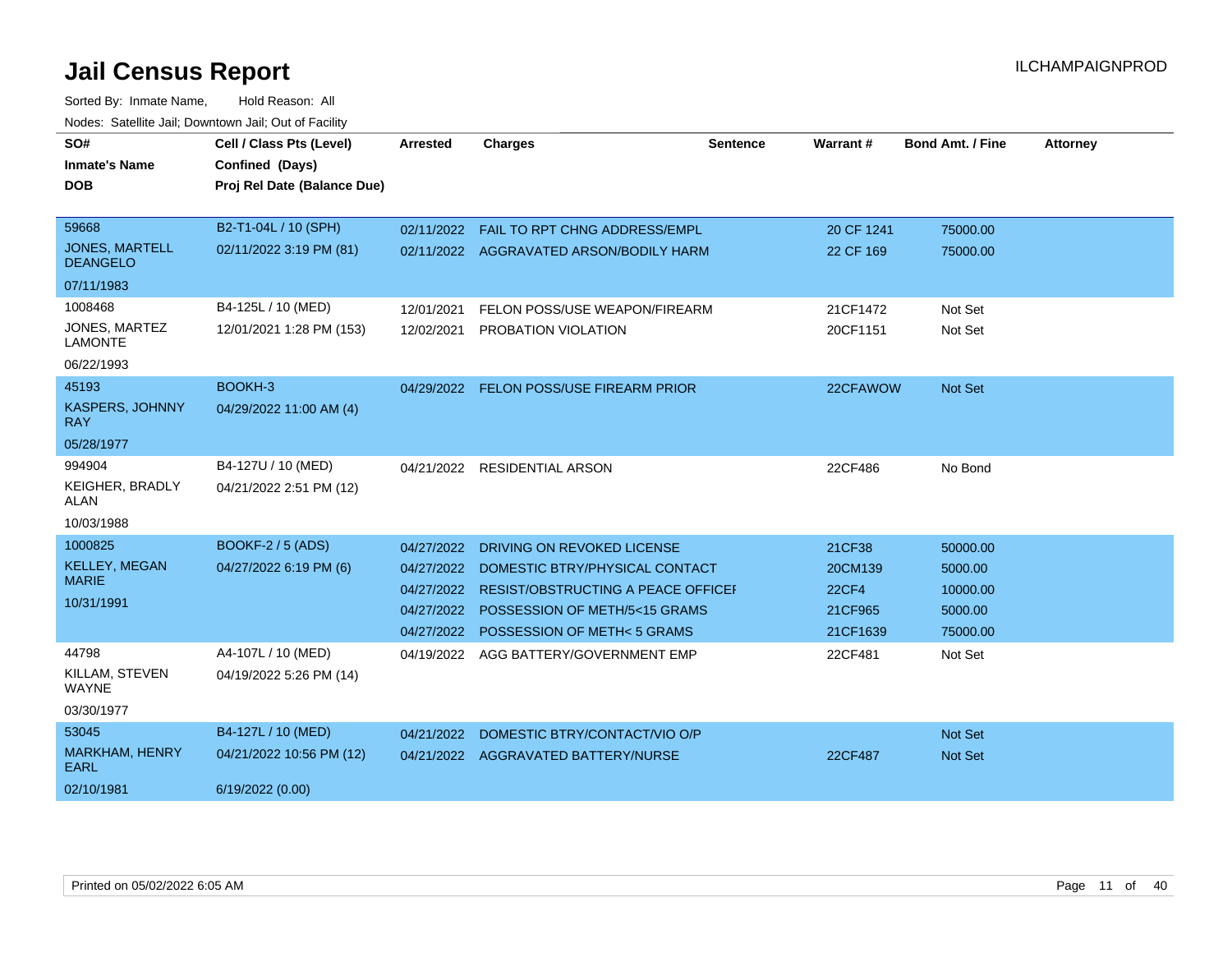| Noues. Salemie Jan, Downlown Jan, Out of Facility |                             |                  |                                           |                 |                      |                         |                 |
|---------------------------------------------------|-----------------------------|------------------|-------------------------------------------|-----------------|----------------------|-------------------------|-----------------|
| SO#                                               | Cell / Class Pts (Level)    | <b>Arrested</b>  | <b>Charges</b>                            | <b>Sentence</b> | Warrant#             | <b>Bond Amt. / Fine</b> | <b>Attorney</b> |
| <b>Inmate's Name</b>                              | Confined (Days)             |                  |                                           |                 |                      |                         |                 |
| <b>DOB</b>                                        | Proj Rel Date (Balance Due) |                  |                                           |                 |                      |                         |                 |
|                                                   |                             |                  |                                           |                 |                      |                         |                 |
| 001078320                                         | BOOKH-7                     |                  | 04/30/2022 AGGRAVATED BATTERY             |                 | 2022CFAWOW           | <b>Not Set</b>          |                 |
| <b>MARSH, PAUL</b><br><b>OLUFUNMILAYO</b>         | 04/30/2022 8:44 PM (3)      |                  |                                           |                 |                      |                         |                 |
| 07/13/1994                                        |                             |                  |                                           |                 |                      |                         |                 |
| 1038892                                           | B2-T1-03U / 10 (SPH)        |                  | 02/16/2022 PRED CRIM SEX ASLT/BODILY HARM |                 | 22CF199              | No Bond                 |                 |
| MCCAULEY, TIMOTHY<br>WILLIAM                      | 02/16/2022 8:49 PM (76)     |                  |                                           |                 |                      |                         |                 |
| 03/05/1989                                        |                             |                  |                                           |                 |                      |                         |                 |
| 48792                                             | B4-126L / 10 (MED)          | 11/19/2021       | AGG BATTERY/DISCHARGE FIREARM             |                 | 21CF1425             | Not Set                 |                 |
| <b>MCCLAIN, HURCHEL</b><br><b>JOSEPH</b>          | 11/20/2021 4:11 AM (164)    |                  |                                           |                 |                      |                         |                 |
| 05/01/1979                                        |                             |                  |                                           |                 |                      |                         |                 |
| 1005514                                           | A3-115L / 15 (ADS)          | 04/27/2022       | FELON POSS/USE WEAPON/FIREARM             |                 | 22CF518              | Not Set                 |                 |
| MCDONALD,<br>RAYTRELL DOMINIQUE                   | 04/27/2022 11:11 PM (6)     |                  |                                           |                 |                      |                         |                 |
| 03/08/1992                                        |                             |                  |                                           |                 |                      |                         |                 |
| 001077938                                         | <b>BOOKH-6 / 15 (ADS)</b>   | 05/10/2021       | AGG KIDNAPING DISCH FIR/HARM              |                 | 21CF532              | Not Set                 |                 |
| MCGAHA,<br><b>CHRISTOPHER D</b>                   | 05/10/2021 7:02 PM (358)    | 05/11/2021       | <b>MURDER</b>                             |                 | 2021-CF-215          | No Bond                 |                 |
| 07/27/1991                                        |                             | 05/27/2021       | ESCAPE FROM DEPT OF CORRECTION            |                 | 21CF600              | Not Set                 |                 |
| 1065260                                           | BOOKH-3                     | 04/29/2022       | <b>VIOLATE ORDER PROTECTION</b>           |                 | 2022-CF-AWOW         | Not Set                 |                 |
| MCGEE, MALCOM M                                   | 04/29/2022 10:48 PM (4)     | 04/29/2022 THEFT |                                           |                 | 2022-CM-AWOW Not Set |                         |                 |
| 04/11/1997                                        |                             |                  |                                           |                 |                      |                         |                 |
| 66710                                             | A4-207U / 15 (ADS)          |                  | 01/19/2022 ARMED VIOLENCE/CATEGORY I      |                 | <b>22CF88</b>        | <b>Not Set</b>          |                 |
| <b>MEEKS, CASSARIOUS</b><br><b>MONTE</b>          | 01/20/2022 11:40 AM (103)   |                  |                                           |                 |                      |                         |                 |
| 06/22/1984                                        |                             |                  |                                           |                 |                      |                         |                 |
| 1043071                                           | A2-120L / 10 (MED)          | 11/08/2021       | CRIM DMG/GOVT PROP/<\$500                 |                 | 21CF1378             | Not Set                 |                 |
| MERRELL-<br>SUTHERLAND, ALICIA                    | 11/08/2021 2:22 AM (176)    |                  |                                           |                 |                      |                         |                 |
| 11/26/1972                                        |                             |                  |                                           |                 |                      |                         |                 |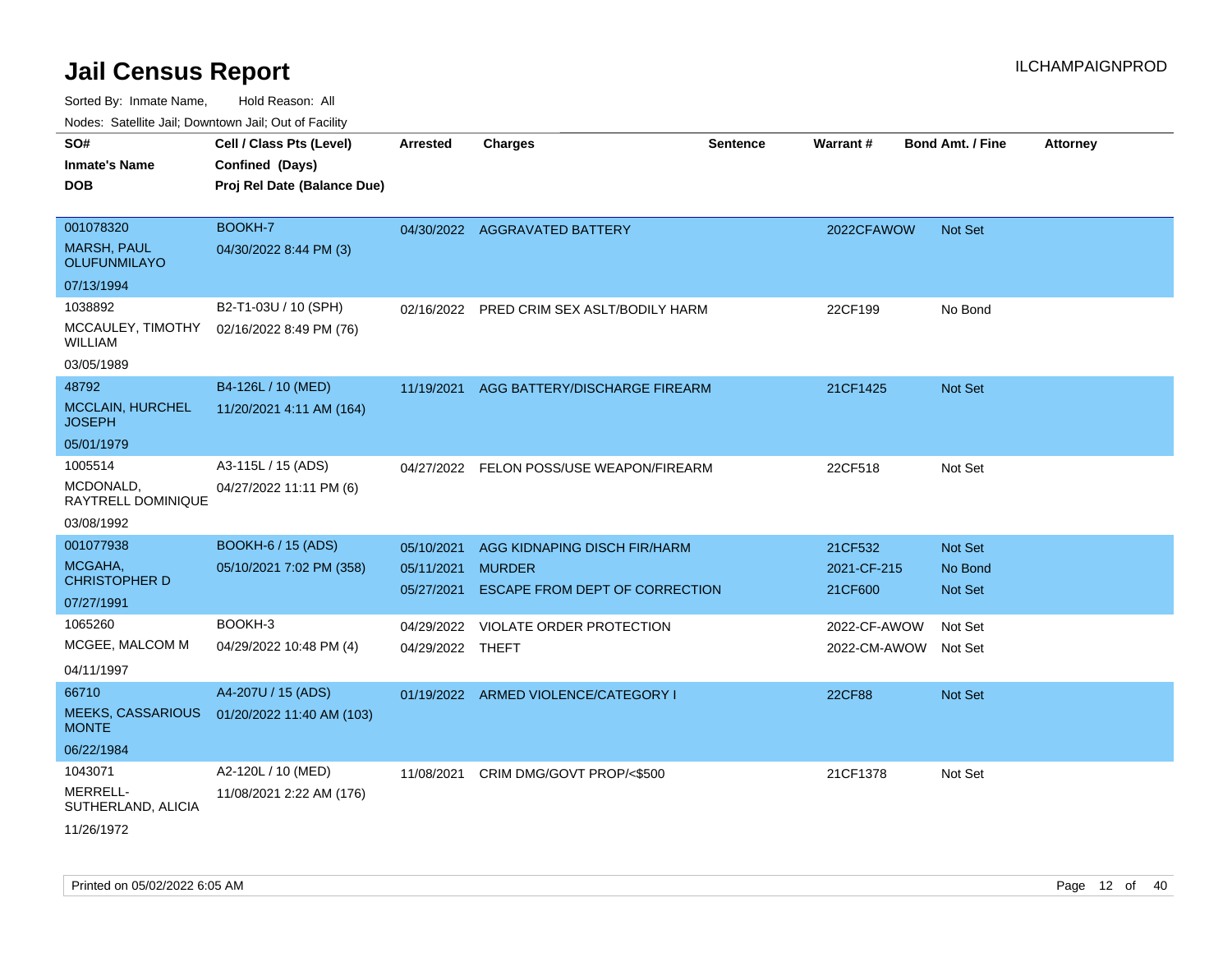| roaco. Catolino cali, Downtown cali, Out of Facility |                                              |                 |                                          |                 |                 |                         |                 |
|------------------------------------------------------|----------------------------------------------|-----------------|------------------------------------------|-----------------|-----------------|-------------------------|-----------------|
| SO#                                                  | Cell / Class Pts (Level)                     | <b>Arrested</b> | <b>Charges</b>                           | <b>Sentence</b> | <b>Warrant#</b> | <b>Bond Amt. / Fine</b> | <b>Attorney</b> |
| Inmate's Name                                        | Confined (Days)                              |                 |                                          |                 |                 |                         |                 |
| DOB                                                  | Proj Rel Date (Balance Due)                  |                 |                                          |                 |                 |                         |                 |
|                                                      |                                              |                 |                                          |                 |                 |                         |                 |
| 968679                                               | B1-203U / 15 (MAX)                           |                 | 04/10/2022 ARMED VIOLENCE/CATEGORY I     |                 | 21CF911         | 750000.00               |                 |
| <b>MILES, ANTHONY</b><br><b>MARCUS JERALE</b>        | 04/10/2022 9:29 PM (23)                      |                 |                                          |                 |                 |                         |                 |
| 10/21/1985                                           |                                              |                 |                                          |                 |                 |                         |                 |
| 41584                                                | B4-227L / 15 (MAX)                           |                 | 12/01/2021 ARMED HABITUAL CRIMINAL       |                 | 21CF1467        | Not Set                 |                 |
|                                                      | MILLER, JOSE LOVELL 12/02/2021 1:04 AM (152) |                 |                                          |                 |                 |                         |                 |
|                                                      |                                              |                 |                                          |                 |                 |                         |                 |
| 10/07/1975                                           |                                              |                 |                                          |                 |                 |                         |                 |
| 1052889                                              | A3-112L / 10 (MED)                           |                 | 03/31/2022 AGGRAVATED DOMESTIC BATTERY   |                 | 22CF375         | No Bond                 |                 |
| MOORE, JEREMIAH<br><b>THOMAS</b>                     | 03/31/2022 2:39 AM (33)                      |                 |                                          |                 |                 |                         |                 |
| 07/21/1996                                           |                                              |                 |                                          |                 |                 |                         |                 |
| 973984                                               | BOOKH-3                                      | 05/01/2022      | POSSESSING A CONTROLLED SUBSTAND         |                 | 2022CFAWOW      | Not Set                 |                 |
| MOORE, SYLVESTER                                     | 05/01/2022 8:49 PM (2)                       | 05/01/2022      | POSSESS LOOK-ALIKE SUB/1ST               |                 | 2022CFAWOW      | Not Set                 |                 |
| <b>DEFRANCIS</b>                                     |                                              | 05/01/2022      | RESIST/OBSTRUCTING A PEACE OFFICEI       |                 | 2022CFAWOW      | Not Set                 |                 |
| 12/01/1989                                           |                                              | 05/01/2022      | ATTEMPT TO FLEE/ELUDE OFFICER            |                 | 2022TRAWOW      | Not Set                 |                 |
|                                                      |                                              | 05/01/2022      | DISREG OFFL TRAFFIC-CON DEVICE           |                 | 2022TRAWOW      | Not Set                 |                 |
|                                                      |                                              | 05/01/2022      | UNLICENSED                               |                 | 2022TRAWOW      | Not Set                 |                 |
| 539294                                               | B3-W3-11U / 10 (MED)                         | 01/11/2022      | AGG DUI/NO VALID DL                      |                 | 22CF49          | <b>Not Set</b>          |                 |
| MOSLEY, JAMES                                        | 01/11/2022 9:43 PM (112)                     |                 | 01/11/2022 PAROLE REVOCATION             |                 | CH2200227       | No Bond                 |                 |
| <b>CALVIN</b>                                        |                                              |                 |                                          |                 |                 |                         |                 |
| 12/11/1985                                           |                                              |                 |                                          |                 |                 |                         |                 |
| 001078517                                            | B1-102L / 15 (MAX)                           |                 | 10/19/2021 ATTEMPT (FIRST DEGREE MURDER) |                 | 21CF1267        | Not Set                 |                 |
| NELSON, RORY<br><b>DEMOND</b>                        | 10/19/2021 3:55 AM (196)                     |                 |                                          |                 |                 |                         |                 |
| 08/14/1984                                           |                                              |                 |                                          |                 |                 |                         |                 |
| 001078854                                            | B2-T2-05U / 15 (MAX)                         | 02/15/2022      | ARMED VIOLENCE/CATEGORY I                |                 | 22CF190         | Not Set                 |                 |
| PATNAUDE, MARTY<br><b>WW</b>                         | 02/15/2022 5:12 PM (77)                      |                 | 02/15/2022 AGG BATTERY/DISCHARGE FIREARM |                 | 2019JD22        | No Bond                 |                 |
| 08/26/2003                                           |                                              |                 |                                          |                 |                 |                         |                 |
|                                                      |                                              |                 |                                          |                 |                 |                         |                 |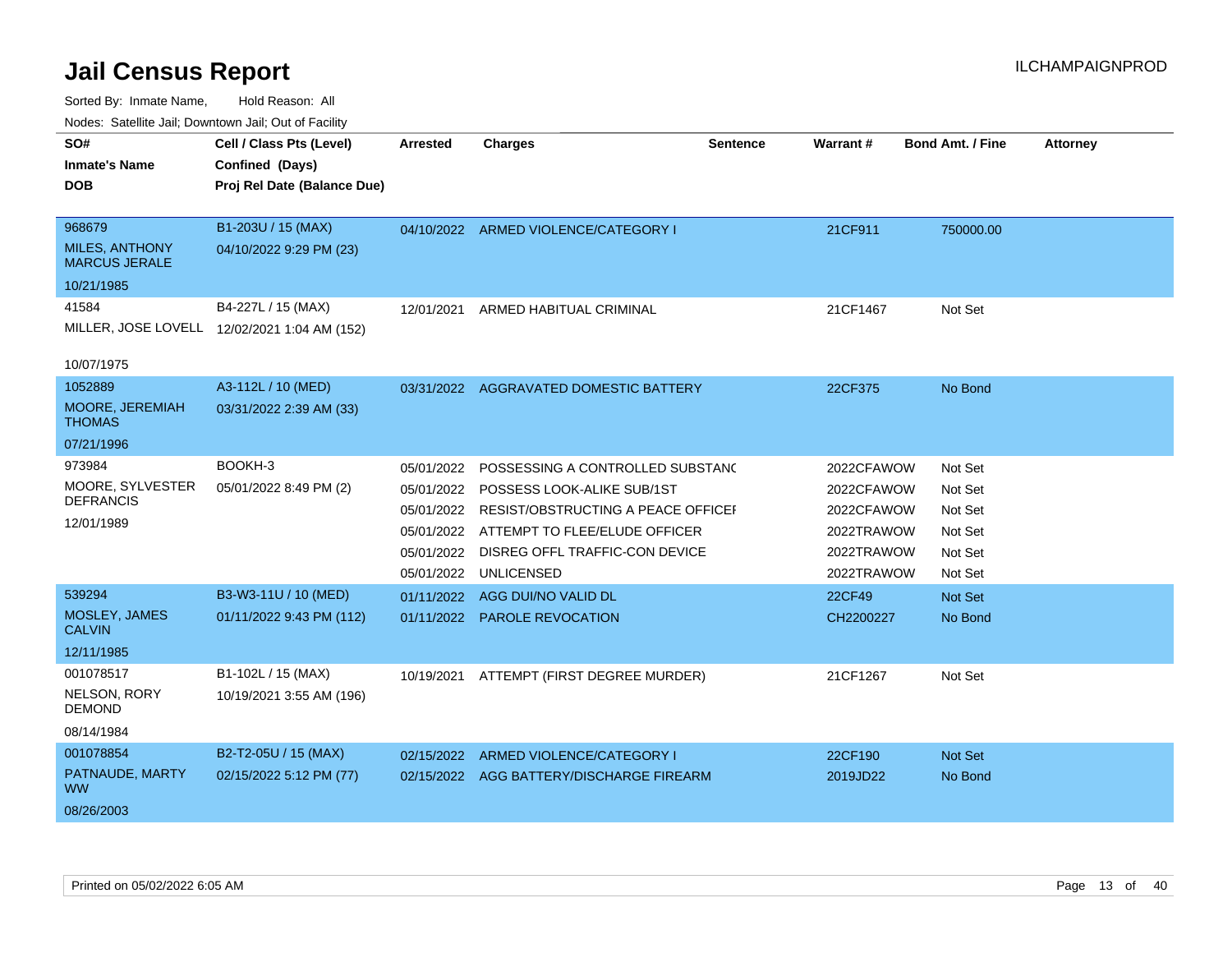Sorted By: Inmate Name, Hold Reason: All Nodes: Satellite Jail; Downtown Jail; Out of Facility

| <u>Houcs.</u> Oatchite Jail, Downtown Jail, Out of Facility |                             |                 |                                          |                 |              |                         |                 |
|-------------------------------------------------------------|-----------------------------|-----------------|------------------------------------------|-----------------|--------------|-------------------------|-----------------|
| SO#                                                         | Cell / Class Pts (Level)    | <b>Arrested</b> | <b>Charges</b>                           | <b>Sentence</b> | Warrant#     | <b>Bond Amt. / Fine</b> | <b>Attorney</b> |
| <b>Inmate's Name</b>                                        | Confined (Days)             |                 |                                          |                 |              |                         |                 |
| <b>DOB</b>                                                  | Proj Rel Date (Balance Due) |                 |                                          |                 |              |                         |                 |
|                                                             |                             |                 |                                          |                 |              |                         |                 |
| 61251                                                       | A3-114L / 15 (ADS)          |                 | 12/27/2021 PRED CRIM SEX ASLT/VICTIM <13 |                 | 21CF651      | No Bond                 |                 |
| PETMECKY, JOHN<br><b>ROBERT</b>                             | 12/27/2021 1:52 PM (127)    |                 |                                          |                 |              |                         |                 |
| 03/09/1983                                                  |                             |                 |                                          |                 |              |                         |                 |
| 001077249                                                   | BOOKF-2                     | 04/30/2022      | <b>DOMESTIC BATTERY</b>                  |                 | 2022CMAWOW   | No Bond                 |                 |
| PETRACEK, ROBIN<br><b>DENISE</b>                            | 04/30/2022 2:57 AM (3)      |                 |                                          |                 |              |                         |                 |
| 03/09/1972                                                  |                             |                 |                                          |                 |              |                         |                 |
| 1030954                                                     | B3-W4-16L / 10 (MED)        | 01/14/2022      | ARMED VIOLENCE/CATEGORY I                |                 | 22CF76       | <b>Not Set</b>          |                 |
| PETTIGREW,<br><b>MALCOME JAMIESON</b>                       | 01/15/2022 4:35 AM (108)    |                 | 01/14/2022 MFG/DEL CANNABIS/10-30 GRAMS  |                 | 2020CF9      | 15000.00                |                 |
| 02/20/1995                                                  |                             |                 |                                          |                 |              |                         |                 |
| 1059394                                                     | B3-W1-04L / 5 (MIN)         | 02/16/2022      | AGG DUI/NO VALID DL                      |                 | 2020CF1396   | No Bond                 |                 |
| PHILLIPS, ISAAC<br><b>TERRELL</b>                           | 02/16/2022 9:00 AM (76)     |                 |                                          |                 |              |                         |                 |
| 12/27/1996                                                  | 5/15/2022 (0.00)            |                 |                                          |                 |              |                         |                 |
| 1069766                                                     | A1-124L / 5 (MIN)           | 04/05/2022      | DUI ANY AMOUNT OF DRUG                   |                 | 17-DT-0026-1 | No Bond                 |                 |
| PHILLIPS, REBEKAH<br><b>LOUISE</b>                          | 04/05/2022 2:44 PM (28)     | 04/05/2022      | POSS HYPO/SYRINGE/NEEDLES/2ND+           |                 | 20CF460      | 940.00                  |                 |
| 09/06/1985                                                  |                             |                 |                                          |                 |              |                         |                 |
| 1022441                                                     | B2-T1-01U / 10 (SPH)        | 10/27/2021      | AGG BATTERY/PEACE OFFICER                |                 | 2021 CF 12   | No Bond                 |                 |
| PICKENS, DONTRELL<br>DEMAR                                  | 10/27/2021 1:39 PM (188)    | 10/27/2021      | AGG BATTERY/PEACE OFFICER                |                 | 2020 CF 1488 | No Bond                 |                 |
| 12/10/1993                                                  |                             |                 |                                          |                 |              |                         |                 |
| 60613                                                       | A3-211L / 10 (MED)          | 04/26/2022      | FELON POSS/USE WEAPON/FIREARM            |                 | 22CF513      | No Bond                 |                 |
| POINDEXTER.<br><b>ANTHONY DEVON</b>                         | 04/26/2022 8:49 PM (7)      |                 |                                          |                 |              |                         |                 |
| 06/14/1978                                                  |                             |                 |                                          |                 |              |                         |                 |
| 001077501                                                   | BOOKH-3                     | 05/02/2022      | DRIVING ON REVOKED LICENSE               |                 | 20TR7866     | 20000.00                |                 |
| POORE, ANDREW LYLE 05/02/2022 3:03 AM (1)                   |                             |                 |                                          |                 |              |                         |                 |

09/13/1993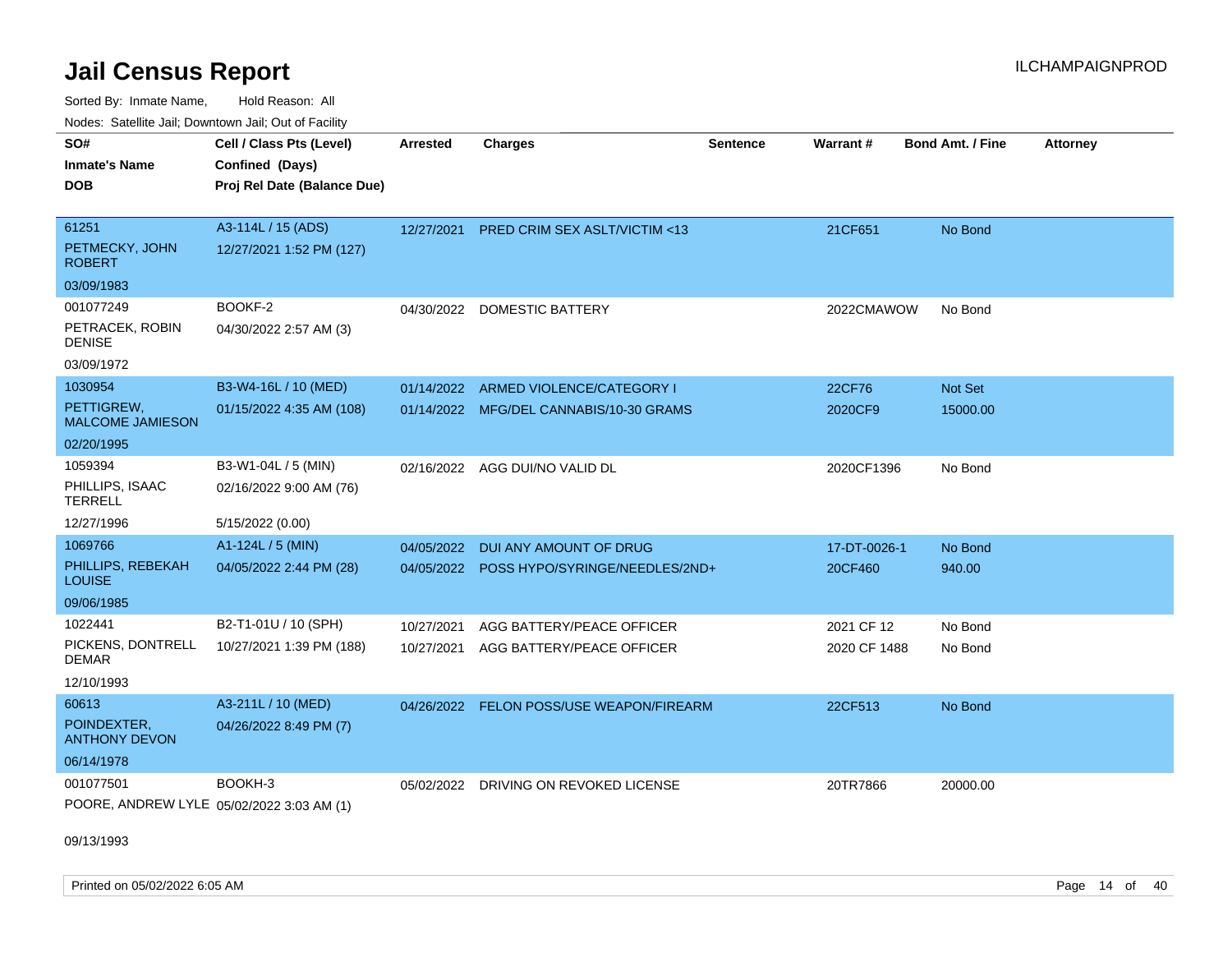| ivouss. Satellite Jali, Downtown Jali, Out of Facility |                                           |                 |                                           |                 |             |                         |                 |
|--------------------------------------------------------|-------------------------------------------|-----------------|-------------------------------------------|-----------------|-------------|-------------------------|-----------------|
| SO#                                                    | Cell / Class Pts (Level)                  | <b>Arrested</b> | <b>Charges</b>                            | <b>Sentence</b> | Warrant#    | <b>Bond Amt. / Fine</b> | <b>Attorney</b> |
| Inmate's Name                                          | Confined (Days)                           |                 |                                           |                 |             |                         |                 |
| DOB                                                    | Proj Rel Date (Balance Due)               |                 |                                           |                 |             |                         |                 |
|                                                        |                                           |                 |                                           |                 |             |                         |                 |
| 54916                                                  | BOOKH-3                                   |                 | 04/29/2022 AGGRAVATED BATTERY             |                 | 22CFAWOW    | <b>Not Set</b>          |                 |
| RAYBURN, JOSHUA<br>STEVEN                              | 04/29/2022 1:56 PM (4)                    |                 |                                           |                 |             |                         |                 |
| 03/09/1982                                             |                                           |                 |                                           |                 |             |                         |                 |
| 001078482                                              | B1-204L / 10 (MED)                        | 03/14/2022      | AGG DISCHARGE FIREARM/VEH/SCH             |                 | 22CF299     | 250000.00               |                 |
| <b>REED, MONTRES</b><br>ANTRON                         | 03/14/2022 12:06 PM (50)                  |                 |                                           |                 |             |                         |                 |
| 02/26/2004                                             |                                           |                 |                                           |                 |             |                         |                 |
| 001079048                                              | A1-227L / 15 (MAX)                        | 04/10/2022      | <b>MURDER</b>                             |                 | 21CF649     | 1000000.00              |                 |
| <b>ROBINSON, AMARI</b>                                 | 04/10/2022 9:44 AM (23)                   | 04/10/2022      | AGGRAVATED BATTERY                        |                 | 2022-JD-014 | <b>Not Set</b>          |                 |
| <b>MICHELLE TAMIRA</b>                                 |                                           | 04/10/2022      | <b>CRIMINAL DAMAGE</b>                    |                 | 2022-JD-014 | <b>Not Set</b>          |                 |
| 04/10/2004                                             |                                           |                 | 04/10/2022 AGG UNLAWFUL USE WEAPON/PERSON |                 | 21-JD-079   | <b>Not Set</b>          |                 |
| 979485                                                 | B2-T4-16L / 15 (SPH)                      | 03/12/2021      | <b>PRED CRIM SEX ASLT/VICTIM &lt;13</b>   |                 | 21CF282     | Not Set                 |                 |
| RODRIGUEZ, JOSHUA<br><b>ANTHONY</b>                    | 03/12/2021 1:57 PM (417)                  |                 |                                           |                 |             |                         |                 |
| 04/06/1990                                             |                                           |                 |                                           |                 |             |                         |                 |
| 61330                                                  | B4-224L / 15 (MAX)                        | 12/01/2021      | <b>ARMED HABITUAL CRIMINAL</b>            |                 | 21CF1473    | <b>Not Set</b>          |                 |
| <b>RUFFIN, JONATHON</b><br><b>CECIL</b>                | 12/01/2021 5:34 AM (153)                  | 12/01/2021      | PAROLE REVOCATION                         |                 | CH2107545   | No Bond                 |                 |
| 05/10/1984                                             |                                           |                 |                                           |                 |             |                         |                 |
| 001077681                                              | B3-W5-17U / 10 (MED)                      | 04/08/2022      | CRIM DMG/GOVT PROP/<\$500                 |                 | 22CM101     | Not Set                 |                 |
| SALES, ANDREW                                          | 04/08/2022 6:03 PM (25)                   | 04/11/2022      | ELEC HRSMT/OBSCENE/FORC FEL               |                 | 21CF406     | Not Set                 |                 |
| KEVIN                                                  |                                           |                 | 04/11/2022 AGGRAVATED DOMESTIC BATTERY    |                 | 21CF247     | Not Set                 |                 |
| 02/25/1979                                             |                                           |                 |                                           |                 |             |                         |                 |
| 001079056                                              | B4-221U / 15 (MAX)                        |                 | 04/12/2022 AGG UNLAWFUL USE OF WEAPON/VEH |                 | 22CF450     | <b>Not Set</b>          |                 |
| XR.                                                    | SANDERS, JAZONTAE 04/12/2022 8:34 PM (21) |                 |                                           |                 |             |                         |                 |
| 03/13/2002                                             |                                           |                 |                                           |                 |             |                         |                 |
| 1071161                                                | B4-124L / 15 (MAX)                        | 08/18/2021      | DELIVERY OF OR POSSESSION OF W/INT        |                 | 21CF1008    | No Bond                 |                 |
| SANDERS, MARKELL<br>LAMAR                              | 08/18/2021 6:18 PM (258)                  |                 |                                           |                 |             |                         |                 |
| 02/02/2000                                             |                                           |                 |                                           |                 |             |                         |                 |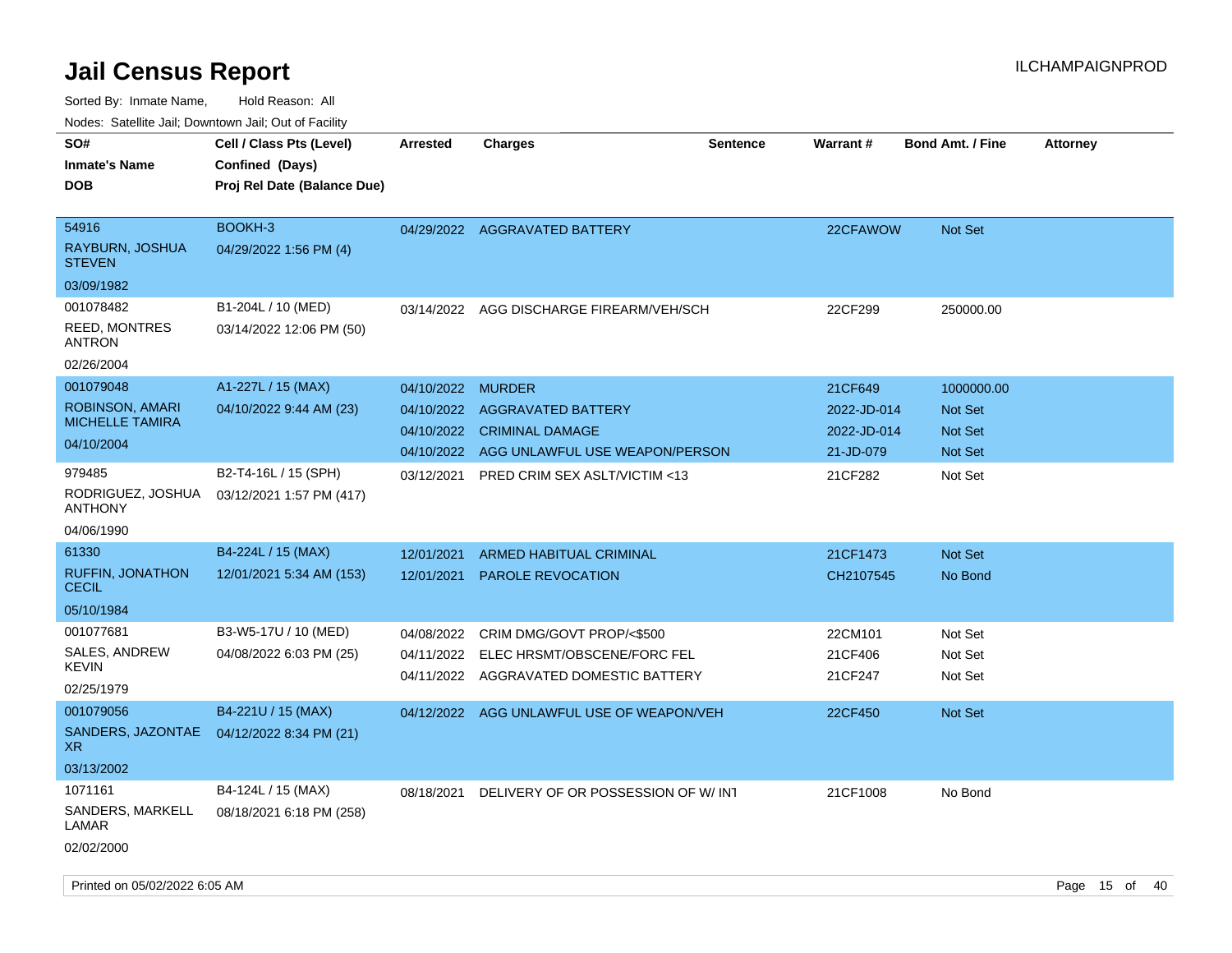| SO#<br><b>Inmate's Name</b><br><b>DOB</b> | Cell / Class Pts (Level)<br>Confined (Days)<br>Proj Rel Date (Balance Due) | <b>Arrested</b>     | <b>Charges</b>                            | <b>Sentence</b> | Warrant#   | <b>Bond Amt. / Fine</b> | <b>Attorney</b> |
|-------------------------------------------|----------------------------------------------------------------------------|---------------------|-------------------------------------------|-----------------|------------|-------------------------|-----------------|
| 001078441                                 | <b>BOOKF-3 / 15 (ADS)</b>                                                  | 10/01/2021          | ARMED HABITUAL CRIMINAL                   |                 | 21CF1182   | <b>Not Set</b>          |                 |
| SINGLETON, CORRIE<br><b>DERRELL</b>       | 10/01/2021 12:36 PM (214)                                                  | 12/20/2021          | SPEEDING 26-34 MPH OVER LIMIT             |                 | 2021TR2701 | 1000.00                 |                 |
| 05/07/1983                                |                                                                            |                     |                                           |                 |            |                         |                 |
| 001079119                                 | BOOKH-3                                                                    | 05/01/2022          | DISORDERLY CONDUCT                        |                 | 2022CFAWOW | No Bond                 |                 |
| SMITH, MATTHEW<br><b>MICHAEL</b>          | 05/01/2022 12:37 AM (2)                                                    |                     | 05/01/2022 AGG ASLT PEACE OFF/FIRE/ER WRK |                 | 2022CFAWOW | No Bond                 |                 |
| 03/30/1984                                |                                                                            |                     |                                           |                 |            |                         |                 |
| 001078608                                 | A3-115U                                                                    |                     | 04/28/2022 MFG/DEL CANNABIS/30-500 GRAMS  |                 | 22CF520    | No Bond                 |                 |
| SOMERS, DYLAN<br><b>THOMAS</b>            | 04/28/2022 4:49 AM (5)                                                     |                     |                                           |                 |            |                         |                 |
| 05/18/2000                                |                                                                            |                     |                                           |                 |            |                         |                 |
| 975068                                    | A3-212U / 15 (ADS)                                                         | 04/26/2022          | DRVG ON SUSP LICENSE/FTA                  |                 | 19TR17004  | 690.00                  |                 |
| SPEARMAN, JOE<br><b>DEMARKUS TERREL</b>   | 04/26/2022 3:34 PM (7)                                                     |                     | 04/26/2022 ARMED VIOLENCE/CATEGORY I      |                 | 22CF515    | No Bond                 |                 |
| 12/15/1989                                |                                                                            |                     |                                           |                 |            |                         |                 |
| 001077770                                 | A1-124U / 5 (MIN)                                                          |                     | 01/06/2022 RESIDENTIAL BURGLARY           |                 | 21CF319    | Not Set                 |                 |
|                                           | STOFFLE, KELLY ANNE 01/06/2022 3:14 PM (117)                               |                     |                                           |                 |            |                         |                 |
| 04/12/1989                                |                                                                            |                     |                                           |                 |            |                         |                 |
| 38305                                     | B2-T2-06L / 10 (SPH)                                                       | 03/18/2020          | <b>CRIMINAL SEXUAL ABUSE</b>              |                 | 20CF-343   | 500000.00               |                 |
| STOVER, JOSH<br><b>ANDREW</b>             | 03/18/2020 10:24 AM (776)                                                  |                     |                                           |                 |            |                         |                 |
| 08/18/1973                                |                                                                            |                     |                                           |                 |            |                         |                 |
| 001078742                                 | A2-222L / 5 (MIN)                                                          | 04/01/2022 BURGLARY |                                           |                 | 22CF33     | 10000.00                |                 |
| <b>TAYLOR, ERIKA LYNN</b>                 | 04/01/2022 10:15 AM (32)                                                   |                     |                                           |                 |            |                         |                 |
| 04/09/1996                                |                                                                            |                     |                                           |                 |            |                         |                 |
| 1066794                                   | B3-W6-21U / 5 (MIN)                                                        |                     | 04/15/2022 VIO ORDER/PRIOR VIO OF ORDER   |                 | 2021CF1061 | 150000.00               |                 |
| TAYLOR, STANLEY<br>JAMES                  | 04/15/2022 9:27 AM (18)                                                    |                     |                                           |                 |            |                         |                 |
| 01/05/1994                                |                                                                            |                     |                                           |                 |            |                         |                 |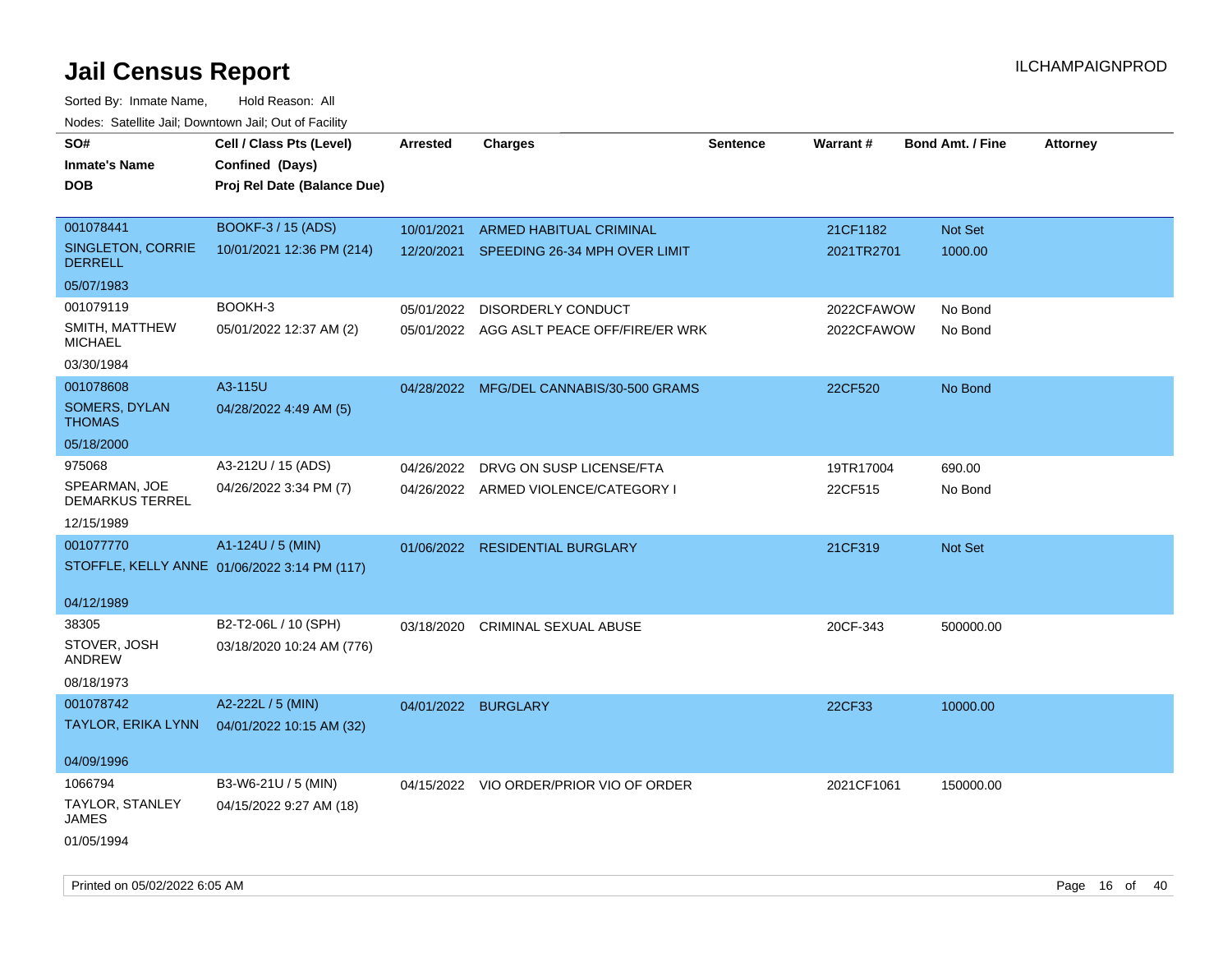| Noucs. Catchitic sail, Downtown sail, Out of Facility |                             |                 |                                      |                 |            |                         |                 |
|-------------------------------------------------------|-----------------------------|-----------------|--------------------------------------|-----------------|------------|-------------------------|-----------------|
| SO#                                                   | Cell / Class Pts (Level)    | <b>Arrested</b> | <b>Charges</b>                       | <b>Sentence</b> | Warrant#   | <b>Bond Amt. / Fine</b> | <b>Attorney</b> |
| <b>Inmate's Name</b>                                  | Confined (Days)             |                 |                                      |                 |            |                         |                 |
| DOB                                                   | Proj Rel Date (Balance Due) |                 |                                      |                 |            |                         |                 |
|                                                       |                             |                 |                                      |                 |            |                         |                 |
| 32058                                                 | B4-123U / 15 (MAX)          |                 | 06/14/2021 AGG DISCH FIREARM         |                 | 21CF690    | Not Set                 |                 |
| THOMPSON, STEVEN<br><b>ONEAL</b>                      | 06/14/2021 6:44 AM (323)    |                 |                                      |                 |            |                         |                 |
| 03/14/1969                                            |                             |                 |                                      |                 |            |                         |                 |
| 001078792                                             | B4-122U / 15 (MAX)          | 01/24/2022      | <b>FUGITIVE FROM JUSTICE</b>         |                 | 22CF99     | Not Set                 |                 |
| TRAMBLE, TOM<br><b>MARCUS</b>                         | 01/24/2022 10:24 AM (99)    |                 | 01/24/2022 ARMED VIOLENCE/CATEGORY I |                 | 22CF101    | Not Set                 |                 |
| 02/28/1985                                            |                             |                 |                                      |                 |            |                         |                 |
| 1076325                                               | B1-105U / 15 (MAX)          | 03/25/2022      | AGG UUW/LOADED/NO FCCA/FOID          |                 | 2020CF742  | 25000.00                |                 |
| <b>TURNER, PRINTISS</b>                               | 03/25/2022 3:15 PM (39)     | 03/25/2022      | <b>MURDER</b>                        |                 | 2021CF1071 | 1500000.00              |                 |
| VASHAWN-DEMAN,                                        |                             | 03/25/2022      | <b>DOMESTIC BATTERY</b>              |                 | 20CM468    | 1000.00                 |                 |
| 11/10/2001                                            |                             | 03/25/2022      | AGG UUW/LOADED/NO FCCA/FOID          |                 | 21CF1520   | 50000.00                |                 |
|                                                       |                             | 03/28/2022      | <b>FUGITIVE FROM JUSTICE</b>         |                 | 22CF360    | 50000.00                |                 |
| 50548                                                 | B3-W3-12L / 10 (MED)        | 03/29/2022      | AGG UNLAWFUL USE OF WEAPON/VEH       |                 | 21CF1067   | No Bond                 |                 |
| <b>VINEYARD, SHORNOR</b><br>JAMAL                     | 03/29/2022 8:51 AM (35)     |                 |                                      |                 |            |                         |                 |
| 12/14/1979                                            | 5/19/2022 (0.00)            |                 |                                      |                 |            |                         |                 |
| 1076520                                               | B4-223L / 15 (MAX)          |                 | 04/20/2022 ARMED VIOLENCE/CATEGORY I |                 | 22CF485    | Not Set                 |                 |
| WARNER-UDUEBOR,<br><b>JAESEN CHI</b>                  | 04/20/2022 2:56 PM (13)     |                 |                                      |                 |            |                         |                 |
| 04/11/2001                                            |                             |                 |                                      |                 |            |                         |                 |
| 1070737                                               | A1-126L / 15 (MAX)          | 10/14/2021      | AGG KIDNAPG/<13/INTEL DISABL         | (DHS)           | 2020CF418  | 250000.00               |                 |
| <b>WASHINGTON,</b><br><b>JASTINA VIRGINIA</b>         | 10/14/2021 12:02 PM (201)   |                 |                                      |                 |            |                         |                 |
| 04/11/2000                                            |                             |                 |                                      |                 |            |                         |                 |
| 977140                                                | B1-203L / 10 (MED)          | 10/24/2021      | <b>ARMED HABITUAL CRIMINAL</b>       |                 | 21CF1289   | Not Set                 |                 |
| <b>WEBSTER, DERRIAL</b><br><b>DEVON</b>               | 10/24/2021 2:46 AM (191)    |                 |                                      |                 |            |                         |                 |
| 01/14/1990                                            |                             |                 |                                      |                 |            |                         |                 |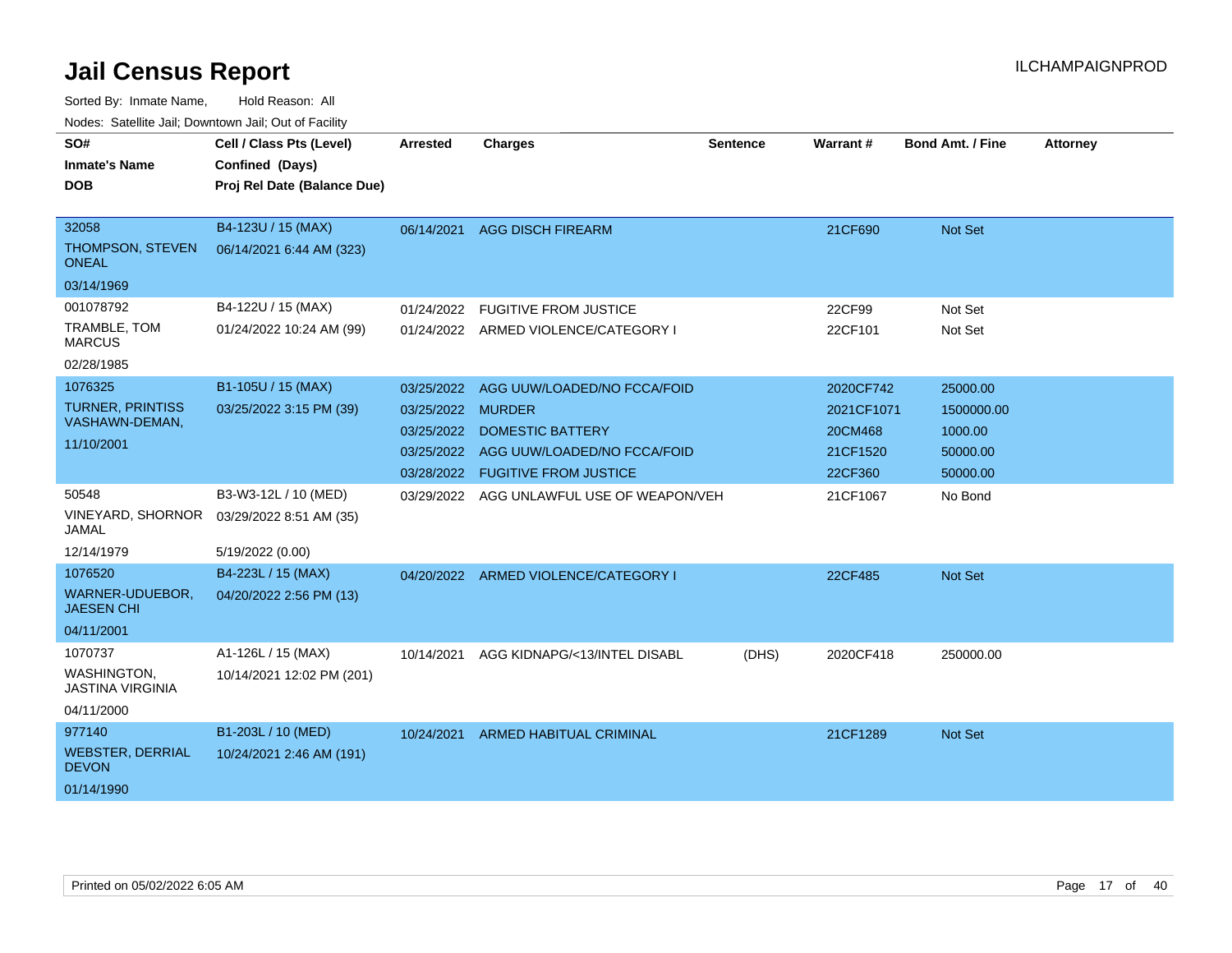| SO#<br><b>Inmate's Name</b><br><b>DOB</b>                        | Cell / Class Pts (Level)<br>Confined (Days)<br>Proj Rel Date (Balance Due) | <b>Arrested</b>                        | <b>Charges</b>                                                                              | <b>Sentence</b> | Warrant#                         | <b>Bond Amt. / Fine</b>      | <b>Attorney</b> |
|------------------------------------------------------------------|----------------------------------------------------------------------------|----------------------------------------|---------------------------------------------------------------------------------------------|-----------------|----------------------------------|------------------------------|-----------------|
| 001078328<br><b>WHITE, JUSTIN</b><br><b>STEVEN</b>               | B1-105L / 15 (MAX)<br>08/30/2021 10:48 AM (246)                            | 08/30/2021                             | FELON POSS/USE WEAPON/FIREARM                                                               |                 | 21CF1045                         | Not Set                      |                 |
| 10/25/1995                                                       |                                                                            |                                        |                                                                                             |                 |                                  |                              |                 |
| 001077235<br><b>WHITLEY, CHARLES</b><br>09/03/1975               | A3-212L / 5 (MIN)<br>04/26/2022 6:11 PM (7)                                | 04/26/2022<br>04/26/2022<br>04/26/2022 | POSSESSING A CONTROLLED SUBSTANC<br>POSS AMT CON SUB EXCEPT(A)/(D)<br>WARRANT OUT OF COUNTY |                 | 22CF507<br>20CF1077<br>20TR10761 | Not Set<br>940.00<br>3000.00 |                 |
|                                                                  |                                                                            | 04/26/2022<br>04/26/2022               | WARRANT OUT OF COUNTY<br>WARRANT OUT OF COUNTY                                              |                 | 20TR10760<br>20CM646             | 3000.00<br>5000.00           |                 |
| 1065967                                                          | <b>BOOKF-2</b><br>WHITNEY, CHELSEA JO 04/29/2022 12:59 PM (4)              |                                        | 04/29/2022 FORGERY/ISSUE/DELIVER DOCUMENT                                                   |                 | 22CF406                          | 50000.00                     |                 |
| 09/01/1984                                                       |                                                                            |                                        |                                                                                             |                 |                                  |                              |                 |
| 638552<br><b>WILLIAMS, MICHAEL</b><br><b>JAMES</b><br>03/29/1964 | B2-T2-08L / 5 (SPH)<br>10/07/2021 12:20 PM (208)                           | 10/07/2021                             | CHILD PORNOGRAPHY/PHOTOGRAPH                                                                |                 | 2021CF1207                       | No Bond                      |                 |
| 1066370                                                          | B1-101L / 15 (MAX)                                                         | 07/28/2021                             | ARMED VIOLENCE/CATEGORY III                                                                 |                 | 2021 CF 882                      | Not Set                      |                 |
| <b>WILLIAMS, REONTE</b><br><b>REMIR</b>                          | 07/28/2021 5:40 AM (279)                                                   |                                        |                                                                                             |                 |                                  |                              |                 |
| 05/14/1999                                                       |                                                                            |                                        |                                                                                             |                 |                                  |                              |                 |
| 1051953<br>WINSTON, ALYSSIA<br><b>LETEECE</b><br>03/17/1996      | A1-226L / 10 (MED)<br>02/02/2022 4:29 AM (90)                              | 02/02/2022                             | DOMESTIC BATTERY/OTHER PRIOR<br>03/28/2022 AGG ROBBERY/INDICATE ARM W/FIR                   |                 | 22CF144<br>22CF353               | Not Set<br>Not Set           |                 |
| 001077731<br>YOUNG, AARON<br><b>BLAKE</b><br>03/04/2000          | B1-206L / 15 (MAX)<br>04/12/2022 12:53 PM (21)                             |                                        | 04/12/2022 ATTEMPT (FIRST DEGREE MURDER)                                                    |                 | 22CF428                          | 1500000.00                   |                 |
| <b>Total Satellite Jail: 138</b>                                 |                                                                            | <b>Males: 113</b>                      | Females: 25<br>Unknown: 0                                                                   |                 |                                  |                              |                 |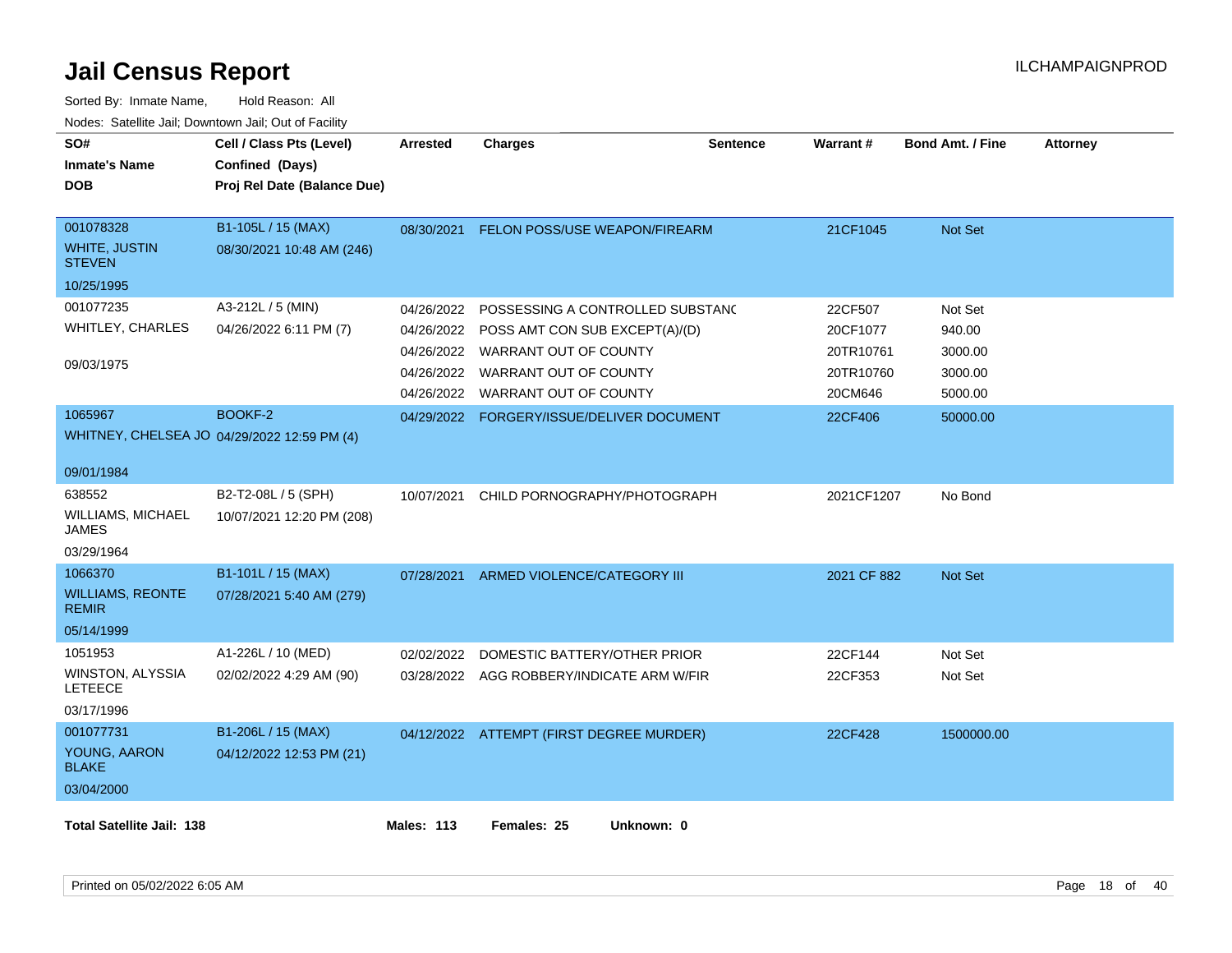Sorted By: Inmate Name, Hold Reason: All Nodes: Satellite Jail; Downtown Jail; Out of Facility

| <b>Downtown Jail</b><br>SO#<br><b>Inmate's Name</b><br>DOB                 | Cell / Class Pts (Level)<br>Confined (Days)<br>Proj Rel Date (Balance Due) | <b>Arrested</b>                                                    | <b>Charges</b>                                                                                                                                     | <b>Sentence</b> | Warrant#                                              | <b>Bond Amt. / Fine</b>                             | <b>Attorney</b> |
|----------------------------------------------------------------------------|----------------------------------------------------------------------------|--------------------------------------------------------------------|----------------------------------------------------------------------------------------------------------------------------------------------------|-----------------|-------------------------------------------------------|-----------------------------------------------------|-----------------|
| 952871<br>AUTEBERRY, JOSHUA 03/13/2022 7:24 PM (51)<br>David<br>12/28/1984 | G3U / 5 (MIN)                                                              |                                                                    | 03/13/2022 METH DELIVERY/5<15 GRAMS                                                                                                                |                 | 22CF300                                               | No Bond                                             |                 |
| 001078218<br>BAKER, REED ALLEN<br>07/28/1981                               | D1 / 5 (ADS)<br>03/23/2022 6:55 PM (41)                                    | 03/23/2022<br>03/23/2022<br>03/24/2022                             | CRIMINAL TRESPASS TO LAND<br>DISORDERLY CONDUCT<br><b>RETAIL THEFT</b>                                                                             |                 | 21CM340<br>20OV0267<br>20CM658                        | 1000.00<br>1000.00<br>5000.00                       |                 |
| 517915<br><b>BOXLEY, CHARLES</b><br><b>OMAR</b><br>01/10/1985              | G6L / 5 (MIN)<br>08/03/2021 2:18 PM (273)                                  | 08/03/2021<br>08/03/2021<br>08/03/2021                             | <b>BURGLARY</b><br><b>BURGLARY</b><br>FORGERY/ISSUE/DELIVER DOCUMENT                                                                               |                 | 21CF289<br>21CF679                                    | 20000.00<br>20000.00<br>No Bond                     |                 |
| 47897<br>BRANAMAN,<br>CLIFFORD EARL<br>03/09/1975                          | E2L / 15 (ADS)<br>01/19/2022 9:21 PM (104)                                 | 01/19/2022<br>01/19/2022<br>01/19/2022<br>02/08/2022<br>02/08/2022 | PAROLE REVOCATION<br><b>VIOLATE ORDER PROTECTION</b><br>DRVG REVOKED/2+/PERS INJ/DEATH<br>DRIVE REVOKED/RECK HOMIC/3<br>DRIVING ON REVOKED LICENSE |                 | VA2201139<br>22CF85<br>22CF84<br>21CF1280<br>21TR8305 | No Bond<br>Not Set<br>Not Set<br>Not Set<br>Not Set |                 |
| 995432<br><b>BROWN, JAVON</b><br><b>SHANTEZ</b><br>10/14/1991              | I2 / 10 (ADS)<br>12/20/2021 2:06 AM (134)                                  | 12/20/2021                                                         | FAIL TO RPT WKLY/NO FIXED ADDR                                                                                                                     |                 | 21CF1559                                              | Not Set                                             |                 |
| 001078900<br>BYRD, ANDREW<br><b>DARNELL</b><br>12/30/2003                  | J7L / 15 (ADS)<br>03/02/2022 11:59 PM (62)                                 |                                                                    | 03/02/2022 MURDER/INTENT TO KILL/INJURE                                                                                                            |                 | 22CF252                                               | Not Set                                             |                 |
| 001078092<br><b>WILLIAM</b><br>06/25/1986                                  | H2U / 10 (ADS)<br>CHOUNARD, STANLEY 12/27/2021 10:47 PM (127)              | 12/27/2021                                                         | AGG BATTERY/PUBLIC PLACE                                                                                                                           |                 | 2021CF1042                                            | 5000.00                                             |                 |

Printed on 05/02/2022 6:05 AM **Page 19** of 40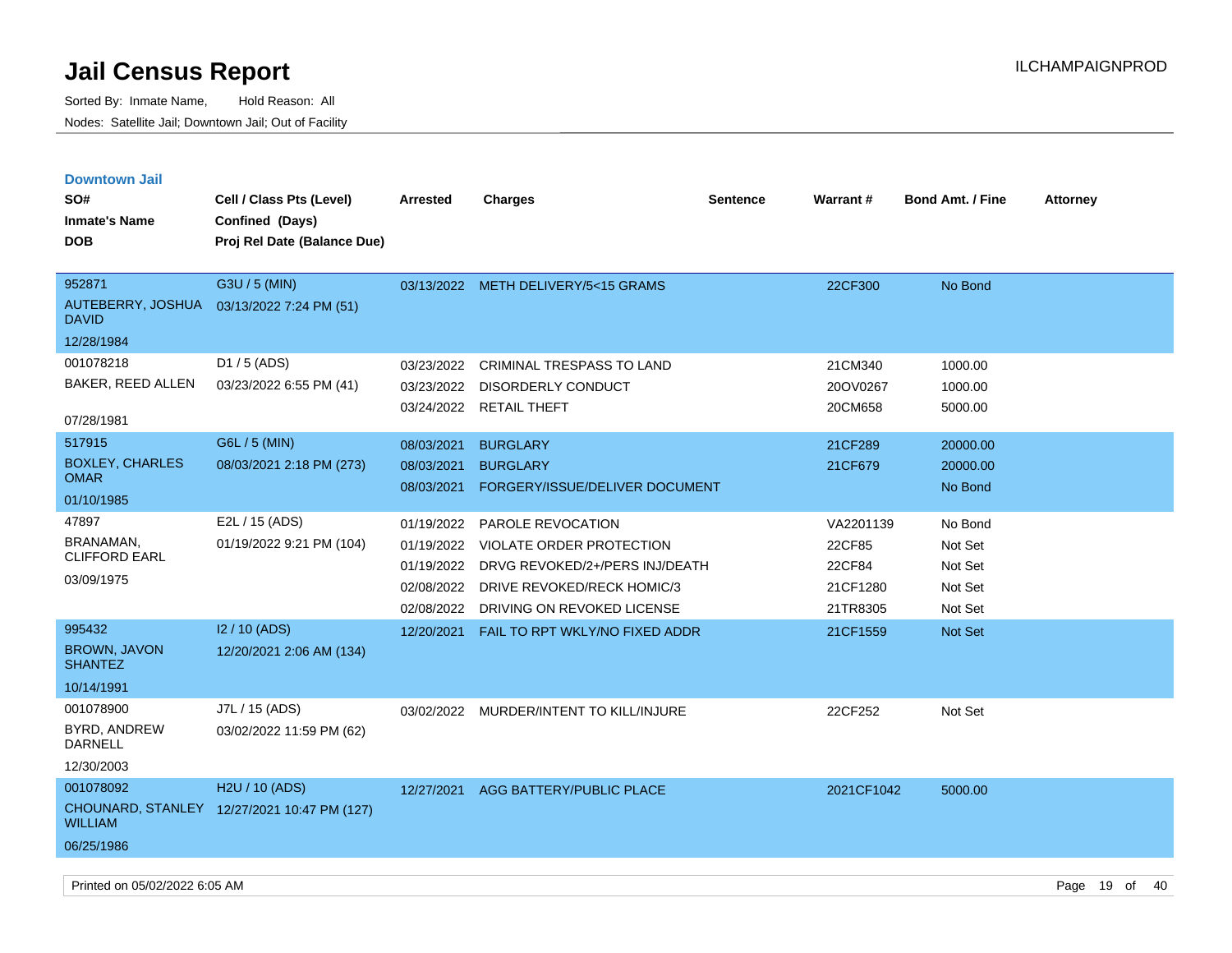Sorted By: Inmate Name, Hold Reason: All Nodes: Satellite Jail; Downtown Jail; Out of Facility

| SO#                                              | Cell / Class Pts (Level)    | <b>Arrested</b>   | <b>Charges</b>                          | <b>Sentence</b> | Warrant#    | <b>Bond Amt. / Fine</b> | <b>Attorney</b> |
|--------------------------------------------------|-----------------------------|-------------------|-----------------------------------------|-----------------|-------------|-------------------------|-----------------|
| <b>Inmate's Name</b>                             | Confined (Days)             |                   |                                         |                 |             |                         |                 |
| <b>DOB</b>                                       | Proj Rel Date (Balance Due) |                   |                                         |                 |             |                         |                 |
|                                                  |                             |                   |                                         |                 |             |                         |                 |
| 56241                                            | E6L / 5 (MIN)               |                   | 01/13/2022 VIOLATE ORDER/PRIOR DOM BTRY |                 | 22CF59      | Not Set                 |                 |
| <b>CLARK, DAMON</b><br><b>GILLMORE</b>           | 01/13/2022 4:36 AM (110)    |                   | 04/04/2022 CIVIL FTA WARRANT            |                 | 2007D200    | 100000.00               |                 |
| 12/21/1976                                       |                             |                   |                                         |                 |             |                         |                 |
| 001078838                                        | D <sub>2</sub> / 15 (ADS)   | 02/12/2022        | PRED CRIM SEX ASLT/BODILY HARM          |                 | 21CF30      | 150000.00               |                 |
| CLAYTON, KAREEM<br>JAMAL                         | 02/12/2022 8:55 AM (80)     |                   |                                         |                 |             |                         |                 |
| 02/03/1974                                       |                             |                   |                                         |                 |             |                         |                 |
| 1075361                                          | $15/5$ (ADS)                | 04/16/2021        | <b>BURGLARY</b>                         |                 | 21CF414     | <b>Not Set</b>          |                 |
| <b>COWART, TORREY</b><br><b>BENJAMEN, Junior</b> | 04/16/2021 9:17 PM (382)    |                   |                                         |                 |             |                         |                 |
| 11/22/1987                                       |                             |                   |                                         |                 |             |                         |                 |
| 1072673                                          | G7L / 5 (MIN)               |                   | 04/14/2022 VIOLATE ORDER PROTECTION     |                 | 2022CM112   | No Bond                 |                 |
| COWART, WILL<br><b>SIMEON</b>                    | 04/14/2022 1:19 PM (19)     |                   |                                         |                 |             |                         |                 |
| 02/18/1999                                       |                             |                   |                                         |                 |             |                         |                 |
| 1074319                                          | K1 / 15 (SPH)               | 10/12/2021        | AGGRAVATED CRUELTY TO ANIMALS           |                 | 21CF1238    | <b>Not Set</b>          |                 |
| <b>CRAIG, DAVUCCI</b><br><b>DAVION</b>           | 10/12/2021 11:36 AM (203)   | 10/14/2021 MURDER |                                         |                 | 21CF1239    | Not Set                 |                 |
| 08/02/2001                                       |                             |                   |                                         |                 |             |                         |                 |
| 571307                                           | J3L / 15 (ADS)              | 09/14/2020        | CRIM SEXUAL ABUSE/CONSENT               |                 | 2020CF1026  | Not Set                 |                 |
| DOMINGO-<br>CASTANEDA,                           | 09/14/2020 11:19 PM (596)   | 09/14/2020        | PRED CRIM SEX ASLT/VICTIM <13           |                 | 2020CF1025  | Not Set                 |                 |
| 09/29/1989                                       |                             |                   |                                         |                 |             |                         |                 |
| 527379                                           | D6 / 15 (ADS)               | 10/25/2021        | ARMED HABITUAL CRIMINAL                 |                 | 21CF1297    | Not Set                 |                 |
| DRAKE, MARCELL<br><b>DEON</b>                    | 10/25/2021 5:05 PM (190)    | 10/27/2021        | AGG DOMESTIC BATTERY/STRANGLE           |                 | 21CF1245    | Not Set                 |                 |
| 04/20/1987                                       |                             |                   |                                         |                 |             |                         |                 |
| 527081                                           | F1L / 10 (MED)              | 09/06/2021        | ARSON/REAL/PERSONAL PROP>\$150          |                 | 2021 CF 797 | 25000.00                |                 |
| FERGUSON,<br><b>CHRISTOPHER</b>                  | 09/06/2021 1:18 PM (239)    |                   |                                         |                 |             |                         |                 |
| 12/21/1981                                       |                             |                   |                                         |                 |             |                         |                 |

Printed on 05/02/2022 6:05 AM Page 20 of 40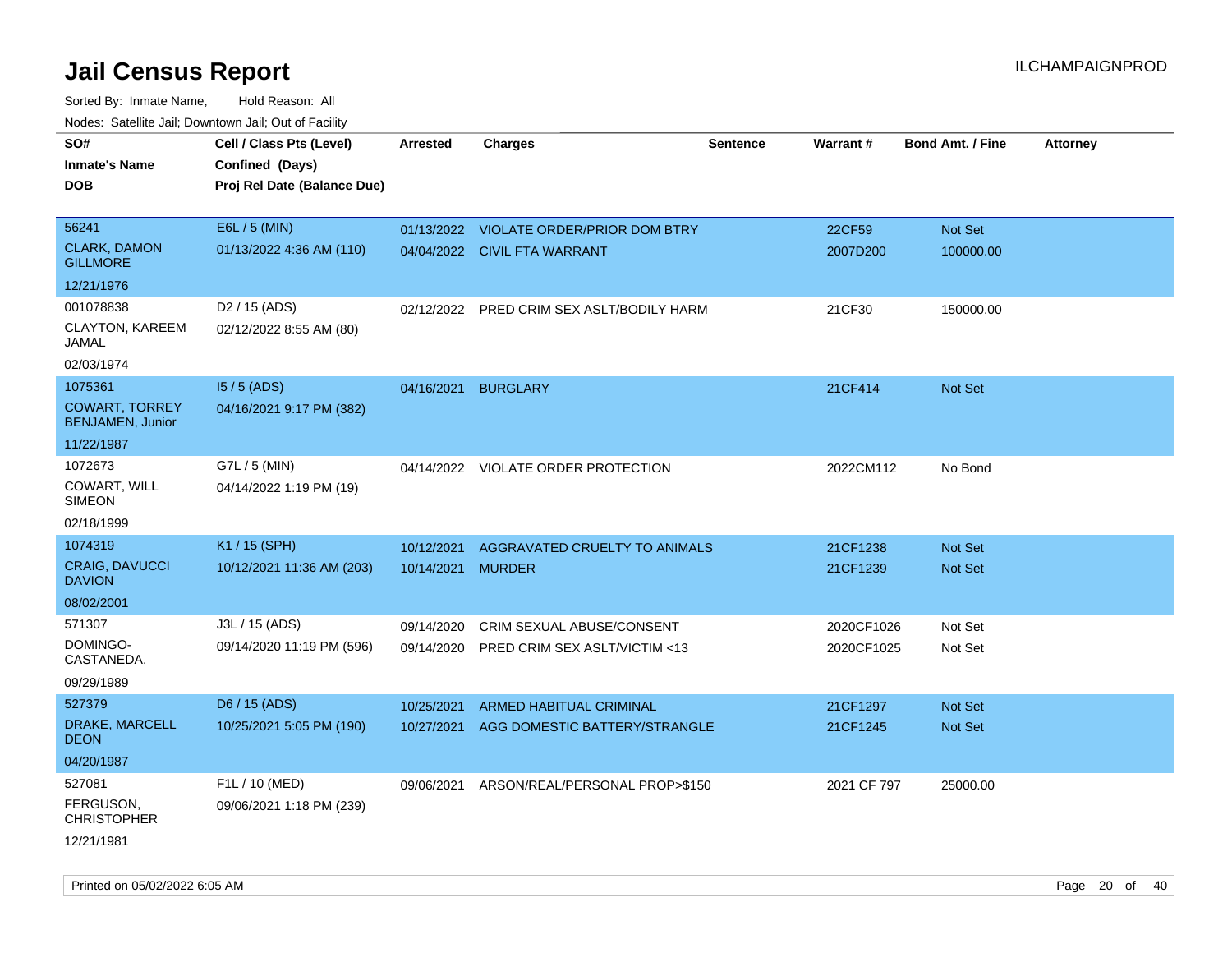| ivouss. Saleling Jali, Downtown Jali, Out of Facility |                             |                  |                                           |                 |          |                         |                 |
|-------------------------------------------------------|-----------------------------|------------------|-------------------------------------------|-----------------|----------|-------------------------|-----------------|
| SO#                                                   | Cell / Class Pts (Level)    | <b>Arrested</b>  | <b>Charges</b>                            | <b>Sentence</b> | Warrant# | <b>Bond Amt. / Fine</b> | <b>Attorney</b> |
| <b>Inmate's Name</b>                                  | Confined (Days)             |                  |                                           |                 |          |                         |                 |
| <b>DOB</b>                                            | Proj Rel Date (Balance Due) |                  |                                           |                 |          |                         |                 |
|                                                       |                             |                  |                                           |                 |          |                         |                 |
| 524764                                                | G3L / 5 (MIN)               |                  | 09/18/2021 METH DELIVERY/15<100 GRAMS     |                 | 21CF627  | 50000.00                |                 |
| <b>FISCUS, ROBERT</b><br><b>LOWELL</b>                | 09/18/2021 10:50 AM (227)   |                  |                                           |                 |          |                         |                 |
| 02/17/1986                                            |                             |                  |                                           |                 |          |                         |                 |
| 1068917                                               | H6U / 5 (ADS)               |                  | 08/11/2021 VIO ORDER/PRIOR VIO OF ORDER   |                 | 21CF965  | Not Set                 |                 |
| GARCIA, JUAN<br>CARLOS                                | 08/11/2021 9:24 PM (265)    |                  |                                           |                 |          |                         |                 |
| 10/21/1997                                            |                             |                  |                                           |                 |          |                         |                 |
| 32913                                                 | $11/15$ (ADS)               | 12/03/2021       | PRED CRIM SEX ASLT/VICTIM <13             |                 | 21CF1481 | Not Set                 |                 |
| GROB, WARREN A,<br>Junior                             | 12/03/2021 4:24 PM (151)    |                  |                                           |                 |          |                         |                 |
| 12/07/1950                                            |                             |                  |                                           |                 |          |                         |                 |
| 001078868                                             | K3 / 5 (ADS)                |                  | 02/24/2022 STALKING/CAUSE FEAR FOR SAFETY |                 | 22CF227  | 150000.00               |                 |
| HARRIS-MINER,<br><b>NICHOLAS</b>                      | 02/24/2022 3:56 PM (68)     |                  |                                           |                 |          |                         |                 |
| 07/08/1998                                            |                             |                  |                                           |                 |          |                         |                 |
| 987949                                                | B1 / 10 (SPH)               |                  | 03/29/2022 FELON POSS/FIREARM             |                 | 22CF365  | <b>Not Set</b>          |                 |
| HOLT, TERRELL<br><b>VALENTINO</b>                     | 03/29/2022 12:53 AM (35)    |                  |                                           |                 |          |                         |                 |
| 02/17/1991                                            |                             |                  |                                           |                 |          |                         |                 |
| 501278                                                | H4U / 5 (ADS)               | 04/18/2022       | <b>INDIRECT CIVIL CONTEMPT</b>            |                 |          | 987.00                  |                 |
| HURSEY, DANIEL<br><b>SCOTT</b>                        | 04/18/2022 9:26 AM (15)     |                  |                                           |                 |          |                         |                 |
| 08/30/1987                                            | 5/17/2022 (0.00)            |                  |                                           |                 |          |                         |                 |
| 518711                                                | G5L / 5 (MIN)               | 01/30/2022 THEFT |                                           |                 | 22CF133  | Not Set                 |                 |
| <b>INGERSON, LUCUS</b><br><b>JAMES</b>                | 01/30/2022 4:57 PM (93)     |                  |                                           |                 |          |                         |                 |
| 09/16/1979                                            |                             |                  |                                           |                 |          |                         |                 |
| 001078766                                             | $13/5$ (ADS)                | 02/08/2022       | <b>AGGRAVATED BATTERY</b>                 |                 | 22CF160  | Not Set                 |                 |
| JOHNSON, IYONZI                                       | 02/08/2022 11:56 AM (84)    |                  | 02/08/2022 BURGLARY                       |                 | 22CF63   | 3000.00                 |                 |
| 07/16/1994                                            |                             |                  |                                           |                 |          |                         |                 |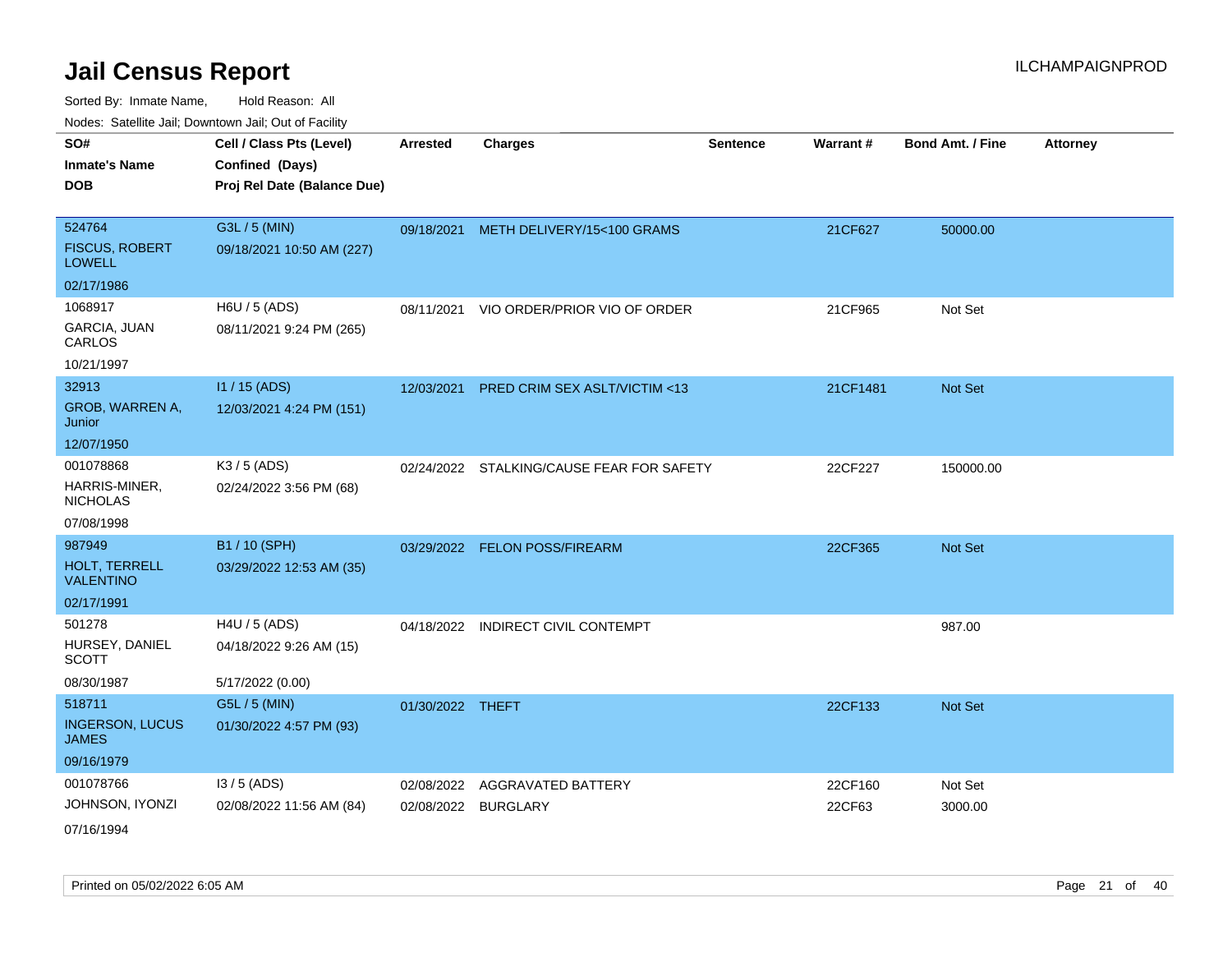| Noues. Salenne Jan, Downlown Jan, Out of Facility |                                             |                 |                                            |                 |           |                         |                 |
|---------------------------------------------------|---------------------------------------------|-----------------|--------------------------------------------|-----------------|-----------|-------------------------|-----------------|
| SO#                                               | Cell / Class Pts (Level)                    | <b>Arrested</b> | <b>Charges</b>                             | <b>Sentence</b> | Warrant#  | <b>Bond Amt. / Fine</b> | <b>Attorney</b> |
| <b>Inmate's Name</b>                              | Confined (Days)                             |                 |                                            |                 |           |                         |                 |
| <b>DOB</b>                                        | Proj Rel Date (Balance Due)                 |                 |                                            |                 |           |                         |                 |
|                                                   |                                             |                 |                                            |                 |           |                         |                 |
| 1073894                                           | <b>H1L / 5 (ADS)</b>                        | 04/07/2022      | PROBATION VIOLATION                        |                 | 2021CF920 | Not Set                 |                 |
| <b>JOKICH, ANTON VEGO</b>                         | 04/07/2022 5:40 PM (26)                     |                 |                                            |                 |           |                         |                 |
|                                                   |                                             |                 |                                            |                 |           |                         |                 |
| 05/30/1969                                        |                                             |                 |                                            |                 |           |                         |                 |
| 001078818                                         | D3 / 10 (MED)                               | 02/04/2022      | DOMESTIC BATTERY/OTHER PRIOR               |                 | 22CF148   | Not Set                 |                 |
| KINSEL, EVERAL<br>MICHAEL WILLIAM                 | 02/04/2022 7:37 PM (88)                     |                 |                                            |                 |           |                         |                 |
| 10/16/1985                                        |                                             |                 |                                            |                 |           |                         |                 |
| 527447                                            | J1L / 10 (ADS)                              | 02/22/2022      | <b>BURGLARY</b>                            |                 | 22CF224   | Not Set                 |                 |
| <b>KIRKWOOD, TYLER</b>                            | 02/22/2022 10:47 AM (70)                    | 02/22/2022      | AGG BATTERY/GREAT BODILY HARM              |                 | 22CF223   | <b>Not Set</b>          |                 |
| <b>JAMES</b>                                      |                                             | 02/23/2022      | <b>BURGLARY</b>                            |                 | 22CF152   | Not Set                 |                 |
| 10/04/1985                                        |                                             | 04/05/2022      | <b>RESIDENTIAL BURGLARY</b>                |                 | 22CF383   | Not Set                 |                 |
| 001077710                                         | G9U / 5 (MIN)                               | 03/31/2022      | AGG DOMESTIC BATTERY/STRANGLE              |                 | 21CF212   | No Bond                 |                 |
| LANGE, DEVONTAE                                   | 03/31/2022 2:21 PM (33)                     |                 | 03/31/2022 AGG BATTERY/PUBLIC PLACE        |                 | 21CF279   | No Bond                 |                 |
| AND'RE                                            |                                             |                 |                                            |                 |           |                         |                 |
| 03/05/1994                                        |                                             |                 |                                            |                 |           |                         |                 |
| 29681                                             | J2L / 15 (ADS)                              | 07/14/2020      | <b>PREDATORY CRIMINAL SEX ASSLT/CHILD</b>  |                 | 20CF-781  | 250000.00               |                 |
| LENOIR, JOHN<br><b>CHRISTOPHER</b>                | 07/14/2020 12:51 PM (658)                   |                 |                                            |                 |           |                         |                 |
| 04/20/1966                                        |                                             |                 |                                            |                 |           |                         |                 |
| 001078797                                         | 14 / 10 (ADS)                               |                 | 01/26/2022 VIO STALKING NO CONTACT ORDER   |                 | 22CM31    | Not Set                 |                 |
| LEVIN, DANIEL DAVID                               | 01/26/2022 3:00 PM (97)                     |                 |                                            |                 |           |                         |                 |
|                                                   |                                             |                 |                                            |                 |           |                         |                 |
| 08/08/1984                                        |                                             |                 |                                            |                 |           |                         |                 |
| 1063030                                           | D4 / 15 (ADS)                               | 12/20/2021      | <b>MURDER</b>                              |                 | 21CF1571  | <b>Not Set</b>          |                 |
|                                                   | MASON, RYAN ONEIAL 12/21/2021 9:30 AM (133) | 12/22/2021      | PAROLE REVOCATION                          |                 | CH2107979 | <b>Not Set</b>          |                 |
|                                                   |                                             |                 |                                            |                 |           |                         |                 |
| 02/22/1991                                        |                                             |                 |                                            |                 |           |                         |                 |
| 1076591                                           | G8U / 5 (MIN)                               | 02/22/2022      | DELIVERY OF OR POSSESSION OF W/IN14y (DOC) |                 | 20CF961   | 500000.00               |                 |
| MATTHEWS,<br><b>CHRISTIAN ANTHONY</b>             | 02/22/2022 7:42 PM (70)                     |                 | 02/23/2022 MAIL FRAUD                      |                 | 2:21CR173 | No Bond                 |                 |
| 03/15/1989                                        |                                             |                 |                                            |                 |           |                         |                 |
|                                                   |                                             |                 |                                            |                 |           |                         |                 |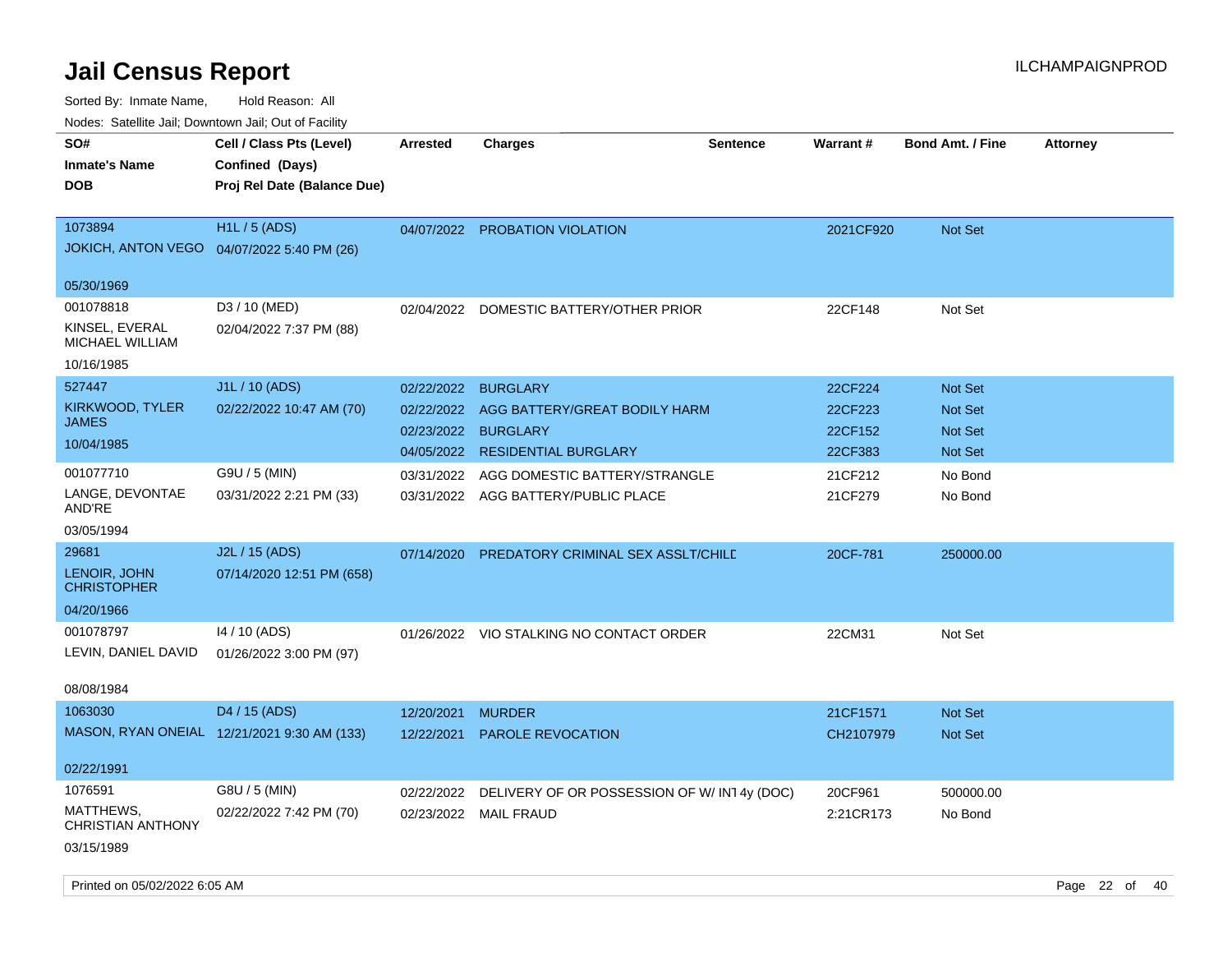Sorted By: Inmate Name, Hold Reason: All Nodes: Satellite Jail; Downtown Jail; Out of Facility

| roucs. Calcillic Jail, Downtown Jail, Out of Facility |                                                                            |                      |                                          |                 |            |                         |                 |
|-------------------------------------------------------|----------------------------------------------------------------------------|----------------------|------------------------------------------|-----------------|------------|-------------------------|-----------------|
| SO#<br><b>Inmate's Name</b><br><b>DOB</b>             | Cell / Class Pts (Level)<br>Confined (Days)<br>Proj Rel Date (Balance Due) | Arrested             | <b>Charges</b>                           | <b>Sentence</b> | Warrant#   | <b>Bond Amt. / Fine</b> | <b>Attorney</b> |
|                                                       |                                                                            |                      |                                          |                 |            |                         |                 |
| 40235                                                 | G1L / 5 (MIN)                                                              | 10/04/2021           | AGG DUI/4                                |                 | 2021CF1145 | 35000.00                |                 |
| MERRIWEATHER,<br><b>MARCUS TODD</b>                   | 10/04/2021 4:41 PM (211)                                                   |                      |                                          |                 |            |                         |                 |
| 11/28/1967                                            |                                                                            |                      |                                          |                 |            |                         |                 |
| 1040273                                               | E5U / 15 (ADS)                                                             | 09/30/2021           | PRED CRIM SEX ASLT/VICTIM <13            |                 | 21CF329    | 500000.00               |                 |
| METCALFE, LANELL<br>JARON                             | 09/30/2021 11:32 PM (215)                                                  |                      |                                          |                 |            |                         |                 |
| 09/22/1988                                            |                                                                            |                      |                                          |                 |            |                         |                 |
| 1042168                                               | G6U / 5 (MIN)                                                              | 02/26/2022 AGG DUI/4 |                                          |                 | 22CF238    | Not Set                 |                 |
| MONTALVO, ANTONIO                                     | 02/26/2022 6:14 AM (66)                                                    |                      |                                          |                 |            |                         |                 |
| 05/03/1976                                            |                                                                            |                      |                                          |                 |            |                         |                 |
| 001078993                                             | J5L / 10 (ADS)                                                             | 03/29/2022           | AGG ASLT PEACE OFF/FIRE/ER WRK           |                 | 22CM87     | Not Set                 |                 |
| MURPHY, JUSTIN RAY                                    | 03/29/2022 6:40 PM (35)                                                    |                      |                                          |                 |            |                         |                 |
| 03/12/1997                                            |                                                                            |                      |                                          |                 |            |                         |                 |
| 001078357                                             | A2L / 15 (SPH)                                                             | 09/17/2021           | ARMED ROBBERY/ARMED W/FIREARM            |                 | 21CF1128   | Not Set                 |                 |
| PETTIGREW, CAREY                                      | 09/17/2021 9:56 AM (228)                                                   | 09/17/2021           | ARMED ROBBERY/ARMED W/FIREARM            |                 | 21CF1129   | <b>Not Set</b>          |                 |
| <b>CORNITRIAS DEOBLO</b>                              |                                                                            | 09/17/2021           | ARMED ROBBERY/ARMED W/FIREARM            |                 | 21CF1230   | <b>Not Set</b>          |                 |
| 08/31/1986                                            |                                                                            | 09/17/2021           | ARMED ROBBERY/ARMED W/FIREARM            |                 | 22-CF-7    | 500000.00               |                 |
| 1008308                                               | F2L / 10 (MED)                                                             | 01/30/2022           | <b>ASSAULT</b>                           |                 | 19CM364    | 4000.00                 |                 |
| PETTIGREW, MARIO<br><b>TRAVINIO</b>                   | 01/30/2022 6:15 AM (93)                                                    |                      | 01/30/2022 AGG BTRY/GREAT BOD HARM/60+   |                 | 22CF131    | No Bond                 |                 |
| 08/11/1992                                            |                                                                            |                      |                                          |                 |            |                         |                 |
| 1070610                                               | J6L / 10 (ADS)                                                             | 03/03/2022           | AGG BATTERY/PUBLIC PLACE                 |                 | 21CF930    | <b>Not Set</b>          |                 |
| PHILLIS, AARON<br><b>MONTRELL</b>                     | 03/03/2022 2:49 PM (61)                                                    |                      | 03/03/2022 AGG BATTERY/GREAT BODILY HARM |                 | 21CF482    | 5000.00                 |                 |
| 03/26/1999                                            |                                                                            |                      |                                          |                 |            |                         |                 |
| 001078005                                             | E4L / 10 (MED)                                                             | 03/08/2022           | HOME INVASION/CAUSE INJURY               |                 | 22CF280    | Not Set                 |                 |
| PINEX, MARCHELLO D                                    | 03/08/2022 2:54 AM (56)                                                    |                      | 03/08/2022 AGGRAVATED BATTERY/STRANGLE   |                 | 19CR605101 | No Bond                 |                 |

12/25/1991

Printed on 05/02/2022 6:05 AM Page 23 of 40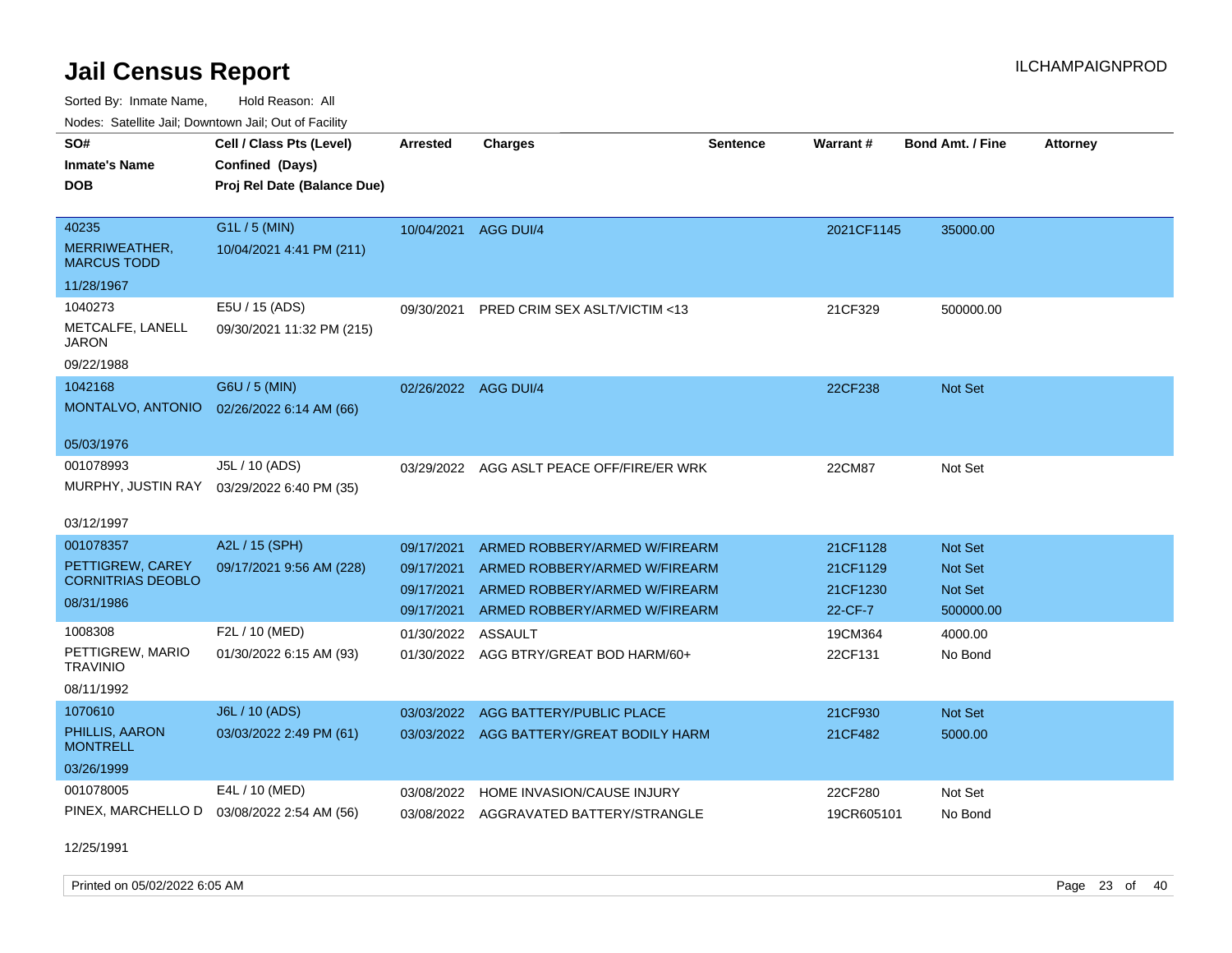| voues. Salemie Jan, Downtown Jan, Out of Facility |                             |                          |                                                |                 |           |                         |                 |
|---------------------------------------------------|-----------------------------|--------------------------|------------------------------------------------|-----------------|-----------|-------------------------|-----------------|
| SO#                                               | Cell / Class Pts (Level)    | Arrested                 | <b>Charges</b>                                 | <b>Sentence</b> | Warrant#  | <b>Bond Amt. / Fine</b> | <b>Attorney</b> |
| <b>Inmate's Name</b>                              | Confined (Days)             |                          |                                                |                 |           |                         |                 |
| <b>DOB</b>                                        | Proj Rel Date (Balance Due) |                          |                                                |                 |           |                         |                 |
|                                                   |                             |                          |                                                |                 |           |                         |                 |
| 001077783                                         | H5U / 10 (ADS)              |                          | 01/05/2022 AGGRAVATED BATTERY                  |                 | 21CF325   | <b>Not Set</b>          |                 |
| RIVERA, DARYL<br><b>ANTONIO</b>                   | 01/05/2022 4:20 PM (118)    |                          |                                                |                 |           |                         |                 |
| 11/14/1981                                        |                             |                          |                                                |                 |           |                         |                 |
| 1072114                                           | A1U / 15 (SPH)              | 01/17/2021               | ATTEMPT (FIRST DEGREE MURDER)                  |                 | 2021CF65  | Not Set                 |                 |
| ROBINSON, DONNELL<br><b>LEVON</b>                 | 01/17/2021 2:40 PM (471)    | 01/17/2021<br>02/17/2021 | ARMED ROBBERY/NO FIREARM<br>AGGRAVATED BATTERY | 4y (DOC)        | 2020CF824 | 75000.00<br>250000.00   |                 |
| 10/23/2000                                        |                             |                          |                                                |                 |           |                         |                 |
| 1064798                                           | B3 / 15 (ADS)               | 01/17/2022               | <b>MURDER</b>                                  |                 | 2021CF695 | 1500000.00              |                 |
| <b>STENNIS, BRUCE</b><br><b>DEONTAY</b>           | 01/17/2022 1:29 PM (106)    |                          | 01/17/2022 MFG/DEL 1<15 GR COCAINE/ANLG        |                 | 21CF520   | 50000.00                |                 |
| 08/12/1998                                        |                             |                          |                                                |                 |           |                         |                 |
| 1056971                                           | B2 / 10 (SPH)               | 08/07/2021               | FELON POSS/USE WEAPON/FIREARM                  |                 | 21CF948   | No Bond                 |                 |
| TRAVIS, DENZEL<br><b>DANTRELL</b>                 | 08/07/2021 7:36 AM (269)    | 08/08/2021               | AGG BATTERY/PUBLIC PLACE                       |                 | 2020CF647 | 25000.00                |                 |
| 03/21/1993                                        |                             |                          |                                                |                 |           |                         |                 |
| 30108                                             | J4L / 15 (ADS)              | 07/30/2021               | <b>MURDER</b>                                  |                 | 21CF902   | 2000000.00              |                 |
| VANDYKE, DARYL<br><b>ANTHONY</b>                  | 07/30/2021 8:29 PM (277)    |                          |                                                |                 |           |                         |                 |
| 10/04/1965                                        |                             |                          |                                                |                 |           |                         |                 |
| 968681                                            | D5 / 15 (ADS)               | 08/27/2021               | AGG CRIM SX AB/VIC 13<18/TRUST                 |                 | 2020CF499 | 250000.00               |                 |
| <b>WADE, DEMETRIUS</b><br><b>DARYL</b>            | 08/27/2021 2:25 AM (249)    | 08/27/2021               | INDIRECT CRIMINAL CONTEMPT                     | 3y(DOC)         | 2021CC16  | No Bond                 |                 |
| 01/07/1987                                        |                             |                          |                                                |                 |           |                         |                 |
| 1070971                                           | H3L / 5 (ADS)               | 12/07/2021               | <b>IDENTITY THEFT/&lt;\$300</b>                |                 | 20CF922   | Not Set                 |                 |
| <b>WEIR, CLINTON</b><br><b>HOWARD</b>             | 12/08/2021 3:45 AM (146)    | 12/07/2021               | <b>RECKLESS DRIVING</b>                        |                 | 19TR2348  | Not Set                 |                 |
| 03/15/1983                                        |                             |                          |                                                |                 |           |                         |                 |
| 54212                                             | E3U / 10 (ADS)              | 12/21/2021               | RECEIVE/POSS/SELL STOLEN VEH                   |                 | 2021CF669 | 10000.00                |                 |
| WHITLOCK, GEORGE                                  | 12/21/2021 1:20 PM (133)    | 12/21/2021               | VIOLATE ORDER PROTECTION                       |                 | 2021CM391 | 1000.00                 |                 |
| ABRAM                                             |                             | 12/21/2021               | ARMED VIOLENCE/CATEGORY I                      |                 | 21CF1576  | Not Set                 |                 |
| 11/10/1978                                        |                             |                          |                                                |                 |           |                         |                 |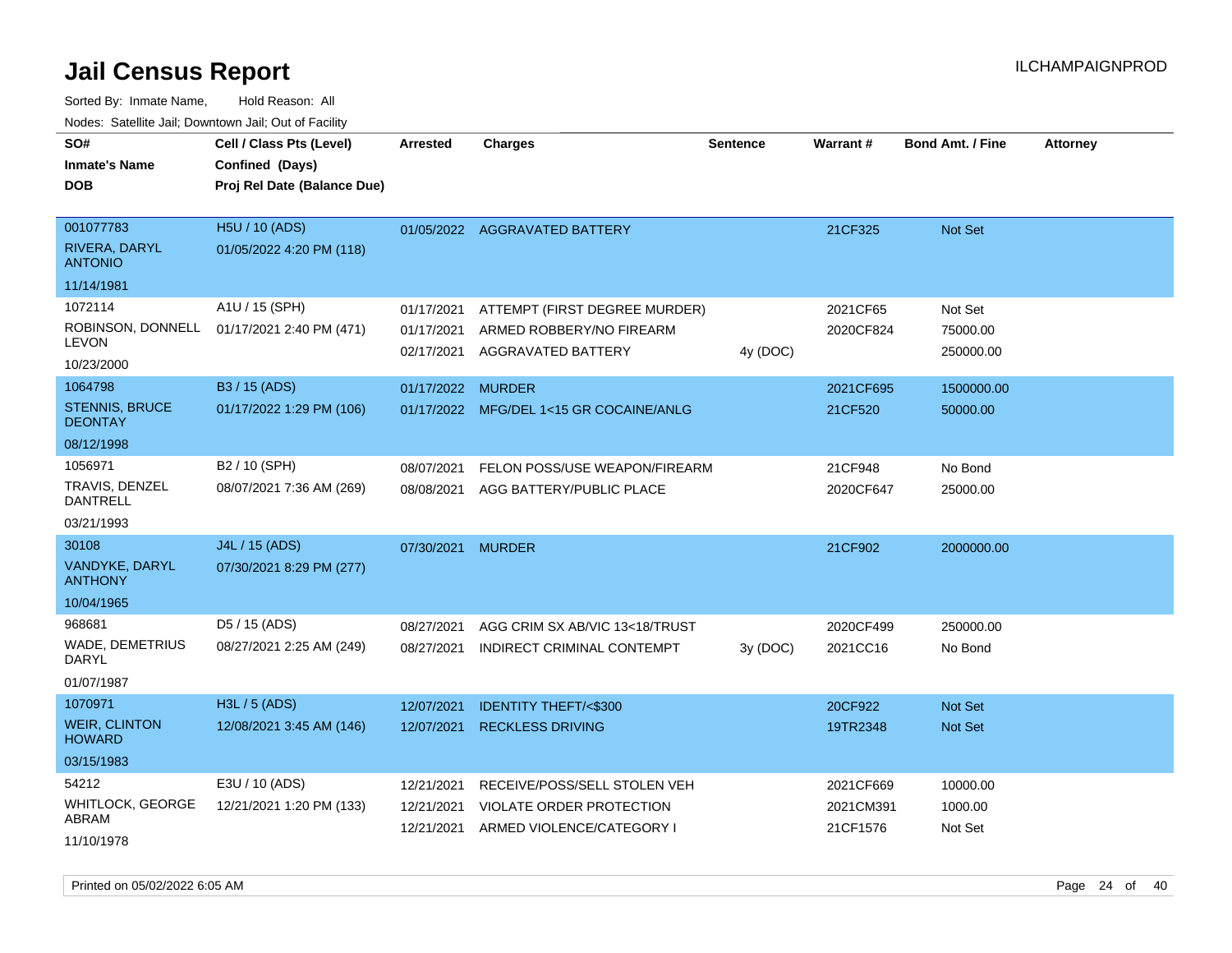| SO#                                 | Cell / Class Pts (Level)    | Arrested   | <b>Charges</b>                            | <b>Sentence</b> | Warrant # | <b>Bond Amt. / Fine</b> | Attorney |
|-------------------------------------|-----------------------------|------------|-------------------------------------------|-----------------|-----------|-------------------------|----------|
| <b>Inmate's Name</b>                | Confined (Days)             |            |                                           |                 |           |                         |          |
| <b>DOB</b>                          | Proj Rel Date (Balance Due) |            |                                           |                 |           |                         |          |
|                                     |                             |            |                                           |                 |           |                         |          |
| 963324                              | K <sub>2</sub> / 10 (ADS)   | 04/24/2022 | AGG BTRY/PREGNANT/HANDICAPPED             |                 | 16CF1327  | 150000.00               |          |
| <b>WILLIAMS, HERMAN</b>             | 04/24/2022 6:46 PM (9)      | 04/24/2022 | <b>CIVIL FTA WARRANT</b>                  |                 | 07F10     | 110000.00               |          |
| <b>RASHAAD</b>                      |                             |            | 04/24/2022 POSS AMT CON SUB EXCEPT(A)/(D) |                 | 19CF273   | 150000.00               |          |
| 12/01/1988                          |                             |            |                                           |                 |           |                         |          |
| 1058072                             | A2U / 15 (SPH)              | 02/25/2021 | ARMED HABITUAL CRIMINAL                   |                 |           | Not Set                 |          |
| WILLIAMS, KENNETH<br><b>BERNARD</b> | 02/25/2021 3:24 PM (432)    |            |                                           |                 |           |                         |          |
| 10/04/1985                          |                             |            |                                           |                 |           |                         |          |
| 001078995                           | $G1U / 5$ (MIN)             |            | 03/29/2022 METH DELIVERY<5 GRAMS          |                 | 22CF371   | Not Set                 |          |
| ZINK, PRESTIN L                     | 03/29/2022 11:33 PM (35)    |            |                                           |                 |           |                         |          |
| 08/19/1997                          |                             |            |                                           |                 |           |                         |          |
| <b>Total Downtown Jail: 50</b>      |                             | Males: 50  | Unknown: 0<br>Females: 0                  |                 |           |                         |          |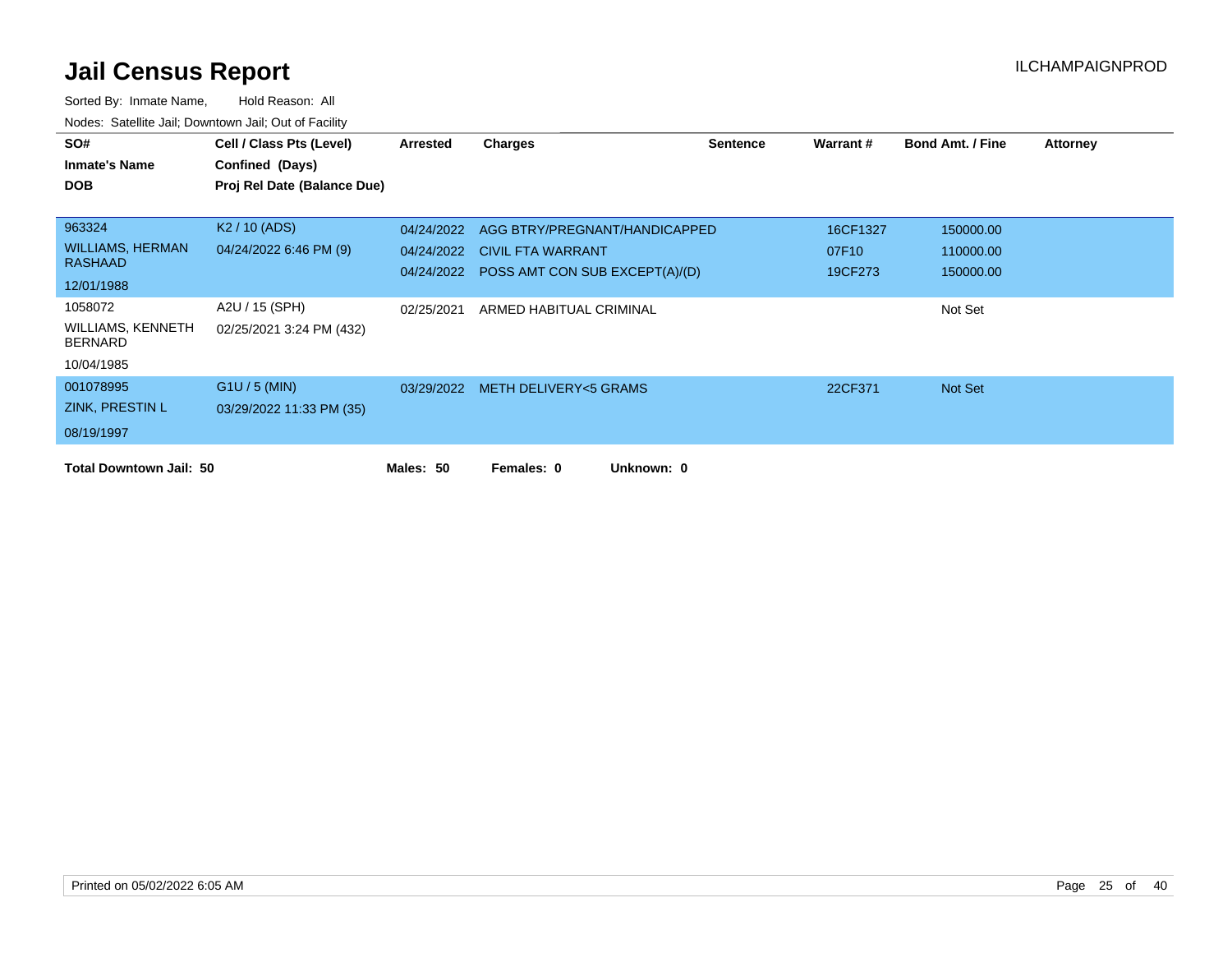|  | <b>Out of Facility</b> |  |
|--|------------------------|--|

| SO#<br><b>Inmate's Name</b><br><b>DOB</b> | Cell / Class Pts (Level)<br>Confined (Days)<br>Proj Rel Date (Balance Due) | <b>Arrested</b> | <b>Charges</b>                           | <b>Sentence</b> | <b>Warrant#</b> | <b>Bond Amt. / Fine</b> | <b>Attorney</b> |
|-------------------------------------------|----------------------------------------------------------------------------|-----------------|------------------------------------------|-----------------|-----------------|-------------------------|-----------------|
| 983810                                    | <b>KAN / 15 (MAX)</b>                                                      | 12/14/2021      | <b>ARMED HABITUAL CRIMINAL</b>           |                 | 21CF1526        | Not Set                 |                 |
| AKINS, KEVIN IVAN                         | 12/14/2021 5:34 PM (140)                                                   |                 |                                          |                 |                 |                         |                 |
| 09/23/1990                                |                                                                            |                 |                                          |                 |                 |                         |                 |
| 001078621                                 | KAN / 10 (MED)                                                             | 12/23/2021      | <b>RESIDENTIAL BURGLARY</b>              | 4y (DOC)        | 21CF1582        | Not Set                 |                 |
|                                           | BAILEY, DANIEL SCOTT 12/23/2021 9:44 AM (131)                              |                 |                                          |                 |                 |                         |                 |
| 05/09/1999                                |                                                                            |                 |                                          |                 |                 |                         |                 |
| 548350                                    | <b>EHD</b>                                                                 |                 | 03/29/2022 AGG DUI/NO VALID DL           |                 | 2020CF268       | Not Set                 |                 |
| <b>BAILEY, NORBERT</b><br><b>WILLIAM</b>  | 03/29/2022 9:11 AM (35)                                                    |                 |                                          |                 |                 |                         |                 |
| 02/14/1992                                | 5/23/2022 (0.00)                                                           |                 |                                          |                 |                 |                         |                 |
| 001077899                                 | KAN / 5 (MIN)                                                              | 03/20/2022      | <b>BURGLARY</b>                          |                 | 21CF593         | 20000.00                |                 |
| BARKSDALE, RAY                            | 03/20/2022 2:40 PM (44)                                                    |                 | 03/20/2022 POSSESSION OF METH/5<15 GRAMS |                 | 21CF655         | 20000.00                |                 |
| <b>SHAWN</b>                              |                                                                            |                 | 03/20/2022 POSS STOLEN VEHICLE           |                 | 21CF505         | 20000.00                |                 |
| 10/31/1990                                |                                                                            |                 |                                          |                 |                 |                         |                 |
| 19971                                     | <b>EHD</b>                                                                 | 11/09/2021      | DRIVING RVK/SUSP DUI/SSS 4-9             |                 | 2021CF968       | Not Set                 |                 |
| <b>LYNN</b>                               | BARNESKE, RAYMOND 11/09/2021 9:32 AM (175)                                 |                 |                                          |                 |                 |                         |                 |
| 08/17/1961                                | 5/6/2022 (0.00)                                                            |                 |                                          |                 |                 |                         |                 |
| 516062                                    | KAN / 15 (MAX)                                                             | 02/22/2021      | AGG DISCH FIR/VEH/PC OFF/FRMAN           |                 | 21CF210         | No Bond                 |                 |
| BENNETT, JOHN<br><b>MICHAEL</b>           | 02/22/2021 10:47 AM (435)                                                  | 02/22/2021      | PHONE HARASSMENT/2+                      |                 | 20CF194         | 5000.00                 |                 |
| 04/30/1986                                |                                                                            |                 |                                          |                 |                 |                         |                 |
| 33993                                     | <b>KAN / 10 (MED)</b>                                                      | 06/14/2021      | AGGRAVATED DOMESTIC BATTERY              |                 | 21CF688         | Not Set                 |                 |
| <b>BOOKER, STEPHON</b>                    | 06/14/2021 7:42 PM (323)                                                   | 06/14/2021      | POSSESSING A CONTROLLED SUBSTANC         |                 | 21CF657         | Not Set                 |                 |
| <b>MONTELL</b><br>06/11/1971              |                                                                            | 06/14/2021      | <b>PAROLE REVOCATION</b>                 |                 | CH2103612       | No Bond                 |                 |
|                                           |                                                                            |                 |                                          |                 |                 |                         |                 |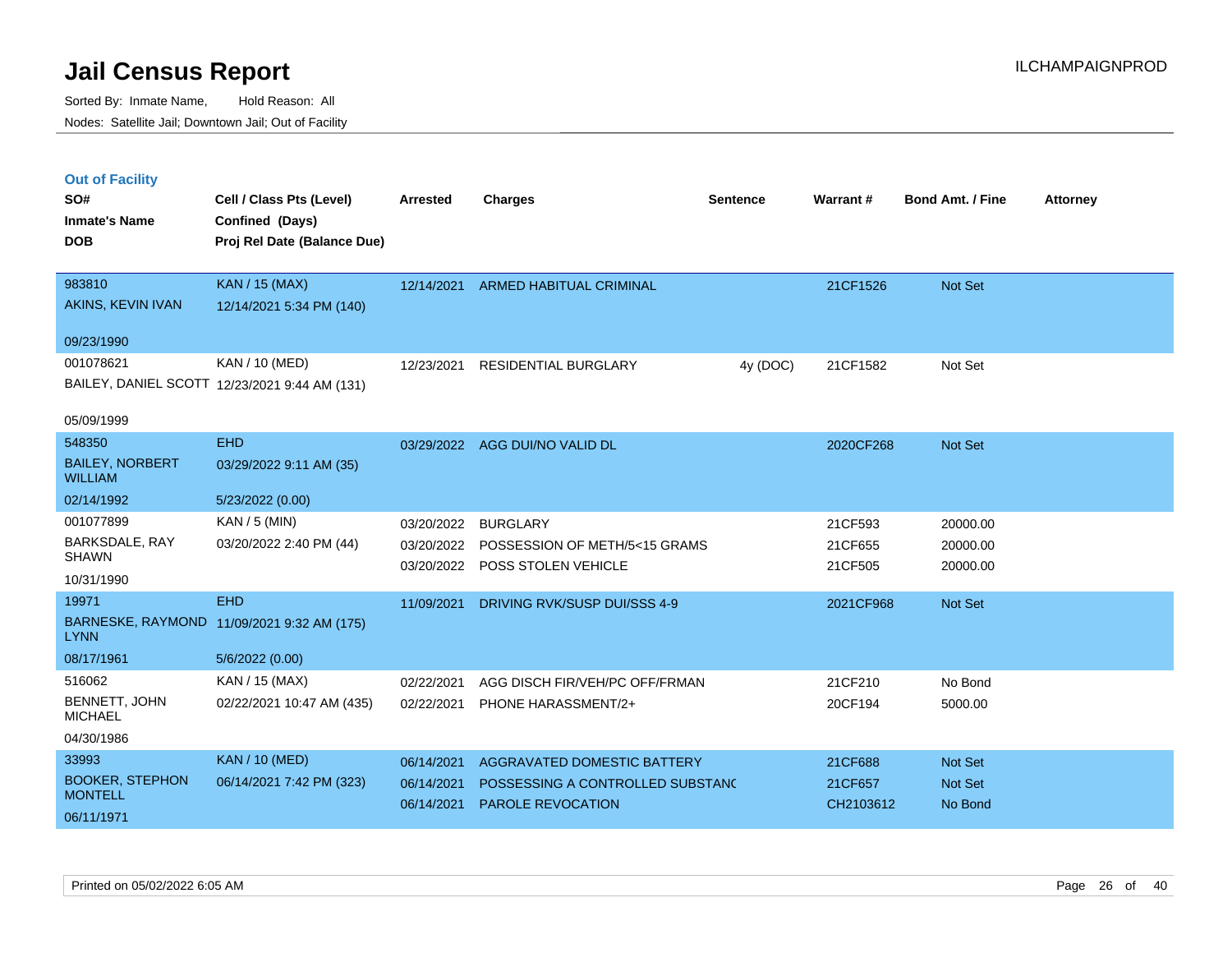| roaco. Calcinio dan, Downtown dan, Cal or Fability |                                                                            |            |                                           |                 |                 |                         |                 |
|----------------------------------------------------|----------------------------------------------------------------------------|------------|-------------------------------------------|-----------------|-----------------|-------------------------|-----------------|
| SO#<br>Inmate's Name<br><b>DOB</b>                 | Cell / Class Pts (Level)<br>Confined (Days)<br>Proj Rel Date (Balance Due) | Arrested   | <b>Charges</b>                            | <b>Sentence</b> | <b>Warrant#</b> | <b>Bond Amt. / Fine</b> | <b>Attorney</b> |
| 35366                                              | <b>EHD</b>                                                                 | 04/05/2022 | DRIVING RVK/SUSP DUI/SSS 4-9              |                 | 2020CF1405      | <b>Not Set</b>          |                 |
| <b>BRADLEY, EARNEST</b><br><b>ANGELO VALENTIN</b>  | 04/05/2022 8:58 AM (28)                                                    | 04/05/2022 | DRIVING RVK/SUSP DUI/SSS 4-9              |                 | 2021CF361       | <b>Not Set</b>          |                 |
| 07/30/1968                                         | 6/2/2022 (0.00)                                                            |            |                                           |                 |                 |                         |                 |
| 1074315<br><b>BRIGGS, PATRICK</b><br>MONTAY        | KAN / 15 (MAX)<br>08/03/2021 4:56 PM (273)                                 | 07/27/2021 | AGG DISCHARGE FIREARM/VEH/SCH             |                 | 21CF927         | Not Set                 |                 |
| 08/05/2001                                         |                                                                            |            |                                           |                 |                 |                         |                 |
| 001078880                                          | <b>KAN / 15 (MAX)</b>                                                      | 02/25/2022 | ARMED VIOLENCE/CATEGORY I                 |                 | 22CF237         | <b>Not Set</b>          |                 |
| <b>BROACH, CAREU</b>                               | 02/25/2022 3:58 PM (67)                                                    | 02/25/2022 | AGG DISCHARGE FIREARM/BLDG/SCH            |                 | 22600096201     | No Bond                 |                 |
| 02/27/2003                                         |                                                                            | 02/25/2022 | <b>PAROLE REVOCATION</b>                  |                 | HN-2200660      | No Bond                 |                 |
| 001079000<br>BROCK, TONY LAMAR                     | KAN / 15 (MAX)<br>04/01/2022 9:02 AM (32)                                  |            | 04/01/2022 MURDER/STRONG PROB KILL/INJURE |                 | 22CF102         | 2000000.00              |                 |
| 04/01/2004                                         |                                                                            |            |                                           |                 |                 |                         |                 |
| 1027929                                            | KAN / 15 (MAX)                                                             | 12/18/2021 | HOME INVASION/CAUSE INJURY                |                 | 21CF1560        | No Bond                 |                 |
| <b>BROUGHTON, MARK</b><br><b>ANTHONY, Junior</b>   | 12/18/2021 2:55 AM (136)                                                   |            |                                           |                 |                 |                         |                 |
| 02/15/1990                                         |                                                                            |            |                                           |                 |                 |                         |                 |
| 001078065                                          | KAN / 10 (ADS)                                                             | 06/17/2021 | AGG BATTERY/DISCHARGE FIREARM             |                 | 21CF704         | 1000000.00              |                 |
| BROWN, CHARMAN<br>LAKEEF                           | 06/17/2021 12:32 PM (320)                                                  |            |                                           |                 |                 |                         |                 |
| 11/30/2002                                         |                                                                            |            |                                           |                 |                 |                         |                 |
| 001078008                                          | KAN / 15 (MAX)                                                             |            | 02/15/2022 AGG BATTERY/DISCHARGE FIREARM  |                 | 21CF1090        | 500000.00               |                 |
| <b>BROWN, CODY</b><br><b>RUSSELL</b>               | 02/15/2022 9:17 AM (77)                                                    |            |                                           |                 |                 |                         |                 |
| 02/15/2004                                         |                                                                            |            |                                           |                 |                 |                         |                 |
| 1038554                                            | KAN / 15 (MAX)                                                             | 08/18/2021 | ARMED HABITUAL CRIMINAL                   |                 | 21CF1162        | Not Set                 |                 |
| <b>BROWN, CORRION</b><br>DEVONTAE                  | 08/18/2021 5:40 PM (258)                                                   | 08/18/2021 | DELIVERY OF OR POSSESSION OF W/INT        |                 | 21CF1009        | No Bond                 |                 |
| 04/19/1995                                         |                                                                            |            |                                           |                 |                 |                         |                 |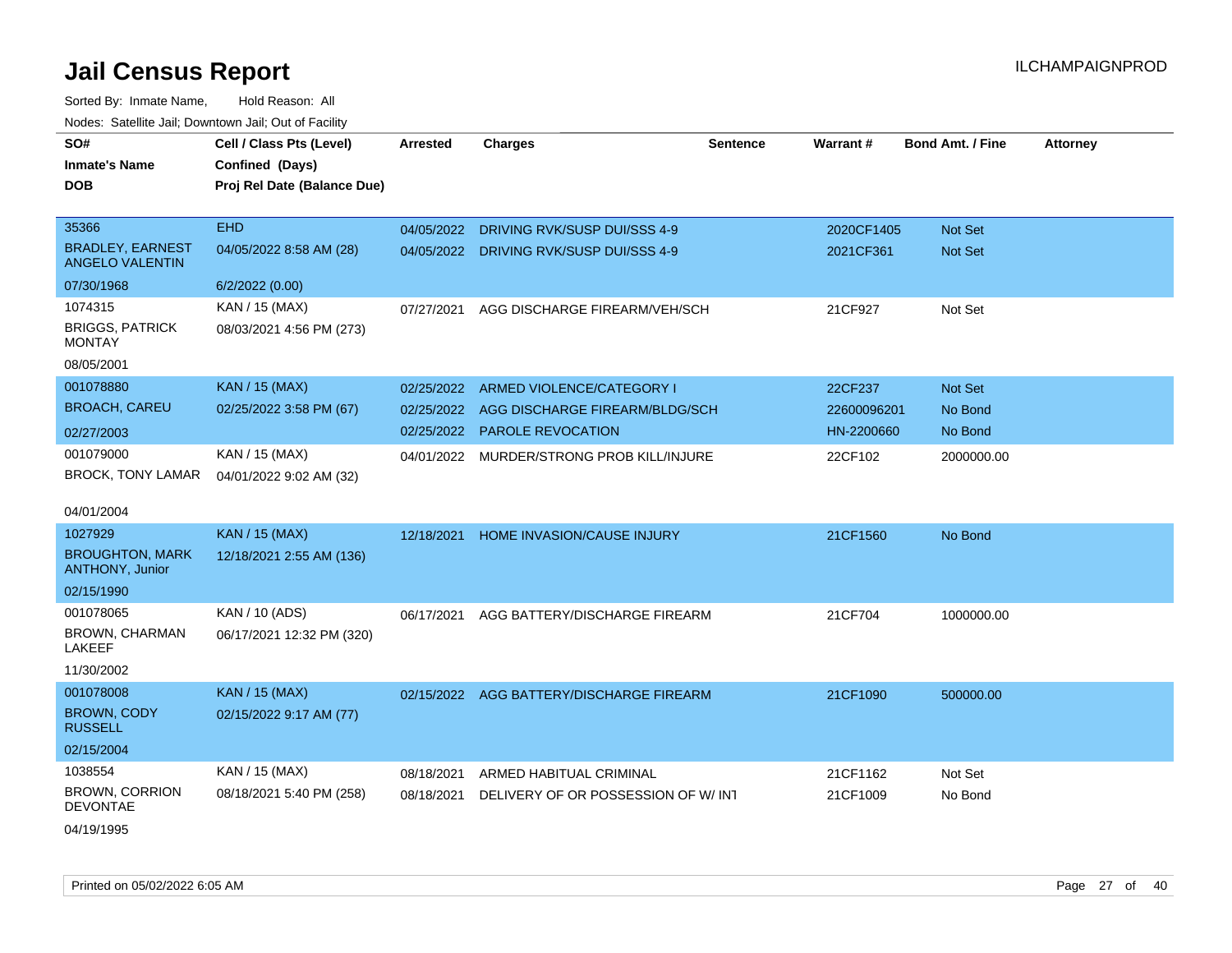| SO#                                      | Cell / Class Pts (Level)                     | Arrested   | <b>Charges</b>                           | <b>Sentence</b> | <b>Warrant#</b> | <b>Bond Amt. / Fine</b> | <b>Attorney</b> |
|------------------------------------------|----------------------------------------------|------------|------------------------------------------|-----------------|-----------------|-------------------------|-----------------|
| <b>Inmate's Name</b>                     | Confined (Days)                              |            |                                          |                 |                 |                         |                 |
| <b>DOB</b>                               | Proj Rel Date (Balance Due)                  |            |                                          |                 |                 |                         |                 |
|                                          |                                              |            |                                          |                 |                 |                         |                 |
| 1067476                                  | <b>KAN / 10 (MED)</b>                        | 11/13/2021 | AGG DOMESTIC BATTERY/STRANGLE            |                 | 20CF575         | 5000.00                 |                 |
| <b>BROWN, JAMES</b><br><b>BRONELL</b>    | 11/13/2021 2:35 AM (171)                     | 11/13/2021 | <b>RESIDENTIAL BURGLARY</b>              |                 | 21CF385         | 25000.00                |                 |
| 01/08/1996                               |                                              |            |                                          |                 |                 |                         |                 |
| 1028357                                  | KAN / 15 (MAX)                               | 03/23/2022 | DOMESTIC BATTERY/OTHER PRIOR             |                 | 22CF348         | Not Set                 |                 |
| <b>BROWN, MARCUS</b><br><b>RICKELL</b>   | 03/23/2022 7:13 PM (41)                      |            | 03/23/2022 FELON POSS/USE WEAPON/FIREARM |                 | 22CF349         | No Bond                 |                 |
| 01/06/1995                               |                                              |            |                                          |                 |                 |                         |                 |
| 1038579                                  | <b>KAN / 15 (MAX)</b>                        | 08/18/2021 | FELON POSS/USE WEAPON/FIREARM            |                 | 21CF1010        | Not Set                 |                 |
| <b>BROWN, MARKEL</b><br><b>RIKKI</b>     | 08/18/2021 2:05 PM (258)                     |            |                                          |                 |                 |                         |                 |
| 01/06/1995                               |                                              |            |                                          |                 |                 |                         |                 |
| 1003006                                  | KAN / 15 (MAX)                               | 08/19/2021 | FELON POSS/USE MACHINE GUN               |                 | 21CF1011        | No Bond                 |                 |
| <b>BROWN, ROCKEITH</b><br><b>JAVONTE</b> | 08/19/2021 12:55 AM (257)                    |            |                                          |                 |                 |                         |                 |
| 07/23/1991                               |                                              |            |                                          |                 |                 |                         |                 |
| 1068812                                  | <b>KAN / 15 (MAX)</b>                        | 12/21/2021 | AGG DISCHARGE FIREARM/OCC VEH            |                 | 21CF741         | <b>Not Set</b>          |                 |
| BRYANT, DANNY<br><b>EUGENE</b>           | 12/21/2021 1:50 PM (133)                     | 12/21/2021 | FELON POSS/USE FIREARM PRIOR             |                 | 21CF1568        | Not Set                 |                 |
| 11/22/1989                               |                                              |            |                                          |                 |                 |                         |                 |
| 987334                                   | KAN / 15 (MAX)                               | 03/10/2021 | ATTEMPT (FIRST DEGREE MURDER)            |                 | 19CF689         | Not Set                 |                 |
| CAIN, ISAIAH<br><b>DEPRIEST</b>          | 03/10/2021 2:22 PM (419)                     |            |                                          |                 |                 |                         |                 |
| 12/23/1990                               |                                              |            |                                          |                 |                 |                         |                 |
| 001077954                                | <b>KAN / 10 (MED)</b>                        | 12/21/2021 | <b>RESIDENTIAL BURGLARY</b>              |                 | 21CF1570        | Not Set                 |                 |
|                                          | CALKINS, STEVEN RAY 12/21/2021 6:35 AM (133) |            |                                          |                 |                 |                         |                 |
| 01/01/1992                               |                                              |            |                                          |                 |                 |                         |                 |
| 992962                                   | KAN / 15 (ADS)                               | 05/25/2021 | MURDER/INTENT TO KILL/INJURE             |                 | 2018CF1045      | 1000000.00              |                 |
| CAMPBELL, KEITH<br>KNAQEEB               | 05/25/2021 1:19 PM (343)                     |            |                                          |                 |                 |                         |                 |
| 07/22/1991                               |                                              |            |                                          |                 |                 |                         |                 |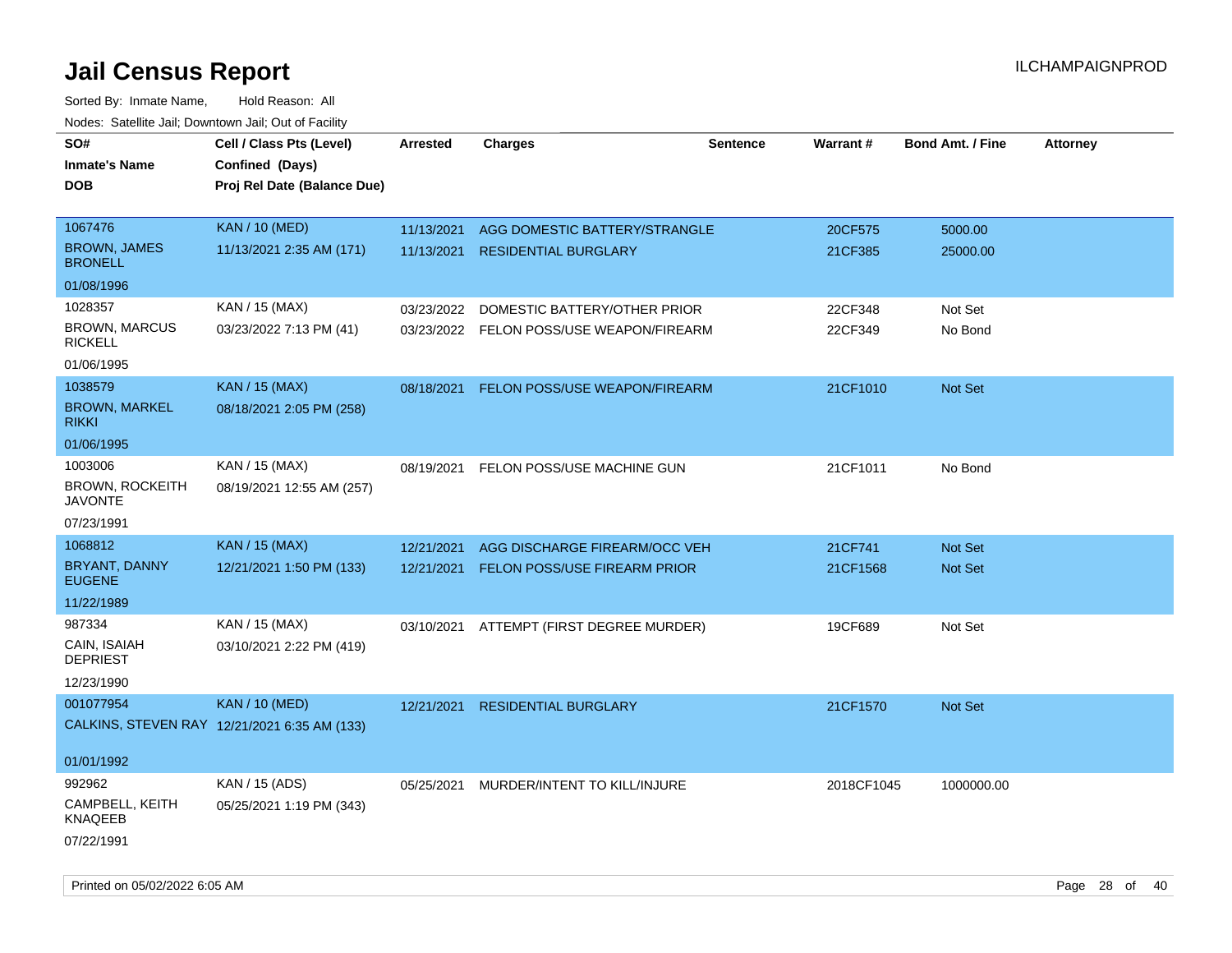| SO#                                     | Cell / Class Pts (Level)    | <b>Arrested</b> | <b>Charges</b>                           | <b>Sentence</b> | Warrant#   | <b>Bond Amt. / Fine</b><br><b>Attorney</b> |
|-----------------------------------------|-----------------------------|-----------------|------------------------------------------|-----------------|------------|--------------------------------------------|
| <b>Inmate's Name</b>                    | Confined (Days)             |                 |                                          |                 |            |                                            |
| <b>DOB</b>                              | Proj Rel Date (Balance Due) |                 |                                          |                 |            |                                            |
|                                         |                             |                 |                                          |                 |            |                                            |
| 001078953                               | <b>KAN / 10 (MED)</b>       | 03/15/2022      | POSSESSION OF STOLEN FIREARM             |                 | 2022CF319  | Not Set                                    |
| CAMPBELL,<br><b>MOHAMMED BURNELL</b>    | 03/15/2022 10:50 PM (49)    |                 |                                          |                 |            |                                            |
| 09/25/1991                              |                             |                 |                                          |                 |            |                                            |
| 1045467                                 | KAN / 15 (MAX)              | 04/01/2022      | MFG/DEL CANNABIS/30-500 GRAMS            |                 | 20CF87     | 100000.00 / 34.00                          |
| CARPENTER-MOORE,<br>JOSEPH CARL, Junior | 04/02/2022 5:22 PM (31)     |                 | 04/01/2022 MFG/DEL CANNABIS/30-500 GRAMS |                 | 19CF1770   | 100000.00 / 34.00                          |
| 04/18/1992                              |                             |                 |                                          |                 |            |                                            |
| 001078576                               | KAN / 15 (MAX)              | 11/09/2021      | UNLAWFUL USE OF A WEAPON                 |                 | 21CF1383   | Not Set                                    |
| CARTER, DEMONDRE<br><b>DAVON</b>        | 11/09/2021 6:01 PM (175)    |                 |                                          |                 |            |                                            |
| 05/27/2001                              |                             |                 |                                          |                 |            |                                            |
| 1064838                                 | KAN / 15 (MAX)              | 04/13/2022      | <b>VIOLATE OP/OTHER PRIOR</b>            |                 | 2022CM68   | 5000.00                                    |
| CARTER, JAMAL                           | 04/13/2022 6:34 PM (20)     | 04/13/2022      | DRIVING DURING SUSPENSION                |                 | 2022MT403  | 200.00                                     |
| <b>ANTONIO</b>                          |                             | 04/13/2022      | FELON POSS/USE WEAPON/FIREARM            |                 | 2022CF464  | Not Set                                    |
| 09/25/1997                              |                             | 04/18/2022      | CRIMINAL TRESPASS TO PROPERTY            |                 | 2020CF1015 | Not Set                                    |
| 1064992                                 | <b>KAN / 15 (MAX)</b>       | 09/20/2021      | ARMED VIOLENCE/CATEGORY I                |                 | 21CF1137   | Not Set                                    |
| CARTER, KEJUAN<br><b>JAVONTE</b>        | 09/20/2021 11:42 PM (225)   |                 |                                          |                 |            |                                            |
| 06/27/1998                              |                             |                 |                                          |                 |            |                                            |
| 001078729                               | KAN / 15 (ADS)              |                 | 01/02/2022 MURDER/INTENT TO KILL/INJURE  |                 | 20CF396    | 1000000.00                                 |
| <b>CARTER, TROY</b><br><b>DEMON</b>     | 01/02/2022 10:29 AM (121)   |                 |                                          |                 |            |                                            |
| 01/02/2004                              |                             |                 |                                          |                 |            |                                            |
| 957936                                  | <b>KAN / 15 (MAX)</b>       | 03/10/2022      | DELIVERY OF OR POSSESSION OF W/INT       |                 | 22CF295    | Not Set                                    |
| CAVETTE, JUSTIN<br><b>EUGENE</b>        | 03/10/2022 12:10 PM (54)    |                 |                                          |                 |            |                                            |
| 08/02/1988                              |                             |                 |                                          |                 |            |                                            |
| 1048488                                 | KAN / 10 (ADS)              | 12/30/2021      | ARMED VIOLENCE/CATEGORY I                |                 | 2022CF4    | Not Set                                    |
| COLSON, WAYNE<br>ARTHUR, Third          | 12/30/2021 8:27 AM (124)    |                 |                                          |                 |            |                                            |
| 10/14/1995                              |                             |                 |                                          |                 |            |                                            |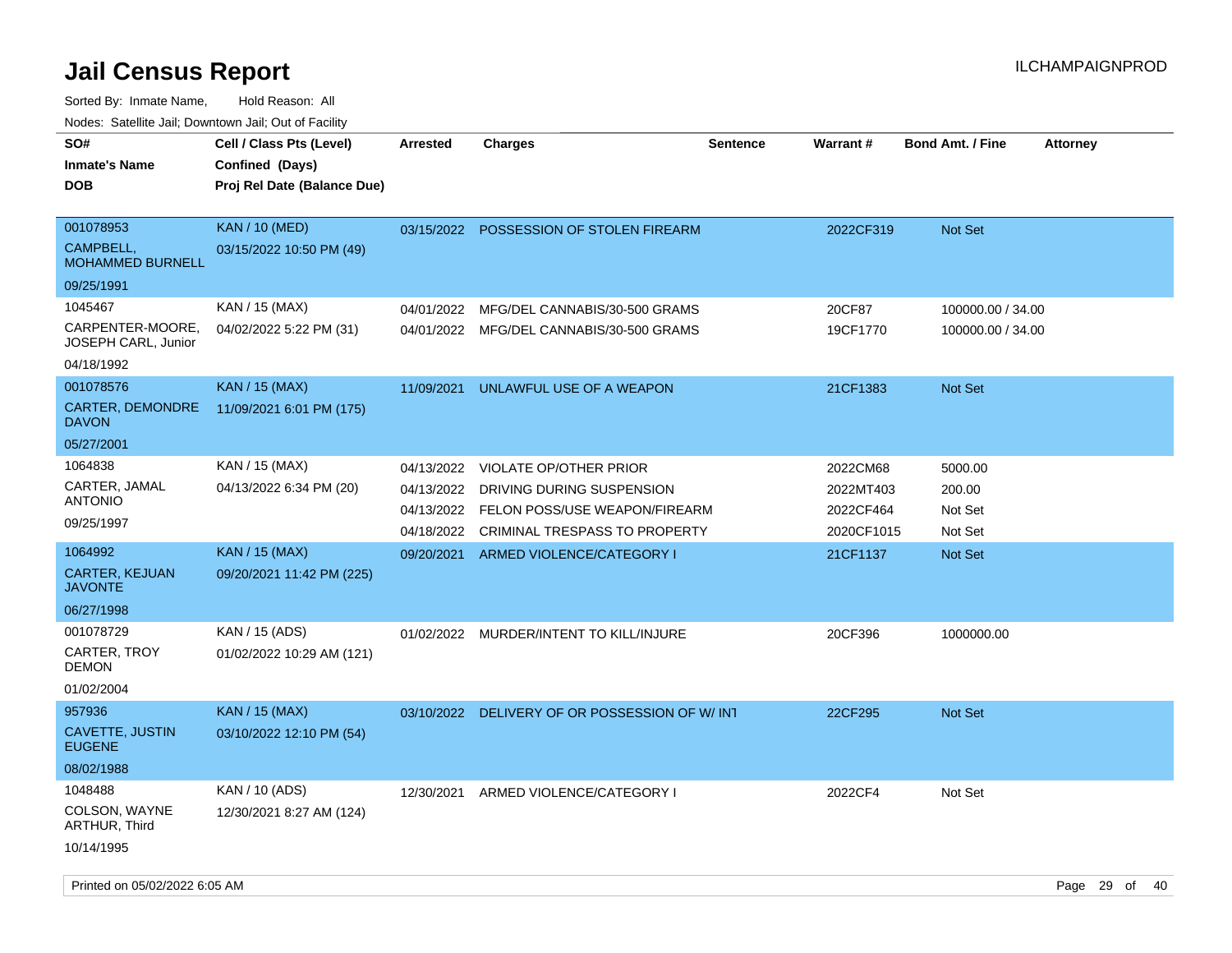| roaco. Catolino cali, Downtown cali, Out of Fability |                             |                     |                                |          |            |                         |                 |
|------------------------------------------------------|-----------------------------|---------------------|--------------------------------|----------|------------|-------------------------|-----------------|
| SO#                                                  | Cell / Class Pts (Level)    | <b>Arrested</b>     | <b>Charges</b>                 | Sentence | Warrant#   | <b>Bond Amt. / Fine</b> | <b>Attorney</b> |
| <b>Inmate's Name</b>                                 | Confined (Days)             |                     |                                |          |            |                         |                 |
| <b>DOB</b>                                           | Proj Rel Date (Balance Due) |                     |                                |          |            |                         |                 |
|                                                      |                             |                     |                                |          |            |                         |                 |
| 57733                                                | <b>KAN / 15 (SPH)</b>       | 02/25/2020          | <b>HOMICIDE</b>                |          | 2020-CF250 | No Bond                 |                 |
| <b>CRAIG, ANTOINE</b><br><b>DARRELL</b>              | 02/25/2020 4:08 PM (798)    | 02/25/2020          | FELON POSS/USE WEAPON/FIREARM  |          | 19CF-1827  | No Bond                 |                 |
| 10/09/1982                                           |                             |                     |                                |          |            |                         |                 |
| 001077939                                            | KAN / 10 (MED)              | 05/10/2021          | FIREARM/FOID INVALID/NOT ELIG  |          | 21CF526    | No Bond                 |                 |
| <b>CROSS, PATRICK</b><br><b>DONTRELLE</b>            | 05/10/2021 7:31 PM (358)    | 06/02/2021          | POSS STOLEN VEHICLE > \$25,000 |          | 21CF612    | Not Set                 |                 |
| 11/07/2001                                           |                             |                     |                                |          |            |                         |                 |
| 25022                                                | EHD / 10 (MED)              |                     | 02/17/2022 AGG DUI/2/PASS<16   |          | 2021CF560  | No Bond                 |                 |
| <b>CRUMP, ROBERT</b><br><b>ANTHONY</b>               | 02/17/2022 11:48 AM (75)    |                     |                                |          |            |                         |                 |
| 02/06/1966                                           | 5/14/2022 (0.00)            |                     |                                |          |            |                         |                 |
| 001077214                                            | KAN / 15 (MAX)              | 12/20/2021          | <b>MURDER</b>                  |          | 21CF1572   | Not Set                 |                 |
| DAVIS-MURDOCK,<br><b>ERION VASSHAD</b>               | 12/21/2021 10:13 AM (133)   |                     |                                |          |            |                         |                 |
| 06/22/1998                                           |                             |                     |                                |          |            |                         |                 |
| 001078538                                            | <b>KAN / 10 (ADS)</b>       | 10/26/2021          | CRIM SEX ASSAULT/FORCE         |          | 21CF1301   | Not Set                 |                 |
| DAWKINS, LEN                                         | 10/26/2021 8:18 PM (189)    |                     |                                |          |            |                         |                 |
| 03/23/1987                                           |                             |                     |                                |          |            |                         |                 |
| 64070                                                | KAN / 10 (MED)              | 02/18/2022 BURGLARY |                                |          | 21CF1176   | 20000.00                |                 |
| DECKER, ANTHONY V                                    | 02/18/2022 6:52 PM (74)     |                     |                                |          |            |                         |                 |
|                                                      |                             |                     |                                |          |            |                         |                 |
| 11/27/1982                                           |                             |                     |                                |          |            |                         |                 |
| 001078223                                            | <b>KAN / 5 (MIN)</b>        | 11/09/2021          | AGG DUI/NO VALID DL            |          | 21CF1382   | Not Set                 |                 |
| DIEGO-MATEO,<br><b>JOAQUIN</b>                       | 11/09/2021 10:52 PM (175)   |                     |                                |          |            |                         |                 |
| 01/23/2002                                           |                             |                     |                                |          |            |                         |                 |
| 1061304                                              | KAN / 15 (MAX)              | 10/11/2021          | ARMED HABITUAL CRIMINAL        |          | 21CF1226   | No Bond                 |                 |
| DORRIS, KEMION                                       | 10/11/2021 7:30 PM (204)    | 10/11/2021          | ARMED HABITUAL CRIMINAL        |          | 21CF1227   | No Bond                 |                 |
| <b>DAETOCE</b>                                       |                             | 10/11/2021          | HOME INVASION/FIREARM          |          | 21CF1228   | No Bond                 |                 |
| 11/19/1997                                           |                             |                     |                                |          |            |                         |                 |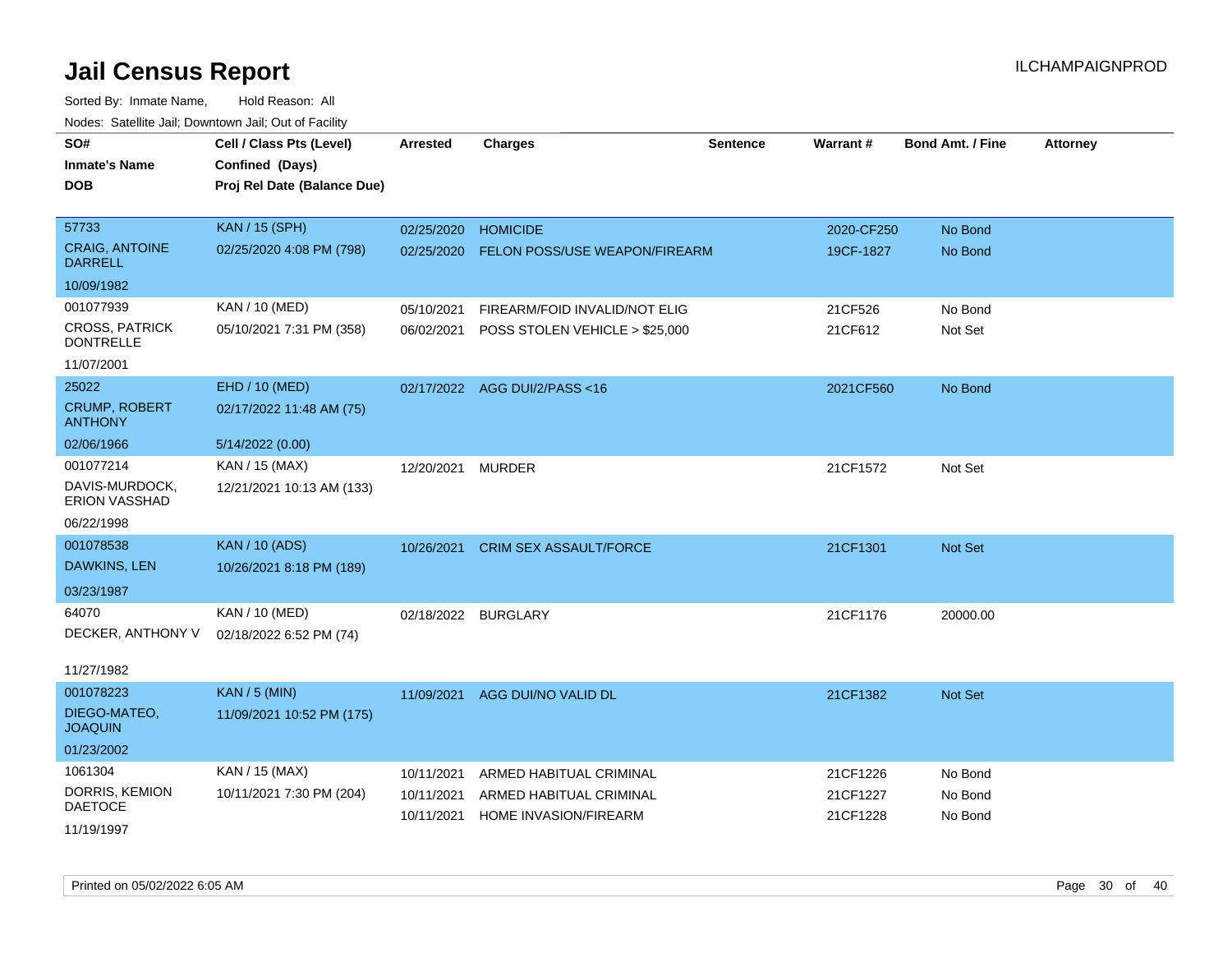Sorted By: Inmate Name, Hold Reason: All Nodes: Satellite Jail; Downtown Jail; Out of Facility

| SO#<br><b>Inmate's Name</b><br><b>DOB</b>  | Cell / Class Pts (Level)<br>Confined (Days)<br>Proj Rel Date (Balance Due) | Arrested   | <b>Charges</b>                            | <b>Sentence</b> | <b>Warrant#</b> | <b>Bond Amt. / Fine</b> | <b>Attorney</b> |
|--------------------------------------------|----------------------------------------------------------------------------|------------|-------------------------------------------|-----------------|-----------------|-------------------------|-----------------|
| 23802                                      | <b>EHD</b>                                                                 |            | 04/26/2022 AGG DUI/NO VALID DL            |                 | 2020CF1065      | Not Set                 |                 |
| DORSEY, JOHNNY<br><b>DUANE</b>             | 04/26/2022 10:00 AM (7)                                                    |            |                                           |                 |                 |                         |                 |
| 07/05/1962                                 | 5/2/2022 (0.00)                                                            |            |                                           |                 |                 |                         |                 |
| 959292                                     | KAN / 15 (ADS)                                                             | 04/01/2021 | ATTEMPT (FIRST DEGREE MURDER)             |                 | 2020CF565       | 2000000.00              |                 |
| DUNCAN, COREYON<br><b>ANTHONY</b>          | 04/01/2021 8:46 PM (397)                                                   | 12/17/2021 | <b>MURDER</b>                             |                 | 21CF1542        | Not Set                 |                 |
| 01/17/1989                                 |                                                                            |            |                                           |                 |                 |                         |                 |
| 1053207                                    | <b>KAN / 15 (SPH)</b>                                                      | 06/06/2019 | MURDER/INTENT TO KILL/INJURE              |                 | 2019-CF849      | 2000000.00              |                 |
| FAUST, JAQUAVEON<br><b>LAVELL</b>          | 06/06/2019 2:24 PM (1,062)                                                 |            |                                           |                 |                 |                         |                 |
| 07/25/1996                                 |                                                                            |            |                                           |                 |                 |                         |                 |
| 001079018                                  | EHD                                                                        | 04/05/2022 | DRIVING RVK/SUSP DUI/SSS 4-9              |                 | 2022CF22        | Not Set                 |                 |
| FINLEY, KEITH DAVID                        | 04/05/2022 10:38 AM (28)                                                   |            |                                           |                 |                 |                         |                 |
| 08/23/1963                                 | 10/1/2022 (0.00)                                                           |            |                                           |                 |                 |                         |                 |
| 1075614                                    | <b>KAN / 15 (MAX)</b>                                                      | 03/19/2022 | <b>AGGRAVATED DOMESTIC BATTERY</b>        |                 | 22CF333         | Not Set                 |                 |
| <b>GANT, TEVIN</b><br><b>ODELROW</b>       | 03/19/2022 5:29 PM (45)                                                    |            | 03/19/2022 PAROLE REVOCATION              |                 | CM2201590       | No Bond                 |                 |
| 03/03/1991                                 |                                                                            |            |                                           |                 |                 |                         |                 |
| 1013012                                    | KAN / 15 (MAX)                                                             | 07/08/2021 | FELON POSS/USE FIREARM PRIOR              |                 | 21CF798         | Not Set                 |                 |
| GARY, XAVIER LAMAR                         | 07/08/2021 9:24 AM (299)                                                   | 07/08/2021 | ATTEMPT (FIRST DEGREE MURDER)             |                 | 2021CF790       | 1000000.00              |                 |
| 12/14/1991                                 |                                                                            | 07/08/2021 | FELON POSS/USE FIREARM PRIOR              |                 | 2020CF650       | 25000.00                |                 |
| 1065946                                    | <b>KAN / 10 (MED)</b>                                                      | 09/04/2021 | AGG BATTERY/DISCHARGE FIREARM             |                 | 21CF1057        | 750000.00               |                 |
| <b>GODBOLT, DESMOND</b><br><b>DEVONTAE</b> | 09/04/2021 1:17 AM (241)                                                   | 09/04/2021 | <b>RESIST/OBSTRUCTING A PEACE OFFICEF</b> |                 | 21CM407         | Not Set                 |                 |
| 11/15/1997                                 |                                                                            |            |                                           |                 |                 |                         |                 |
| 1070118                                    | KAN / 15 (MAX)                                                             | 08/31/2021 | AGGRAVATED DOMESTIC BATTERY               |                 | 21CF1049        | No Bond                 |                 |
| GRAHAM, CORTEZ<br><b>LAMON</b>             | 08/31/2021 9:32 PM (245)                                                   | 09/02/2021 | PROBATION VIOLATION                       |                 | 21CF55          | Not Set                 |                 |

03/31/1976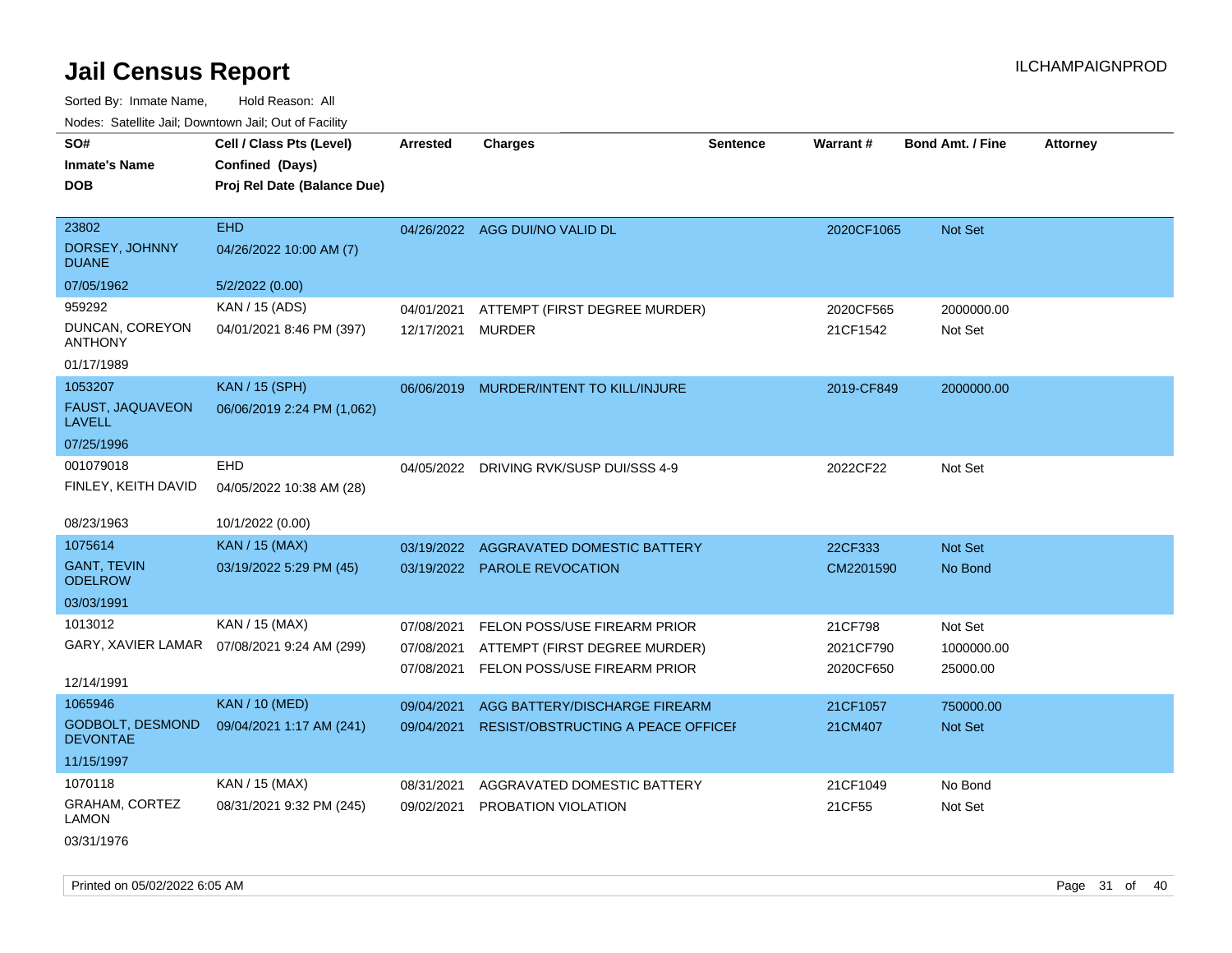| SO#                                           | Cell / Class Pts (Level)                     | <b>Arrested</b>      | <b>Charges</b>                        | <b>Sentence</b> | <b>Warrant#</b> | <b>Bond Amt. / Fine</b> | <b>Attorney</b> |
|-----------------------------------------------|----------------------------------------------|----------------------|---------------------------------------|-----------------|-----------------|-------------------------|-----------------|
| <b>Inmate's Name</b>                          | Confined (Days)                              |                      |                                       |                 |                 |                         |                 |
| <b>DOB</b>                                    | Proj Rel Date (Balance Due)                  |                      |                                       |                 |                 |                         |                 |
|                                               |                                              |                      |                                       |                 |                 |                         |                 |
| 1076506                                       | <b>KAN / 15 (MAX)</b>                        | 09/17/2021           | AGG UUW/PERSON/CM THREAT VIOL         |                 | 21CF1131        | <b>Not Set</b>          |                 |
|                                               | GRAY, JAMARH EMERE 09/17/2021 10:41 AM (228) | 09/20/2021           | <b>DOMESTIC BATTERY</b>               |                 | 21CM430         | Not Set                 |                 |
| 06/21/2003                                    |                                              |                      |                                       |                 |                 |                         |                 |
| 1055117                                       | <b>EHD</b>                                   |                      | 02/15/2022 AGG BATTERY/PUBLIC PLACE   |                 | 2021CM47        | Not Set                 |                 |
| GREAM, JOHN<br><b>ROBERT LEE</b>              | 02/15/2022 10:44 AM (77)                     |                      |                                       |                 |                 |                         |                 |
| 08/23/1996                                    |                                              |                      |                                       |                 |                 |                         |                 |
| 001078871                                     | <b>KAN / 5 (MIN)</b>                         | 02/22/2022           | <b>RESIDENTIAL BURGLARY</b>           |                 | 2020JD14        | No Bond                 |                 |
| <b>HARRIS, MARTELL</b>                        | 02/22/2022 3:44 PM (70)                      | 02/22/2022           | <b>INDIRECT CRIMINAL CONTEMPT</b>     |                 | 2020CC9         | 20000.00                |                 |
| <b>TE'SHAWN</b>                               |                                              | 02/22/2022           | <b>ESCAPE/VIOLATE ELEC MONITORING</b> |                 | 22CF316         | 150000.00               |                 |
| 07/02/2003                                    |                                              |                      |                                       |                 |                 |                         |                 |
| 1037683                                       | <b>EHD</b>                                   | 02/23/2022           | AGG DUI/LIC SUSP OR REVOKED           |                 | 2020CF350       | Not Set                 |                 |
| HARRISON, HAROLD<br>RAY                       | 02/23/2022 10:01 AM (69)                     | 02/23/2022 AGG DUI/3 |                                       |                 | 2020CF1351      | Not Set                 |                 |
| 11/30/1963                                    | 5/22/2022 (0.00)                             |                      |                                       |                 |                 |                         |                 |
| 1073611                                       | <b>KAN / 5 (MIN)</b>                         | 02/09/2021           | MFG 15>100 GR ECSTASY/ANALOG          |                 | 21CF121         | 500000.00               |                 |
| <b>HAYES, CAMERON</b><br><b>TAYLOR MALEEK</b> | 02/09/2021 3:10 PM (448)                     | 02/09/2021           | DELIVERY OF OR POSSESSION OF W/INT    |                 | 21CF160         | Not Set                 |                 |
| 08/10/1998                                    |                                              |                      |                                       |                 |                 |                         |                 |
| 1045186                                       | KAN / 15 (MAX)                               | 08/16/2021           | ARMED VIOLENCE/CATEGORY I             |                 | 21CF934         | 1000000.00              |                 |
| HOLBROOK, JOHNNIE                             | 08/16/2021 11:07 AM (260)                    | 08/16/2021           | FELON POSS/USE WEAPON/FIREARM         |                 | 19CF968         | Not Set                 |                 |
| <b>MATHIS</b>                                 |                                              | 08/16/2021           | AGG FLEEING POLICE/21 MPH OVER        |                 | 21CF988         | Not Set                 |                 |
| 07/19/1996                                    |                                              | 08/16/2021           | FELON POSS/USE WEAPON/FIREARM         |                 | 21CF989         | Not Set                 |                 |
|                                               |                                              | 03/30/2022           | <b>MURDER</b>                         |                 |                 | 2000000.00              |                 |
| 972300                                        | <b>KAN / 10 (MED)</b>                        | 12/22/2021           | <b>RESIDENTIAL BURGLARY</b>           |                 | 18CF1691        | 25000.00                |                 |
| HOLT, MICHAEL<br><b>TERRELL</b>               | 12/22/2021 8:36 AM (132)                     | 12/22/2021           | AGG CRIM SEX ABUSE/VICTIM <9          |                 | 19CF1277        | 250000.00               |                 |
| 12/25/1989                                    |                                              |                      |                                       |                 |                 |                         |                 |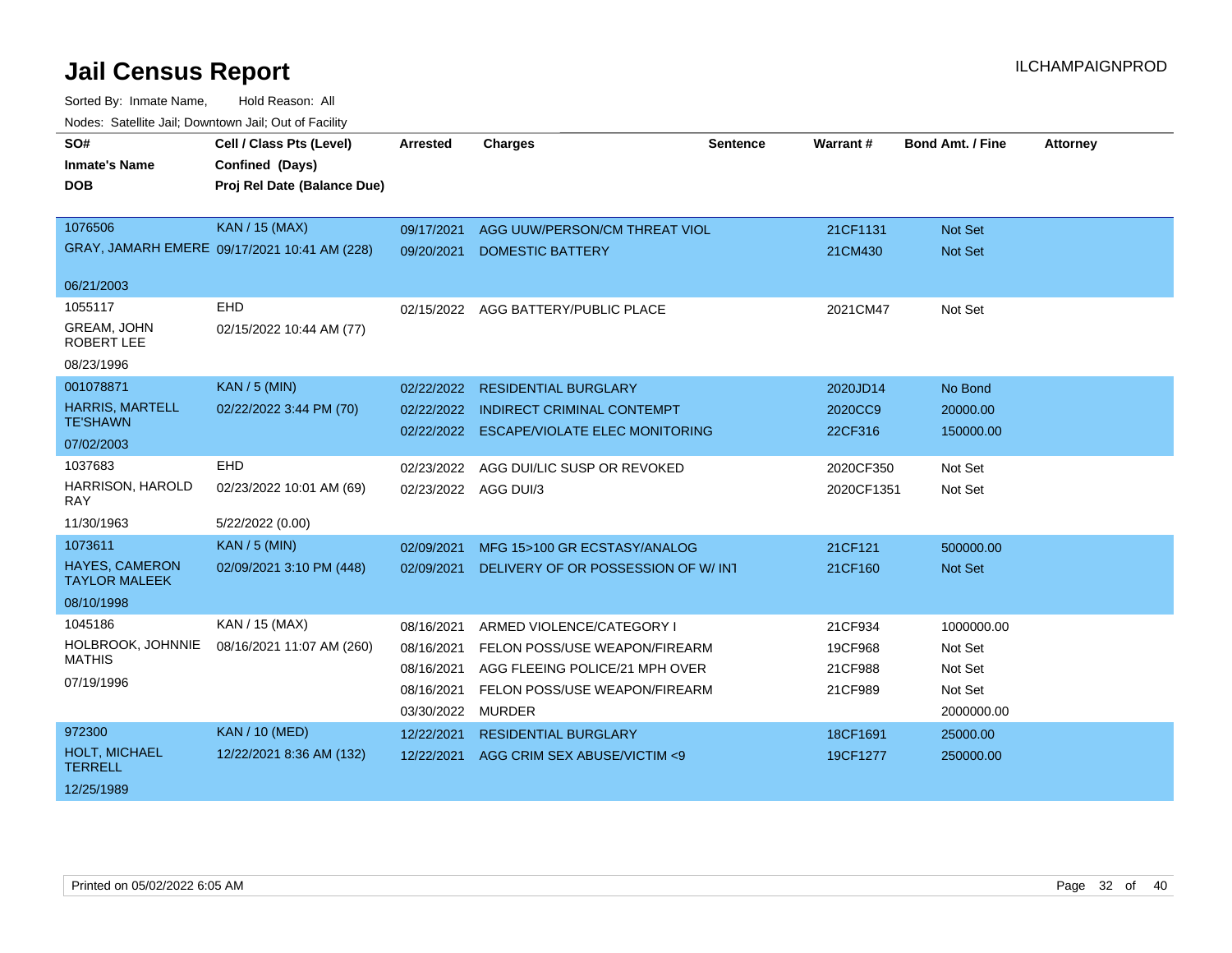Sorted By: Inmate Name, Hold Reason: All

| Nodes: Satellite Jail; Downtown Jail; Out of Facility |                             |                          |                                                               |                 |                     |                         |                 |  |
|-------------------------------------------------------|-----------------------------|--------------------------|---------------------------------------------------------------|-----------------|---------------------|-------------------------|-----------------|--|
| SO#                                                   | Cell / Class Pts (Level)    | <b>Arrested</b>          | <b>Charges</b>                                                | <b>Sentence</b> | <b>Warrant#</b>     | <b>Bond Amt. / Fine</b> | <b>Attorney</b> |  |
| <b>Inmate's Name</b>                                  | Confined (Days)             |                          |                                                               |                 |                     |                         |                 |  |
| <b>DOB</b>                                            | Proj Rel Date (Balance Due) |                          |                                                               |                 |                     |                         |                 |  |
|                                                       |                             |                          |                                                               |                 |                     |                         |                 |  |
| 001078146                                             | <b>KAN</b> / 15 (MAX)       | 07/09/2021               | AGG BATTERY/DISCHARGE FIREARM                                 |                 | 21CF795             | 1000000.00              |                 |  |
| HUNT, TEIGAN<br><b>JAZAIREO</b>                       | 07/09/2021 12:41 PM (298)   | 07/09/2021               | ARMED ROBBERY/ARMED W/FIREARM                                 |                 | 21CF806             | Not Set                 |                 |  |
| 05/14/2003                                            |                             |                          |                                                               |                 |                     |                         |                 |  |
| 989743                                                | KAN / 15 (ADS)              | 04/13/2021               | AGGRAVATED DOMESTIC BATTERY                                   |                 | 21CF399             | Not Set                 |                 |  |
| JACKSON, STEVE<br>ALLEN                               | 04/13/2021 2:45 AM (385)    |                          |                                                               |                 |                     |                         |                 |  |
| 06/04/1991                                            |                             |                          |                                                               |                 |                     |                         |                 |  |
| 001078788                                             | <b>KAN / 5 (ADS)</b>        |                          | 01/21/2022 AGGRAVATED BATTERY                                 |                 | 22CF93              | <b>Not Set</b>          |                 |  |
| <b>JOHNSON, BRENTON</b><br>ZAE                        | 01/21/2022 8:33 PM (102)    |                          |                                                               |                 |                     |                         |                 |  |
| 08/07/1987                                            |                             |                          |                                                               |                 |                     |                         |                 |  |
| 57271                                                 | EHD                         | 03/08/2022               | DRIVING RVK/SUSP DUI/SSS 4-9                                  |                 | 2021CF34            | Not Set                 |                 |  |
| <b>KEYS, CAPREE</b><br><b>REMONE</b>                  | 03/08/2022 9:17 AM (56)     |                          | 03/08/2022 DRIVING RVK/SUSP DUI/SSS 4-9                       |                 | 2020CF1116          | Not Set                 |                 |  |
| 11/23/1982                                            | 9/3/2022 (0.00)             |                          |                                                               |                 |                     |                         |                 |  |
| 1064445                                               | <b>KAN</b> / 15 (MAX)       | 04/23/2021               | AGG DISCHARGE FIREARM/OCC VEH                                 |                 | 2021CF295           | 500000.00               |                 |  |
| LARUE, TERENCE<br><b>TRAMEL</b>                       | 04/23/2021 11:18 AM (375)   | 04/23/2021<br>04/23/2021 | POSSESS 15<100 GRAMS COCAINE<br>FELON POSS/USE FIREARM/PAROLE |                 | 19CF1052<br>21CF899 | 10000.00<br>Not Set     |                 |  |
| 12/23/1998                                            |                             |                          |                                                               |                 |                     |                         |                 |  |
| 001078237                                             | KAN / 15 (ADS)              | 08/03/2021               | AGG DISCHARGE FIREARM/OCC VEH                                 |                 | 21CF928             | No Bond                 |                 |  |
| LAWS, TERON<br><b>RAMONTE</b>                         | 08/03/2021 6:29 PM (273)    |                          |                                                               |                 |                     |                         |                 |  |
| 04/03/2001                                            |                             |                          |                                                               |                 |                     |                         |                 |  |
| 001078470                                             | <b>KAN / 15 (MAX)</b>       | 10/10/2021               | MURDER/INTENT TO KILL/INJURE                                  |                 | 21CF1221            | Not Set                 |                 |  |
| LEE, AMAHRION<br><b>JA'MERE</b>                       | 10/10/2021 1:23 PM (205)    |                          |                                                               |                 |                     |                         |                 |  |
| 11/05/2002                                            |                             |                          |                                                               |                 |                     |                         |                 |  |
| 1052425                                               | <b>EHD</b>                  | 04/26/2022               | DRIVING ON SUSPENDED LICENSE                                  |                 | 2021TR9328          | Not Set                 |                 |  |
| LEO, MICHAEL JAMES                                    | 04/26/2022 9:13 AM (7)      |                          |                                                               |                 |                     |                         |                 |  |
| 04/09/1994                                            | 5/25/2022 (0.00)            |                          |                                                               |                 |                     |                         |                 |  |
| Printed on 05/02/2022 6:05 AM                         |                             |                          |                                                               |                 |                     |                         | Page 33 of 40   |  |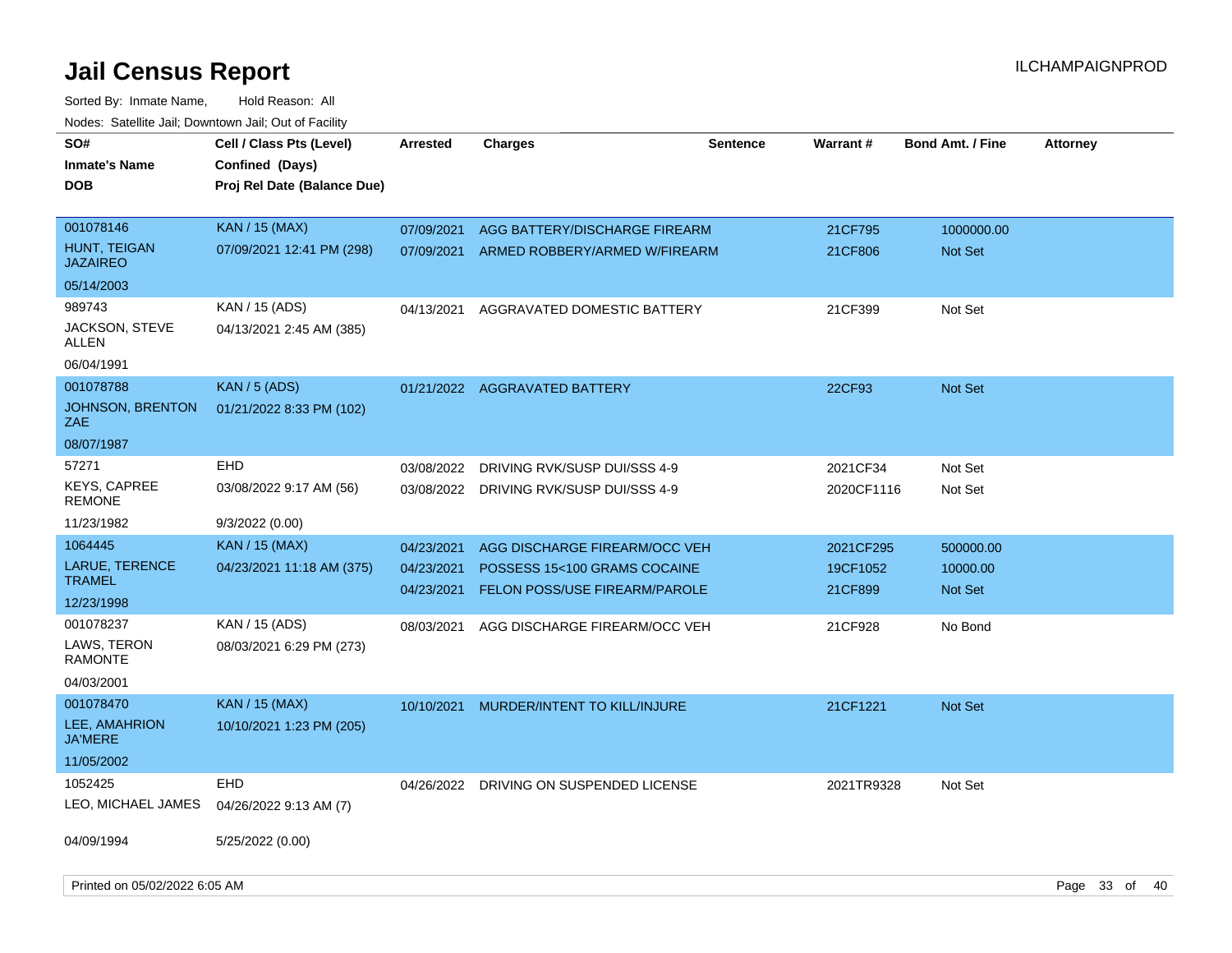| roaco. Oatomto dan, Downtown dan, Oat or Fability |                             |                      |                                         |                 |            |                         |                 |
|---------------------------------------------------|-----------------------------|----------------------|-----------------------------------------|-----------------|------------|-------------------------|-----------------|
| SO#                                               | Cell / Class Pts (Level)    | <b>Arrested</b>      | <b>Charges</b>                          | <b>Sentence</b> | Warrant#   | <b>Bond Amt. / Fine</b> | <b>Attorney</b> |
| <b>Inmate's Name</b>                              | Confined (Days)             |                      |                                         |                 |            |                         |                 |
| <b>DOB</b>                                        | Proj Rel Date (Balance Due) |                      |                                         |                 |            |                         |                 |
|                                                   |                             |                      |                                         |                 |            |                         |                 |
| 1005717                                           | <b>KAN / 5 (MIN)</b>        | 03/31/2022 AGG DUI/3 |                                         |                 | 22CF372    | 100000.00               |                 |
| LEWIS, ORLANDO<br><b>DESHONE</b>                  | 03/31/2022 1:56 PM (33)     | 03/31/2022 AGG DUI/3 |                                         |                 | 22CF373    | 100000.00               |                 |
| 01/31/1987                                        |                             |                      |                                         |                 |            |                         |                 |
| 56792                                             | KAN / 10 (MED)              | 02/02/2021           | ARMED HABITUAL CRIMINAL                 |                 | 2021CF141  | 500000.00               |                 |
| LILLARD, LAWRENCE<br><b>TYRONE</b>                | 02/02/2021 2:11 PM (455)    | 02/22/2021           | DRIVING ON REVOKED LICENSE              |                 | 21TR426    | 5000.00                 |                 |
| 10/20/1982                                        |                             |                      |                                         |                 |            |                         |                 |
| 001078896                                         | <b>KAN / 15 (MAX)</b>       |                      | 03/01/2022 ARMED HABITUAL CRIMINAL      |                 | 22CF239    | Not Set                 |                 |
| <b>MANN, DAVID</b><br><b>WILBERT, Junior</b>      | 03/01/2022 4:35 AM (63)     |                      |                                         |                 |            |                         |                 |
| 04/02/1976                                        |                             |                      |                                         |                 |            |                         |                 |
| 1004137                                           | KAN / 15 (MAX)              |                      | 02/14/2022 AGG CRIM SEX ABUSE/VIC 13-17 |                 | 22CF165    | 250000.00               |                 |
| MCDONALD, DAVON D                                 | 02/14/2022 4:21 PM (78)     |                      |                                         |                 |            |                         |                 |
| 11/08/1992                                        |                             |                      |                                         |                 |            |                         |                 |
| 001078575                                         | <b>KAN / 10 (MED)</b>       | 11/09/2021           | <b>GUNRUNNING</b>                       |                 | 21CF1330   | 750000.00               |                 |
| <b>MCLAURIN, KEYON A</b>                          | 11/09/2021 12:41 PM (175)   |                      |                                         |                 |            |                         |                 |
| 11/19/2002                                        |                             |                      |                                         |                 |            |                         |                 |
| 1011046                                           | KAN / 15 (ADS)              | 04/10/2021           | ATTEMPT (FIRST DEGREE MURDER)           |                 | 21CF392    | Not Set                 |                 |
| MILES, DARRION<br><b>ANTONIO KEVONTA</b>          | 04/11/2021 12:46 AM (387)   | 03/24/2022 MURDER    |                                         |                 | 22CF346    | Not Set                 |                 |
| 03/18/1990                                        |                             |                      |                                         |                 |            |                         |                 |
| 1075635                                           | <b>KAN / 10 (ADS)</b>       | 05/11/2021           | AGG DISCHARGE FIREARM/OCC VEH           |                 | 21CF538    | Not Set                 |                 |
| MILES, DEVLON VON,<br>Junior                      | 05/11/2021 10:39 PM (357)   | 05/11/2021           | MFG/DEL CANNABIS/30-500 GRAMS           |                 | 20CF1402   | 100000.00               |                 |
| 11/04/2000                                        |                             | 02/23/2022           | <b>MURDER</b>                           |                 | 22CF219    | <b>Not Set</b>          |                 |
| 001077278                                         |                             |                      |                                         |                 |            |                         |                 |
|                                                   | KAN / 15 (MAX)              | 10/06/2020           | MURDER/INTENT TO KILL/INJURE            |                 | 2020CF146  | 2000000.00              |                 |
| MILLER, D'ANDRE                                   | 10/06/2020 12:49 PM (574)   | 10/06/2020           | AGG FLEEING POLICE/21 MPH OVER          |                 | 2019CF1171 | 50000.00                |                 |
| 09/08/1986                                        |                             |                      |                                         |                 |            |                         |                 |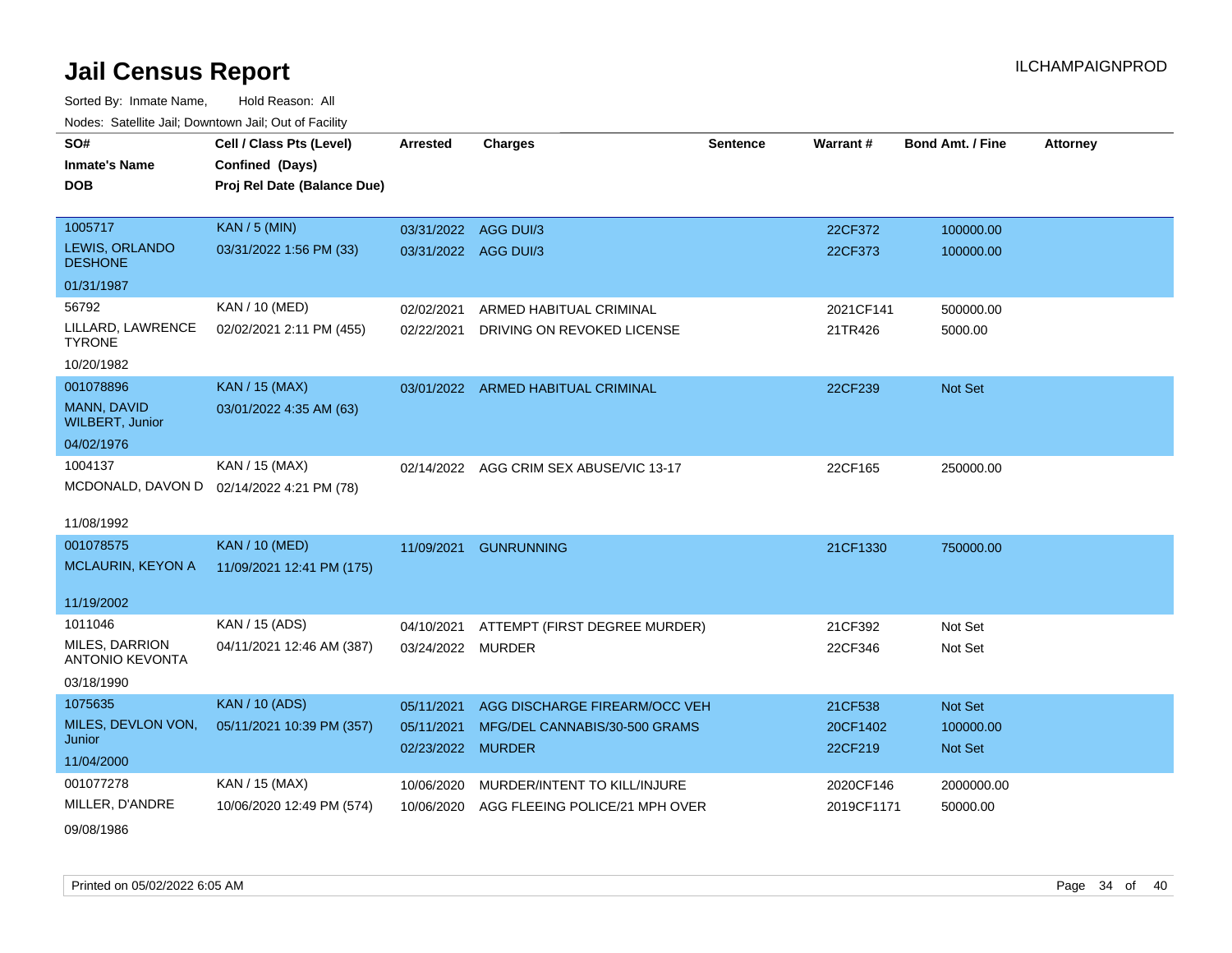| rougs. Calcing Jan, Downtown Jan, Out of Facility |                                                                            |                 |                                           |                 |             |                         |                 |
|---------------------------------------------------|----------------------------------------------------------------------------|-----------------|-------------------------------------------|-----------------|-------------|-------------------------|-----------------|
| SO#<br><b>Inmate's Name</b><br><b>DOB</b>         | Cell / Class Pts (Level)<br>Confined (Days)<br>Proj Rel Date (Balance Due) | <b>Arrested</b> | <b>Charges</b>                            | <b>Sentence</b> | Warrant#    | <b>Bond Amt. / Fine</b> | <b>Attorney</b> |
| 1019458                                           | <b>EHD</b>                                                                 |                 | 04/27/2022 AGG DUI/LIC SUSP OR REVOKED    |                 | 2021CF573   | Not Set                 |                 |
| MILLER, LAWRENCE<br><b>TOBBY, Junior</b>          | 04/27/2022 9:08 AM (6)                                                     |                 |                                           |                 |             |                         |                 |
| 07/15/1993                                        | 5/5/2022 (0.00)                                                            |                 |                                           |                 |             |                         |                 |
| 001078712                                         | KAN / 10 (MED)                                                             | 12/23/2021      | AGG DISCH FIREARM/1ST AID PERS            |                 | 21CF1581    | Not Set                 |                 |
| MONTGOMERY,<br>RASHARD MYKI                       | 12/23/2021 4:27 PM (131)                                                   |                 |                                           |                 |             |                         |                 |
| 11/05/2001                                        |                                                                            |                 |                                           |                 |             |                         |                 |
| 1026477                                           | <b>KAN / 15 (ADS)</b>                                                      | 09/21/2021      | AGG DISCHARGE FIREARM/OCC VEH             |                 | 21CF1138    | Not Set                 |                 |
| NEWBILL, DEVONTRE<br><b>LAMONT</b>                | 09/21/2021 2:27 AM (224)                                                   | 09/22/2021      | <b>PROBATION VIOLATION</b>                |                 | 20CF577     | <b>Not Set</b>          |                 |
| 11/22/1993                                        |                                                                            |                 |                                           |                 |             |                         |                 |
| 1072907                                           | <b>KAN</b>                                                                 | 07/14/2021      | ATTEMPT (FIRST DEGREE MURDER)             | 10y (DOC)       | 2021-CF-832 | 2000000.00              |                 |
|                                                   | NIKOLAEV, YEVGENIY 07/14/2021 10:10 PM (293)                               | 07/14/2021      | CRIMINAL DAMAGE <\$500/SCHOOL             |                 | 2021CF840   | 5000.00                 |                 |
| 10/06/1983                                        |                                                                            |                 |                                           |                 |             |                         |                 |
| 001078063                                         | <b>KAN / 15 (MAX)</b>                                                      | 06/15/2021      | AGG CRIM SEX ASSAULT/WEAPON               |                 | 2021CF678   | 1000000.00              |                 |
|                                                   | PERRY, ROBERT Junior 06/15/2021 4:37 PM (322)                              | 06/15/2021      | <b>ROBBERY</b>                            |                 | 2021CF159   | 25000.00                |                 |
| 12/21/1990                                        |                                                                            |                 |                                           |                 |             |                         |                 |
| 1059512                                           | KAN / 10 (MED)                                                             | 04/12/2022      | DOMESTIC BATTERY                          | 2y (DOC)        | 2019-CF-589 | Not Set                 |                 |
| PHILLIPS, LAMAR<br><b>DESHAWN</b>                 | 04/12/2022 5:15 PM (21)                                                    |                 | 04/12/2022 RESIST/OBSTRUCT WITH INJURY    |                 | 22CF451     | Not Set                 |                 |
| 04/02/1996                                        |                                                                            |                 |                                           |                 |             |                         |                 |
| 1015033                                           | <b>KAN / 10 (MED)</b>                                                      | 03/05/2022      | POSSESSION OF STOLEN FIREARM              |                 | 21CF1172    | 500000.00               |                 |
| PICKENS, DANTE<br><b>DEVON</b>                    | 03/05/2022 4:01 AM (59)                                                    |                 | 03/05/2022 POSS AMT CON SUB EXCEPT(A)/(D) |                 | 20CF109     | 20000.00                |                 |
| 01/05/1993                                        |                                                                            |                 |                                           |                 |             |                         |                 |
| 001078799                                         | KAN / 10 (MED)                                                             |                 | 01/27/2022 FIREARM/FOID INVALID/NOT ELIG  |                 | 22CF116     | Not Set                 |                 |
| PURNELL, MARKISE<br><b>MONROE</b>                 | 01/27/2022 9:50 AM (96)                                                    |                 |                                           |                 |             |                         |                 |
| 07/13/2002                                        |                                                                            |                 |                                           |                 |             |                         |                 |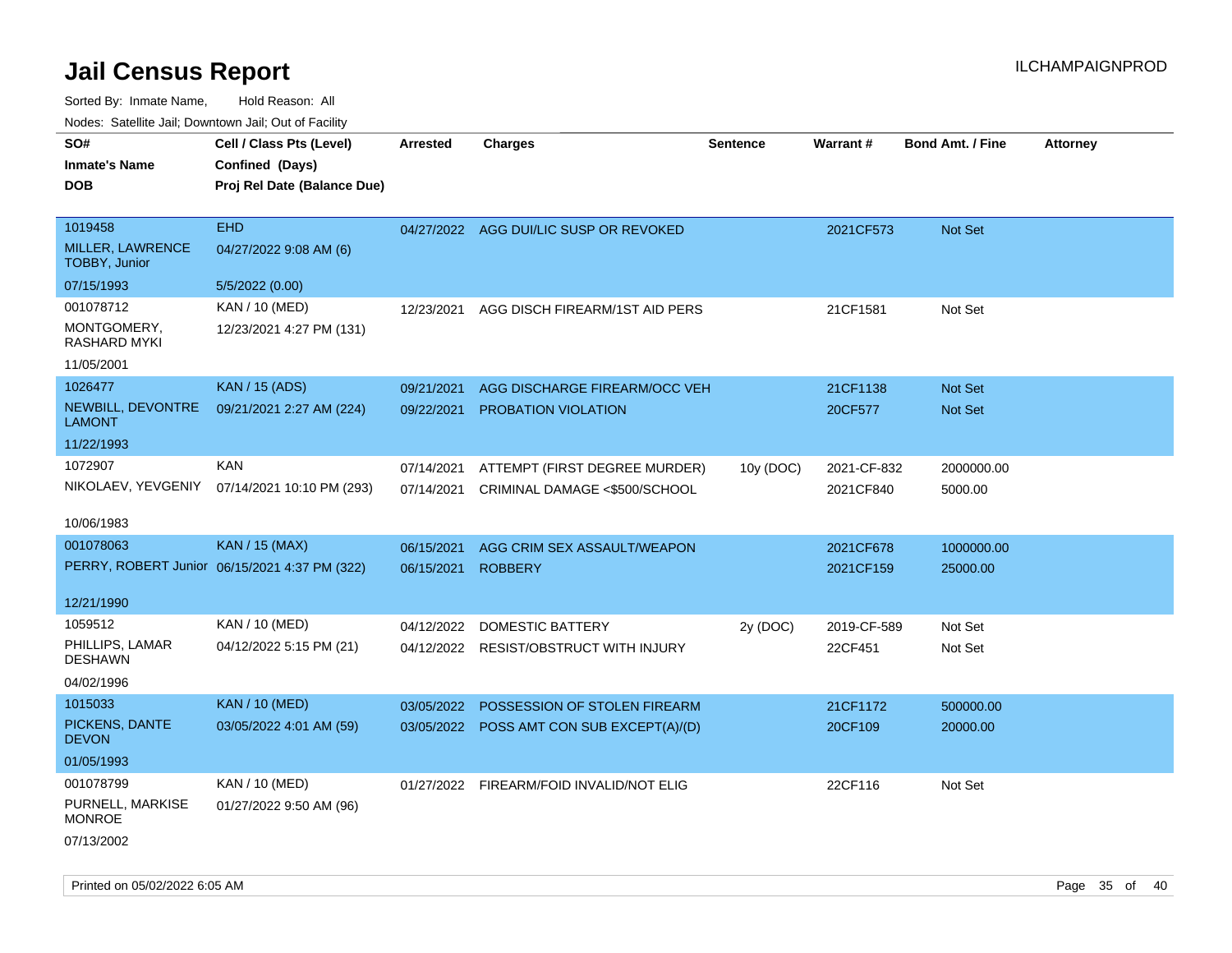| SO#<br><b>Inmate's Name</b><br><b>DOB</b>                      | Cell / Class Pts (Level)<br>Confined (Days)<br>Proj Rel Date (Balance Due) | Arrested                                                           | <b>Charges</b>                                                                                                                                            | <b>Sentence</b> | Warrant#                                                            | <b>Bond Amt. / Fine</b>                                      | <b>Attorney</b> |
|----------------------------------------------------------------|----------------------------------------------------------------------------|--------------------------------------------------------------------|-----------------------------------------------------------------------------------------------------------------------------------------------------------|-----------------|---------------------------------------------------------------------|--------------------------------------------------------------|-----------------|
| 001078942<br><b>QATTOUM, ADHAM M</b>                           | <b>KAN / 5 (MIN)</b><br>03/13/2022 11:31 PM (51)                           |                                                                    | 03/13/2022 MFG/DEL CANNABIS/500<2000 GR                                                                                                                   |                 | 22CF307                                                             | Not Set                                                      |                 |
| 07/22/1994<br>982660<br>REYNOLDS, DAVID<br>ALLEN<br>03/27/2002 | KAN / 10 (MED)<br>03/22/2022 4:11 AM (42)                                  | 03/22/2022 BURGLARY                                                |                                                                                                                                                           |                 | 22CF339                                                             | No Bond                                                      |                 |
| 001077614<br><b>DEVON</b><br>09/22/2002                        | <b>KAN / 15 (MAX)</b><br>ROBINSON, DONTRELL 01/17/2021 3:08 PM (471)       |                                                                    | 01/17/2021 ATTEMPT (FIRST DEGREE MURDER)                                                                                                                  |                 | 21CF66                                                              | Not Set                                                      |                 |
| 1061216<br>RUNGE, ANDRE<br><b>MARSEAN</b><br>12/05/1997        | KAN / 10 (MED)<br>06/22/2021 4:42 PM (315)                                 | 06/22/2021                                                         | HOME INVASION/FIREARM                                                                                                                                     |                 | 21CF727                                                             | Not Set                                                      |                 |
| 650295<br>SANDAGE, JERALD<br><b>EUGENE</b><br>06/07/1971       | <b>PIA / 50 (MAX)</b><br>04/22/2020 6:30 AM (741)                          | 04/22/2020<br>04/22/2020<br>04/22/2020<br>04/22/2020<br>04/22/2020 | <b>CRIMINAL SEXUAL ASSAULT</b><br><b>CRIMINAL SEXUAL ASSAULT</b><br><b>CRIMINAL SEXUAL ABUSE</b><br><b>CRIMINAL SEXUAL ASSAULT</b><br>OFFICIAL MISCONDUCT |                 | 2020-CF407<br>2020-CF408<br>2020-CF409<br>2020-CF410<br>2019-CF1811 | 750000.00<br>750000.00<br>750000.00<br>750000.00<br>25000.00 |                 |
| 1075386<br>SANDERS, MARQUIS<br><b>JOVON</b><br>01/19/2002      | KAN / 15 (MAX)<br>04/13/2022 7:18 PM (20)                                  | 04/13/2022                                                         | AGG UNLAWFUL USE OF WEAPON/VEH                                                                                                                            |                 | 2022CF463                                                           | No Bond                                                      |                 |
| 59178<br>SANDERS, MICHAEL<br><b>JEAN</b><br>12/22/1967         | <b>KAN / 15 (MAX)</b><br>12/13/2021 4:17 PM (141)                          | 12/13/2021                                                         | AGG DISCHARGE FIREARM/OCC VEH                                                                                                                             |                 | 21CF1274                                                            | 1500000.00                                                   |                 |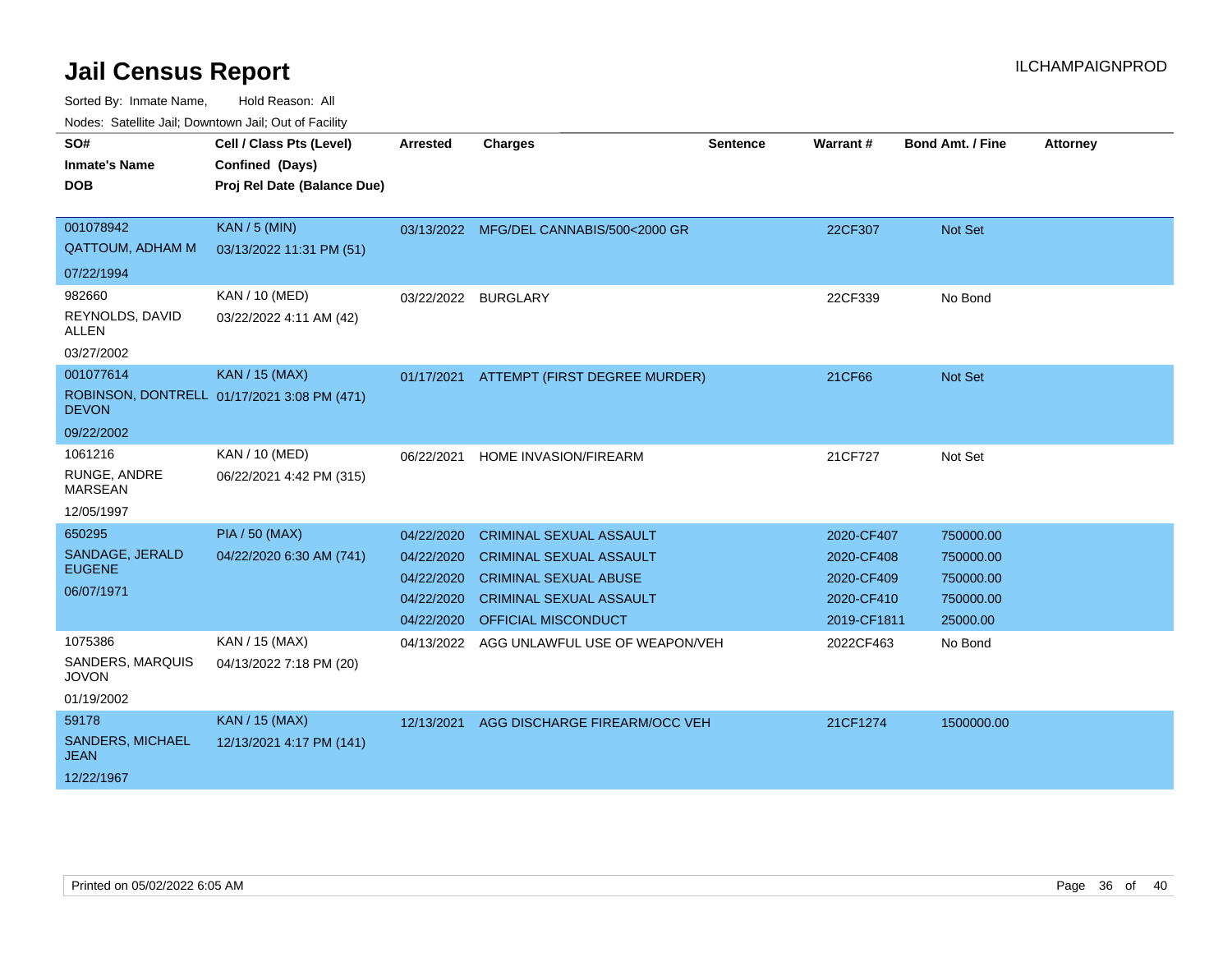| Todoo. Catolino can, Bowritown can, Oat or I domt<br>SO#<br><b>Inmate's Name</b><br><b>DOB</b> | Cell / Class Pts (Level)<br>Confined (Days)<br>Proj Rel Date (Balance Due) | <b>Arrested</b>          | <b>Charges</b>                                             | <b>Sentence</b> | Warrant#                 | <b>Bond Amt. / Fine</b> | <b>Attorney</b> |
|------------------------------------------------------------------------------------------------|----------------------------------------------------------------------------|--------------------------|------------------------------------------------------------|-----------------|--------------------------|-------------------------|-----------------|
| 001078898<br>SAROLAS, JONATHAN<br>E.<br>07/16/1988                                             | <b>KAN / 15 (MAX)</b><br>03/02/2022 9:20 AM (62)                           | 03/02/2022               | AGG DISCHARGE FIREARM                                      |                 | 22CF254                  | <b>Not Set</b>          |                 |
| 1000820                                                                                        | KAN / 15 (MAX)                                                             | 01/24/2022               | FELON POSS/USE WEAPON/FIREARM                              |                 | 22CF105                  | Not Set                 |                 |
| SCHNEIDER, SONGAN<br><b>MICHAEL</b>                                                            | 01/24/2022 8:20 AM (99)                                                    | 01/24/2022               | AGGRAVATED DOMESTIC BATTERY                                |                 | 21CF1433                 | 25000.00                |                 |
| 08/18/1992                                                                                     |                                                                            |                          |                                                            |                 |                          |                         |                 |
| 001078704                                                                                      | <b>KAN / 15 (MAX)</b>                                                      | 12/21/2021               | MURDER/INTENT TO KILL/INJURE                               |                 | 21CF1575                 | Not Set                 |                 |
| SHORTER, JAQUAN<br><b>MAURICE</b>                                                              | 12/23/2021 1:23 AM (131)                                                   |                          |                                                            |                 |                          |                         |                 |
| 10/08/1998                                                                                     |                                                                            |                          |                                                            |                 |                          |                         |                 |
| 47195<br>SIMMONS, JAMES<br><b>ROBERT</b>                                                       | KAN / 5 (MIN)<br>12/27/2021 8:42 AM (127)                                  | 12/27/2021<br>12/28/2021 | <b>RESIDENTIAL BURGLARY</b><br><b>RESIDENTIAL BURGLARY</b> |                 | 2020CF1222<br>2021CF1596 | 10000.00<br>Not Set     |                 |
| 03/13/1975                                                                                     |                                                                            |                          |                                                            |                 |                          |                         |                 |
| 1062194                                                                                        | <b>KAN / 15 (MAX)</b>                                                      | 02/27/2020               | MURDER/OTHER FORCIBLE FELONY                               |                 | 20CF-247                 | 1000000.00              |                 |
| SIMMONS, MICHAEL<br>JAMAL                                                                      | 02/27/2020 1:11 PM (796)                                                   | 09/23/2020               | AGG BATTERY/DISCHARGE FIREARM                              |                 | 20CF1061                 | Not Set                 |                 |
| 11/03/1997                                                                                     |                                                                            |                          |                                                            |                 |                          |                         |                 |
| 1038158<br>SMITH, RASHAD<br><b>JARECE</b>                                                      | KAN / 10 (MED)<br>02/04/2022 11:42 PM (88)                                 | 02/04/2022               | CRIMINAL SEX ASSAULT/CONSENT                               |                 | 22CF146                  | Not Set                 |                 |
| 09/16/1995                                                                                     |                                                                            |                          |                                                            |                 |                          |                         |                 |
| 001077868                                                                                      | <b>KAN / 15 (MAX)</b>                                                      | 04/21/2021               | ARMED ROBBERY/ARMED W/FIREARM                              |                 | 21CF445                  | Not Set                 |                 |
| SPEARMENT,<br><b>KENTRELL</b>                                                                  | 04/21/2021 9:48 PM (377)                                                   | 08/19/2021               | FLEEING/ATTEMPT ELUDE OFFICER                              |                 | 2021TR1053               | 1000.00                 |                 |
| 01/21/2002                                                                                     |                                                                            |                          |                                                            |                 |                          |                         |                 |
| 001078182<br>STRONG, KEVIN<br><b>GARDNER</b>                                                   | EHD / 5 (MIN)<br>12/20/2021 4:34 PM (134)                                  | 12/20/2021               | DRIVING ON REVOKED LICENSE                                 |                 | 2021CF800                | No Bond                 |                 |
| 02/12/1963                                                                                     | 6/18/2022 (0.00)                                                           |                          |                                                            |                 |                          |                         |                 |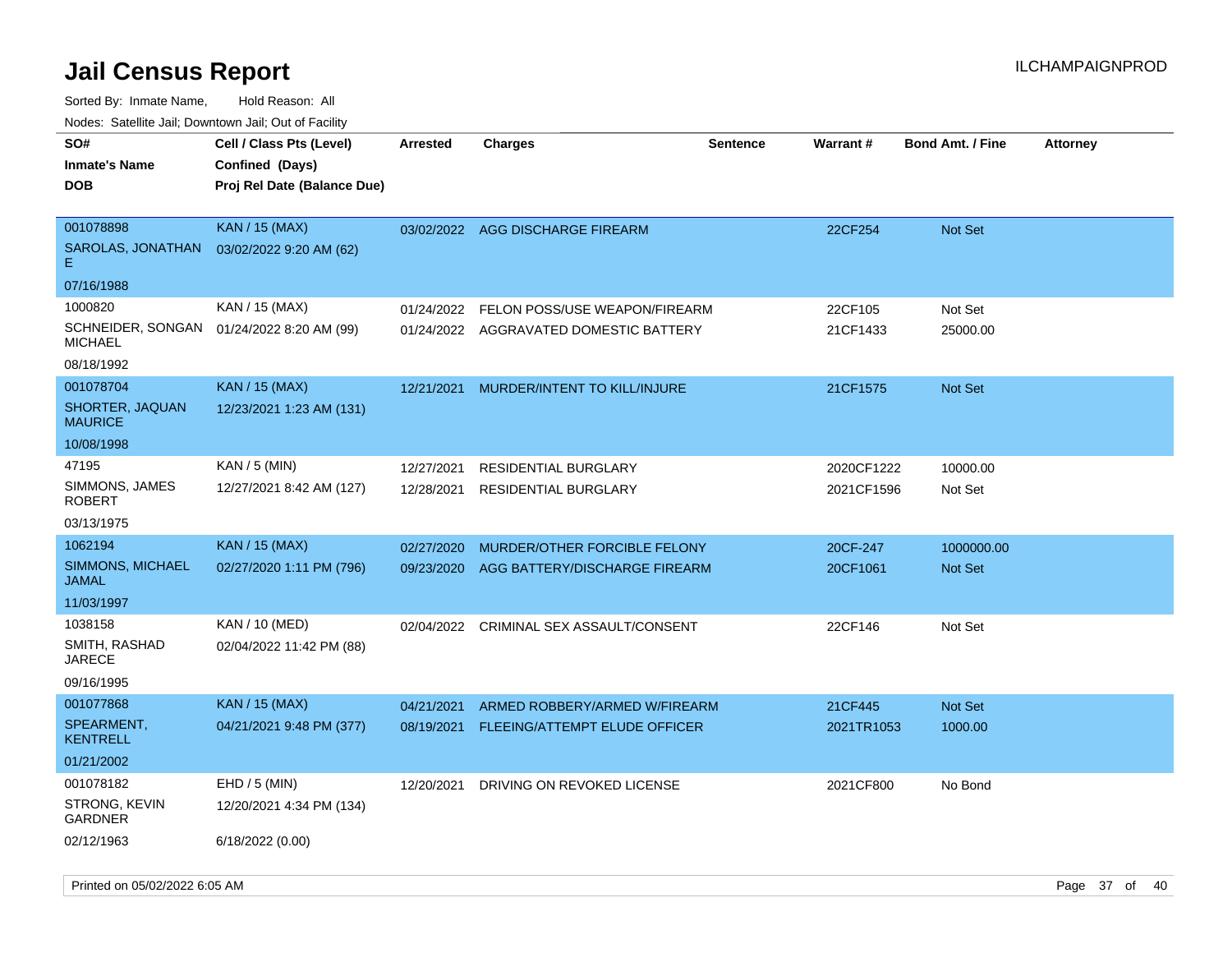Sorted By: Inmate Name, Hold Reason: All Nodes: Satellite Jail; Downtown Jail; Out of Facility

| ivouss. Saleling Jali, Downtown Jali, Out of Facility |                                               |                 |                                          |                 |            |                         |                 |
|-------------------------------------------------------|-----------------------------------------------|-----------------|------------------------------------------|-----------------|------------|-------------------------|-----------------|
| SO#                                                   | Cell / Class Pts (Level)                      | <b>Arrested</b> | <b>Charges</b>                           | <b>Sentence</b> | Warrant#   | <b>Bond Amt. / Fine</b> | <b>Attorney</b> |
| <b>Inmate's Name</b>                                  | Confined (Days)                               |                 |                                          |                 |            |                         |                 |
| <b>DOB</b>                                            | Proj Rel Date (Balance Due)                   |                 |                                          |                 |            |                         |                 |
|                                                       |                                               |                 |                                          |                 |            |                         |                 |
| 65920                                                 | <b>KAN / 15 (MAX)</b>                         |                 | 12/21/2021 ARMED ROBBERY/ARMED W/FIREARM |                 | 21CF1543   | 100000.00               |                 |
| TAPSCOTT,<br><b>CORNELIUS</b>                         | 12/21/2021 10:57 PM (133)                     |                 |                                          |                 |            |                         |                 |
| 07/14/1985                                            |                                               |                 |                                          |                 |            |                         |                 |
| 1046632                                               | KAN / 15 (MAX)                                |                 | 09/14/2021 ARMED VIOLENCE/CATEGORY II    |                 | 21CF912    | 750000.00               |                 |
|                                                       | TATE, JAVON MARQUIS 09/14/2021 12:10 PM (231) |                 |                                          |                 |            |                         |                 |
|                                                       |                                               |                 |                                          |                 |            |                         |                 |
| 08/10/1996                                            |                                               |                 |                                          |                 |            |                         |                 |
| 64779                                                 | <b>EHD</b>                                    |                 | 04/27/2022 DRIVING RVK/SUSP DUI/SSS 4-9  |                 | 2021CF864  | Not Set                 |                 |
| <b>TERRY, MICHAEL</b><br><b>DWAYNE</b>                | 04/27/2022 9:57 AM (6)                        |                 |                                          |                 |            |                         |                 |
| 03/02/1963                                            | 10/23/2022 (0.00)                             |                 |                                          |                 |            |                         |                 |
| 001079064                                             | KAN / 10 (MED)                                |                 | 04/15/2022 AGG UUW/VEHICLE/NO FOID       |                 | 2022CFAWOW | Not Set                 |                 |
| <b>TOLBERT, ERIC</b><br><b>LAMONT</b>                 | 04/15/2022 6:29 PM (18)                       |                 |                                          |                 |            |                         |                 |
| 05/27/1997                                            |                                               |                 |                                          |                 |            |                         |                 |
| 1033031                                               | <b>KAN / 15 (MAX)</b>                         | 08/19/2020      | *AGG BATTERY W/FIREARM/PERSON            |                 | 2020-CF923 | 500000.00               |                 |
| TOMS, ANDREW<br><b>CHUCKY</b>                         | 08/19/2020 5:59 PM (622)                      |                 |                                          |                 |            |                         |                 |
| 09/28/1978                                            |                                               |                 |                                          |                 |            |                         |                 |
| 1004142                                               | KAN / 15 (MAX)                                | 10/27/2021      | POSSESSION OF METH/15<100GRAMS           |                 | 2021CF1298 | 1500000.00              |                 |
| TOY, KAYON LARENZ                                     | 10/22/2021 1:01 PM (193)                      |                 |                                          |                 |            |                         |                 |
|                                                       |                                               |                 |                                          |                 |            |                         |                 |
| 09/12/1991                                            |                                               |                 |                                          |                 |            |                         |                 |
| 001078250                                             | <b>KAN / 10 (ADS)</b>                         |                 | 08/07/2021 FELON POSS WEAPON/BODY ARMOR  |                 | 21CF950    | Not Set                 |                 |
| <b>TRAVIS, JORDAN</b><br><b>TESHAUN</b>               | 08/07/2021 10:27 AM (269)                     |                 |                                          |                 |            |                         |                 |
| 03/03/1996                                            |                                               |                 |                                          |                 |            |                         |                 |
| 512160                                                | KAN / 15 (MAX)                                | 03/10/2022      | ARMED HABITUAL CRIMINAL                  |                 | 22CF296    | Not Set                 |                 |
| <b>TURNER, CHARLES</b><br>EDWARD                      | 03/10/2022 12:00 PM (54)                      |                 | 03/11/2022 PAROLE REVOCATION             |                 | CH2201422  | No Bond                 |                 |
| 09/05/1986                                            |                                               |                 |                                          |                 |            |                         |                 |

Printed on 05/02/2022 6:05 AM Page 38 of 40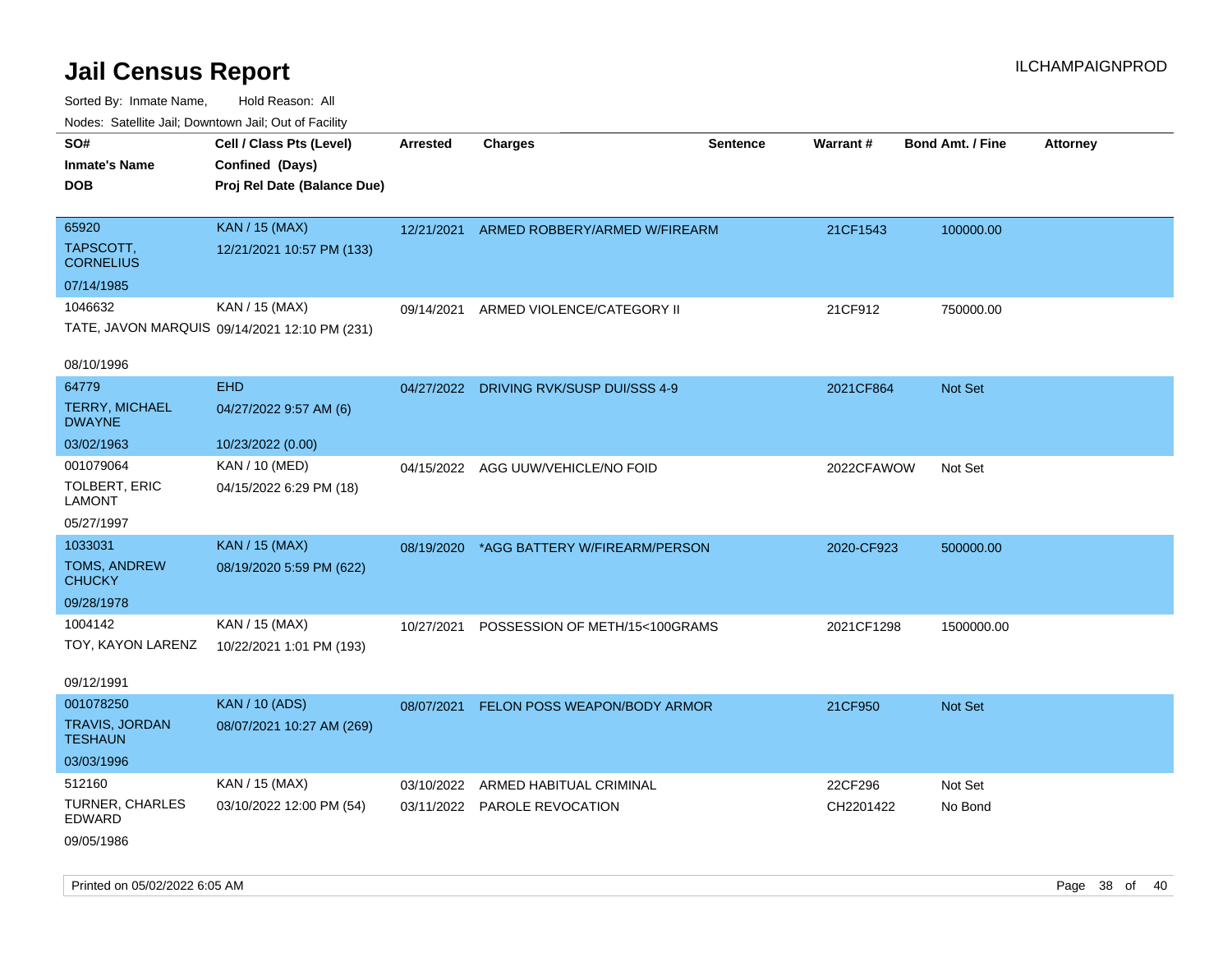| SO#                                       | Cell / Class Pts (Level)                       | Arrested                 | <b>Charges</b>                                                  | <b>Sentence</b> | Warrant#                     | <b>Bond Amt. / Fine</b> | <b>Attorney</b> |
|-------------------------------------------|------------------------------------------------|--------------------------|-----------------------------------------------------------------|-----------------|------------------------------|-------------------------|-----------------|
| <b>Inmate's Name</b><br><b>DOB</b>        | Confined (Days)<br>Proj Rel Date (Balance Due) |                          |                                                                 |                 |                              |                         |                 |
| 001077992                                 | KAN / 15 (MAX)                                 |                          | 03/31/2022 ARMED ROBBERY/NO FIREARM                             |                 | 21CF590                      | 100000.00               |                 |
| WADE, DONTE<br><b>LAMONT</b>              | 03/31/2022 1:25 PM (33)                        |                          |                                                                 |                 |                              |                         |                 |
| 09/05/1986                                |                                                |                          |                                                                 |                 |                              |                         |                 |
| 001079004                                 | KAN / 15 (MED)                                 |                          | 04/02/2022 FELON POSS/USE WEAPON/FIREARM                        |                 | 22CF391                      | No Bond                 |                 |
| <b>WALLS, MICHAEL</b><br><b>DIANSIO</b>   | 04/02/2022 4:16 AM (31)                        |                          |                                                                 |                 |                              |                         |                 |
| 06/21/1991                                |                                                |                          |                                                                 |                 |                              |                         |                 |
| 961786                                    | <b>KAN / 15 (ADS)</b>                          |                          | 01/24/2022 ARMED HABITUAL CRIMINAL                              |                 | 22CF104                      | <b>Not Set</b>          |                 |
| <b>WARREN, DESIE</b><br><b>ARNEZ</b>      | 01/24/2022 7:23 AM (99)                        |                          |                                                                 |                 |                              |                         |                 |
| 04/28/1988                                |                                                |                          |                                                                 |                 |                              |                         |                 |
| 1035462                                   | KAN / 15 (MAX)                                 | 03/25/2022               | ARMED HABITUAL CRIMINAL                                         |                 | 22CF186                      | 750000.00               |                 |
| <b>WASHINGTON, MARK</b><br><b>ANTHONY</b> | 03/25/2022 8:47 AM (39)                        |                          |                                                                 |                 |                              |                         |                 |
| 01/06/1994                                |                                                |                          |                                                                 |                 |                              |                         |                 |
| 1062558                                   | <b>KAN / 10 (MED)</b>                          | 10/02/2021               | FELON POSS/USE WEAPON/FIREARM                                   |                 | 21CF1185                     | Not Set                 |                 |
| <b>WELLS, JIAMANTE</b><br><b>AMORE</b>    | 10/02/2021 8:29 PM (213)                       |                          |                                                                 |                 |                              |                         |                 |
| 09/02/1995                                |                                                |                          |                                                                 |                 |                              |                         |                 |
| 1002033                                   | KAN / 15 (MAX)                                 | 09/08/2021               | DRIVING ON SUSPENDED LICENSE                                    |                 | 2019-TR-11944                | 5000.00                 |                 |
| <b>WEST, ANTONIO</b><br><b>DEONTA</b>     | 09/08/2021 11:01 PM (237)                      | 09/08/2021<br>09/08/2021 | ARMED ROBBERY/ARMED W/FIREARM<br>AGG UNLAWFUL USE OF WEAPON/VEH |                 | 2020-CF-1406<br>2021-CF-AWOW | 500000.00<br>Not Set    |                 |
| 04/15/1992                                |                                                | 09/08/2021               | OBSTRCT JUSTICE/LEAVE STATE                                     |                 | 2021-CF-AWOW                 | Not Set                 |                 |
|                                           |                                                | 09/08/2021               | ARMED VIOLENCE/CATEGORY I                                       |                 | 2021-CF-AWOW                 | Not Set                 |                 |
| 1022068                                   | <b>KAN / 15 (ADS)</b>                          | 10/10/2021               | FELON POSS/USE WEAPON/FIREARM                                   |                 | 21CF1212                     | Not Set                 |                 |
| <b>WILKINS, MICHAEL</b><br><b>CARL</b>    | 10/10/2021 5:07 AM (205)                       |                          |                                                                 |                 |                              |                         |                 |
| 07/10/1992                                |                                                |                          |                                                                 |                 |                              |                         |                 |